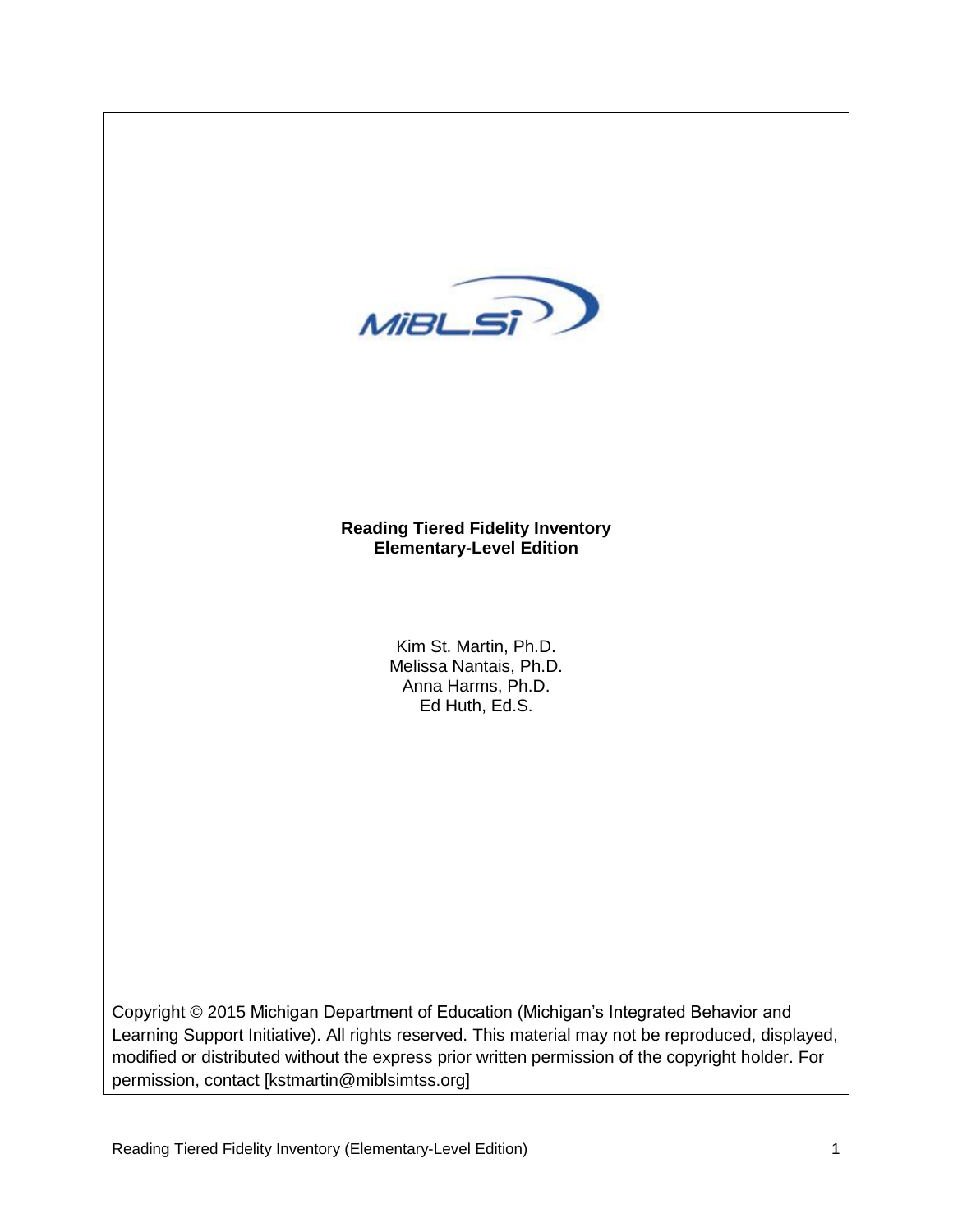#### **Suggested Citation:**

St. Martin, K., Nantais, M., & Harms, A., Huth, E. (2015). *Reading Tiered Fidelity Inventory (Elementary-Level Edition)*. Michigan Department of Education, Michigan's Integrated Behavior and Learning Support Initiative.

#### **Reading Tiered Fidelity Inventory (Elementary-Level Edition) Contributors:**

Bob Algozzine, Sarah Brown, Jose Castillo, Amanda March, Alecia Rahn-Blakeslee, Beth Harn, Kathy Keehn, Claire McArthur, Julie Nixon, Christine Russell, Patrick Sorrelle, Stephanie Stollar, Kelly Tuomikoski, John Vail, Sara Witmer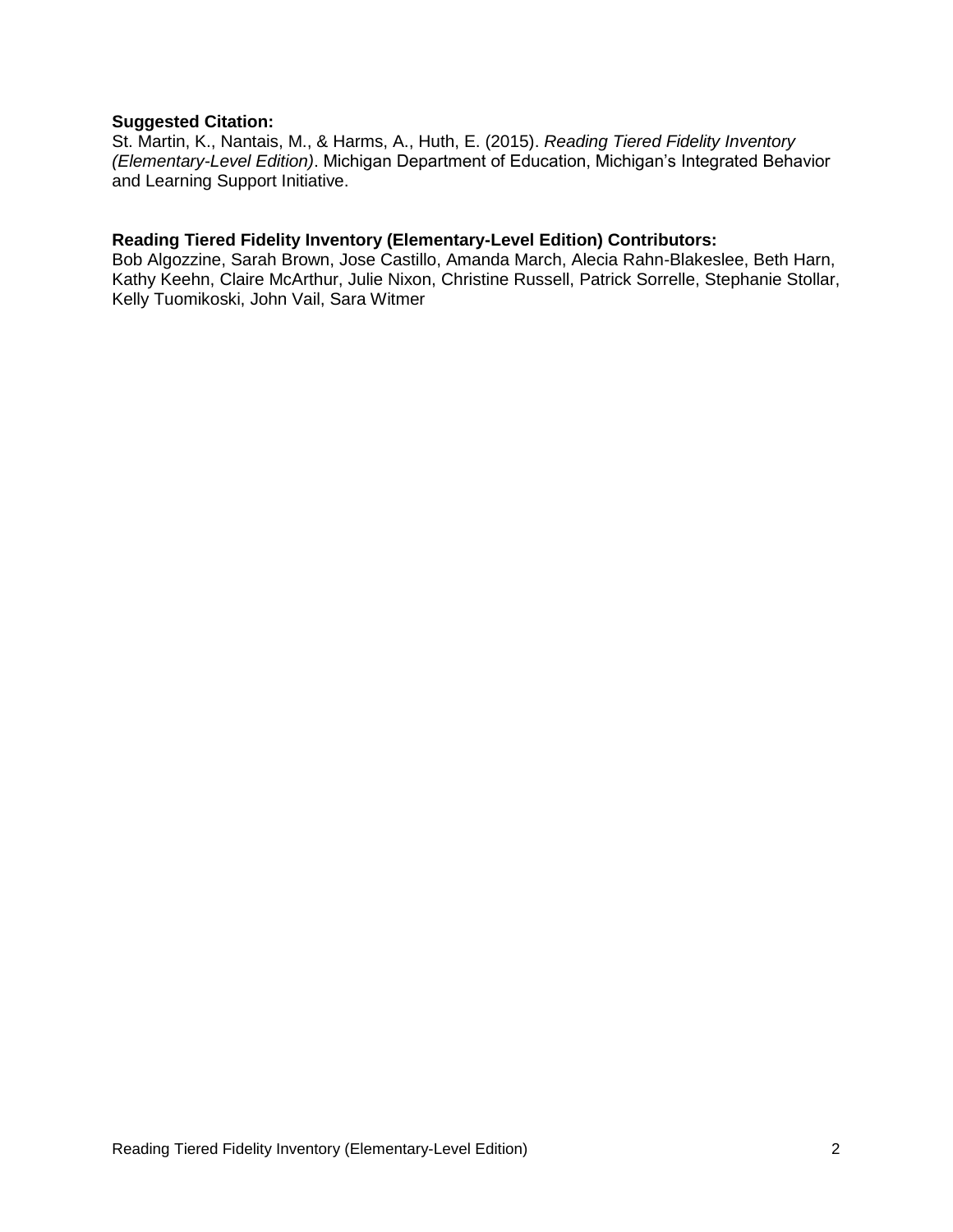### **Reading Tiered Fidelity Inventory (R-TFI) Elementary-Level Edition**

### **Introduction and Purpose:**

The purpose of the Reading Tiered Fidelity Inventory (R-TFI) Elementary-Level Edition is to provide School Leadership Teams with a tool to assess the implementation of a **School-Wide Reading Model.**

**School-Wide Reading Model:** Multi-tiered structures encompassing: (1) evidence-based practices focused on the Big Ideas of Reading designed to improve reading outcomes for all students; (2) systems to address the continuum of reading needs across the student body; and (3) data use and analysis.

The R-TFI is designed for use within a data-based decision-making process in coordination with student outcome data. The R-TFI currently measures three domains and 12 subscales.

| <b>Tier</b>                                  | <b>Subscale</b>             | <b>Items</b>                                                  |
|----------------------------------------------|-----------------------------|---------------------------------------------------------------|
| Tier 1 School-<br><b>Wide Reading</b>        | Teams                       | 1.1, 1.2, 1.3, 1.4, 1.5                                       |
| <b>Model Features</b>                        | Implementation              | 1.6, 1.7, 1.8, 1.9, 1.10, 1.11                                |
|                                              | <b>Resources</b>            | 1.12, 1.13, 1.14, 1.15, 1.16, 1.17                            |
|                                              | Evaluation                  | 1.18, 1.19, 1.20, 1.21, 1.22, 1.23, 1.24,<br>1.25, 1.26, 1.27 |
| <b>Tier 2 School-</b><br><b>Wide Reading</b> | Teams                       | 2.1, 2.2                                                      |
| <b>Model Features</b>                        | Intervention Implementation | 2.3, 2.4, 2.5, 2.6                                            |
|                                              | Resources                   | 2.7, 2.8                                                      |
|                                              | Evaluation                  | 2.9, 2.10, 2.11, 2.12, 2.13, 2.14                             |
| <b>Tier 3 School-</b><br><b>Wide Reading</b> | Teams                       | 3.1, 3.2, 3.3, 3.4                                            |
| <b>Model Features</b>                        | Intervention Implementation | 3.5, 3.6, 3.7                                                 |
|                                              | Resources                   | 3.8                                                           |
|                                              | Evaluation                  | 3.9, 3.10, 3.11, 3.12                                         |

**Note: Definitions of the domains, subscales, and all bolded words in text throughout the tool are provided in the Glossary of Terms at the end of this document.**

# **Participants for R-TFI Administration:**

It is recommended that all members of the **School Leadership Team** actively participate in the completion of the R-TFI. Involvement of the entire team will result in: (1) a more accurate assessment, (2) a greater understanding of the school's strengths and weaknesses regarding implementation of effective reading instruction, and (3) greater ownership of the improvement process.

Reading Tiered Fidelity Inventory (Elementary-Level Edition) 3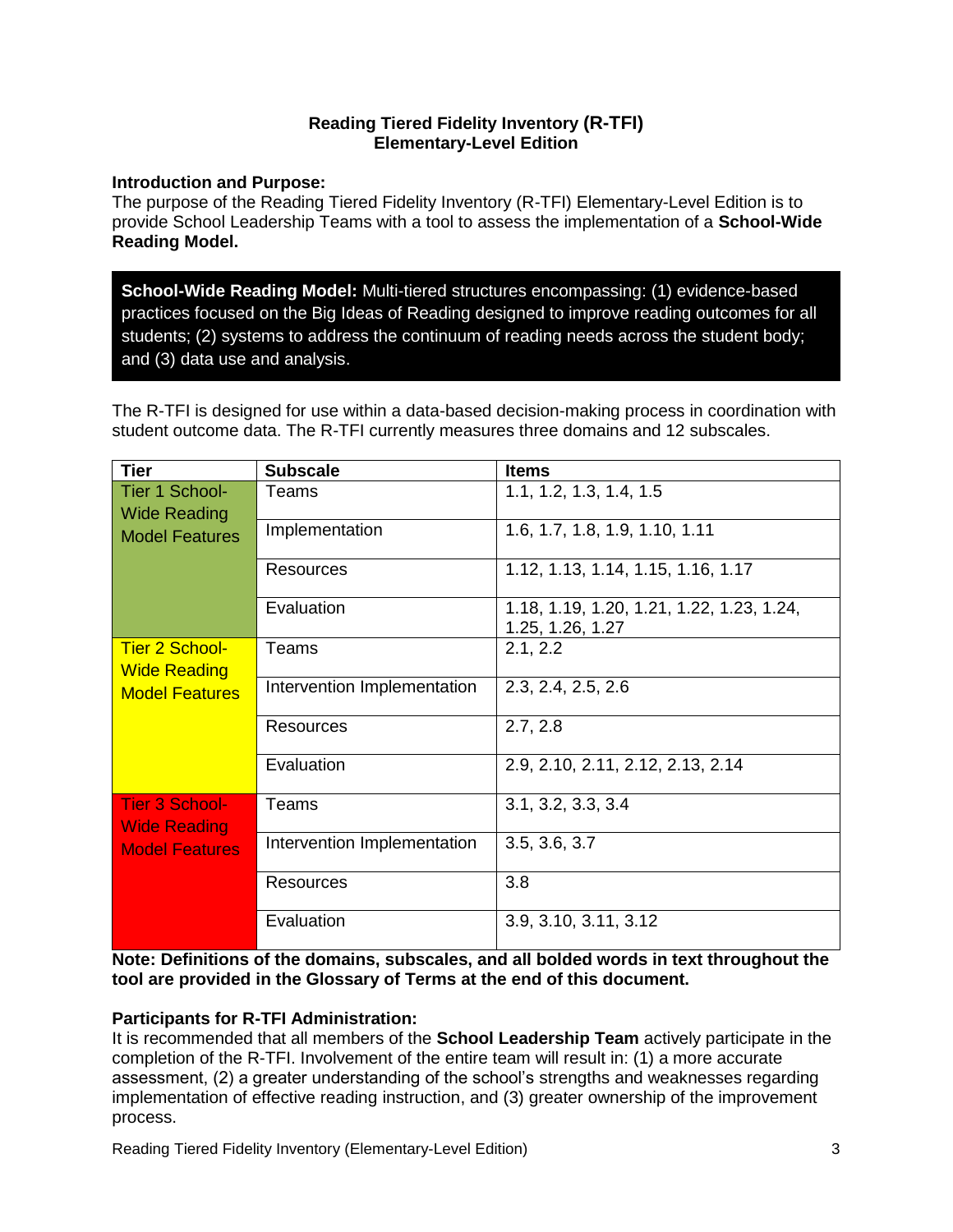## **Schedule of R-TFI Administration:**

For the first R-TFI administration, a **School Leadership Team** can choose to complete just the **Tier** 1 section, or all three tiers. It is not recommended that the **Tiers 2** and **Tier 3** sections be completed until the Tier 1 section has also been completed.

- If a school is participating in a professional learning series that provides separate sessions for Tier 1 than Tiers 2 & 3, the School Leadership Team might consider completing the Tier 1 section of the R-TFI with the Tier 1 professional learning and waiting to complete the Tiers 2 & 3 section until the related professional learning is provided.
- Alternatively, a school could complete the entire R-TFI at once in order to establish baseline levels of implementation for Tiers 1, 2 & 3. The resulting data could be used to target and prioritize areas for professional development.

After the first assessment, it is recommended that the R-TFI be completed at least once per school year, typically in the spring. It is ideal to coordinate the timing of the completion of the R-TFI with the school improvement planning process so that results can inform the School Improvement Plan.

## **Process:**

Completion of the R-TFI includes critical activities before, during, and after the administration. Before:

- Schedule 1-2 hours with the School Leadership Team for the completion of the R-TFI. A typical administration takes about 1-2.5 hours, depending on whether it is the first administration and whether the team is completing the entire R-TFI or just Tier 1.
- Select individuals to perform the key roles and responsibilities.
- Print complete copies of the R-TFI for all participants.
- Gather all available resources identified in the Data Source column.

During:

- Introduce the purpose of the R-TFI to all participants.
- Provide an overview of the administration process and scoring procedures.
- Read each item aloud and provide any clarification, including definitions of key terms.
- Facilitate the discussion and **consensus** on scoring.
- Record the score and notes for each item (paper copy and in the MiBLSi database).

After:

- Generate the R-TFI item report and analyze scores in the Analysis of School-Wide Data Report (MiBLSi database).
- Plan improvements to the **School-Wide Reading Model** based on the results.

### **Key Roles and Responsibilities:**

| <b>Role</b>              | <b>Responsibility</b>                                                     |
|--------------------------|---------------------------------------------------------------------------|
| <b>R-TFI Facilitator</b> | Individual who is knowledgeable about the implementation of a School-     |
|                          | Wide Reading Model The facilitator is responsible for leading the         |
|                          | discussion and adhering to the R-TFI administration protocol. When        |
|                          | possible, it is helpful for the facilitator to be external to the school. |
| Note Taker               | Records scores, ideas shared for planning, and any questions/issues       |
|                          | that are raised during administration, and enters scores into the MiBLSi  |
|                          | database.                                                                 |
| <b>Respondents</b>       | Team members and other staff intentionally selected for their             |
|                          | knowledge and experience with implementing the School-Wide Reading        |
|                          | Model.                                                                    |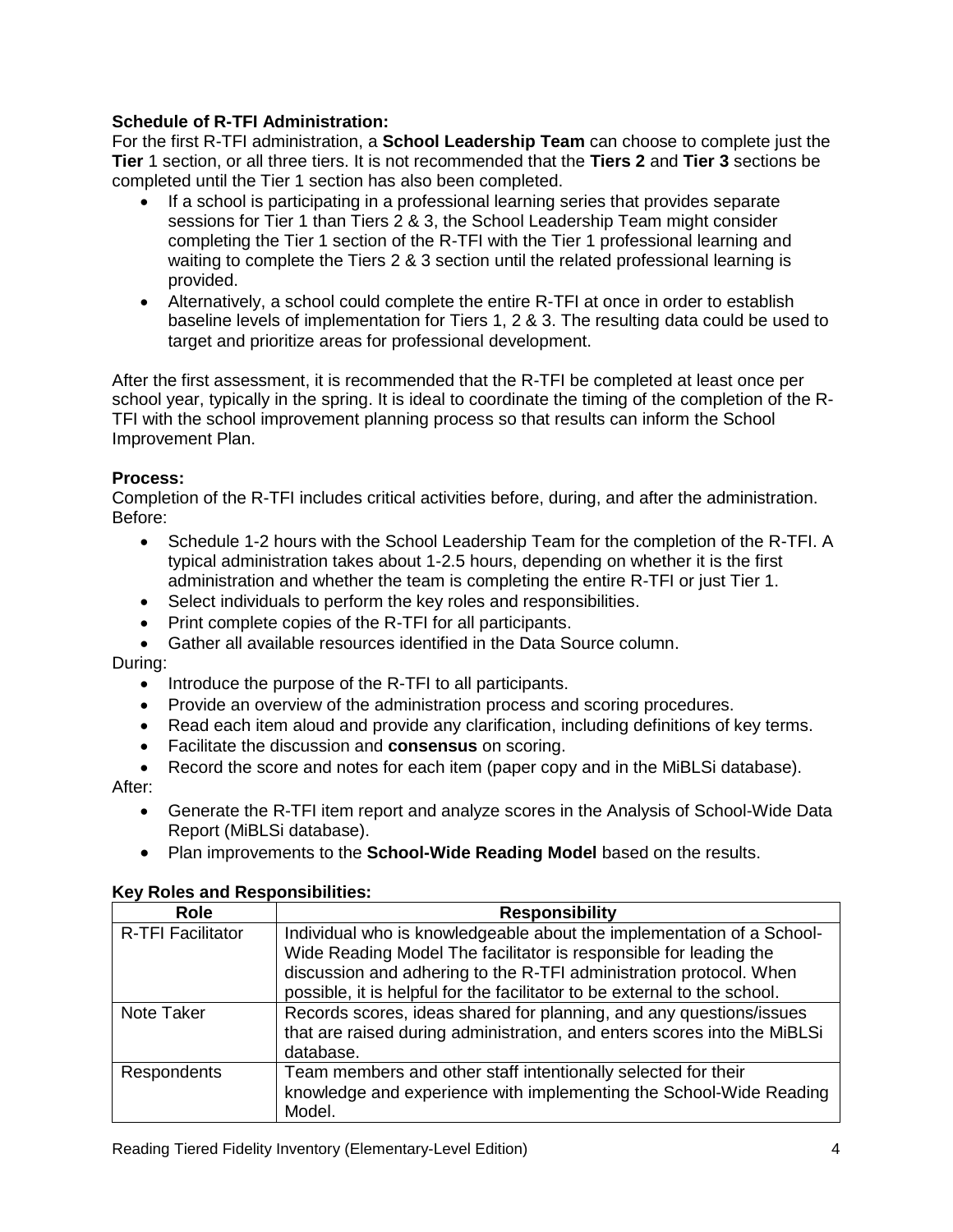#### **Scoring:**

The team completes the R-TFI together by using the *R-TFI Scoring Guide* to discuss and come to **consensus** on the final score for each item on a 2-1-0 scale using a *simultaneous and public voting process*. When using this process, respondents are asked to vote (e.g. "Ready, set, vote.") by simultaneously displaying their score: "2 = fully in place," "1 = partially in place," or "0 = not in place." Individual scores can be displayed using fingers or paper/electronic response cards. This approach facilitates participation of all respondents and neutralizes any potential power influences in the assessment.

When there are discrepancies in scores during a vote, members discuss the available evidence to justify a score. After this brief discussion, respondents vote on the item again to help achieve consensus. Consensus means that voters in the minority can live with and support the majority decision on an item. If consensus cannot be reached, the facilitator encourages further discussion at a later time and the majority vote is recorded so that the results can be calculated and graphed.

### **Data Entry and Analysis:**

Scores for each R-TFI item are entered into the MiBLSi database at **[http://webapps.miblsimtss.org/midata.](http://webapps.miblsimtss.org/midata)** Results can then be viewed in an R-TFI item report, in the Analysis of School-Wide Data Report, District Dashboard, and ISD Dashboard.

Teams may choose to meet for a longer period of time to prioritize areas for improvement and plan related activities. Alternatively, a **School Leadership Team** may wish to schedule another meeting focused primarily on action planning. Teams should interpret their R-TFI data starting with the total score, then look for more specific areas of strength and need based on tier and subscale scores (i.e., Tier 1, Tier 2, and Tier 3, Teams, Implementation, Resources, Evaluation). Finally, the team can use individual item scores from low-scoring subscales to identify actions that will lead to improved implementation of a School-Wide Reading Model.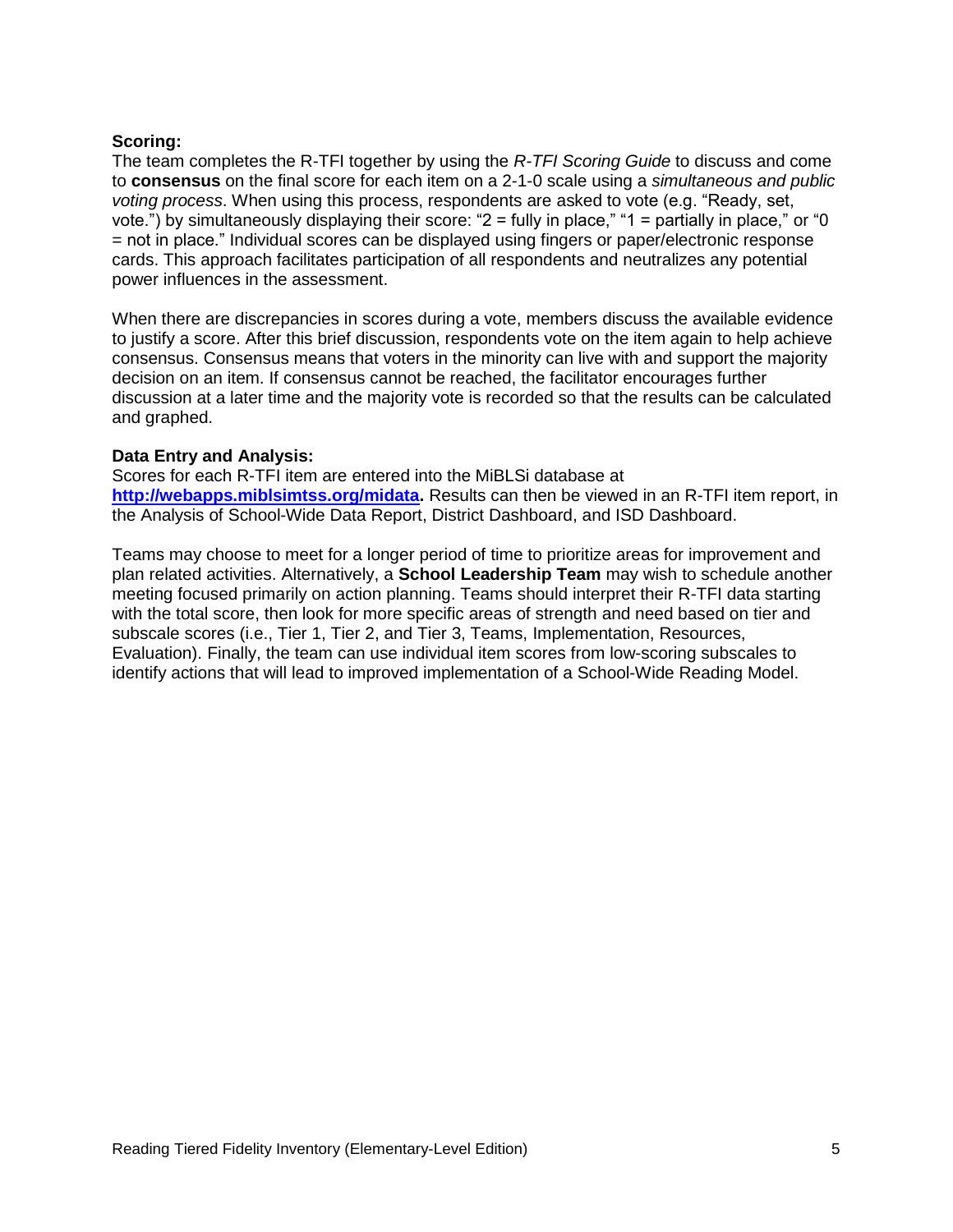## **Reading Tiered Fidelity Inventory (R-TFI) Elementary-Level Edition Scoring Form**

School: District: District: District: Date:

School Leadership Team Members:

Facilitator:

Note Taker:

Directions: The **School Leadership Team** completes the R-TFI together by using the *R-TFI Scoring Guide* to discuss each item and come to **consensus** on the final score for each item. Scores are recorded on this *Scoring Form* below and then entered into <http://webapps.miblsimtss.org/midata></u> for schools in Michigan.

|                              | <b>Tier 1 School-Wide Reading Model Features</b>                                                                                |                |              |                |
|------------------------------|---------------------------------------------------------------------------------------------------------------------------------|----------------|--------------|----------------|
| <b>Tier 1: Teams</b>         |                                                                                                                                 |                |              |                |
| <b>Item</b><br><b>Number</b> | <b>Item Description</b>                                                                                                         | <b>Score</b>   |              |                |
| 1.1                          | A School Leadership Team is established to support the<br>implementation of a Tier 1 reading system.                            | 2              | 1            | 0              |
| 1.2                          | The School Leadership Team uses an effective team meeting<br>process.                                                           | $\overline{2}$ | 1            | $\overline{0}$ |
| 1.3                          | The School Leadership Team's work is coordinated with other<br>school teams.                                                    | $\overline{2}$ | 1            | 0              |
| 1.4                          | Grade-Level Teams are established to support<br>the implementation of Tier 1 reading instruction.                               | $\overline{2}$ | 1            | $\overline{0}$ |
| 1.5                          | Grade-Level Teams use an effective team meeting process.                                                                        | $\overline{2}$ | 1            | 0              |
|                              | <b>Tier 1: Implementation</b>                                                                                                   |                |              |                |
| 1.6                          | The district uses a formal procedure for selecting curriculum,<br>programs and materials to provide Tier 1 reading instruction. | $\overline{2}$ | 1            | 0              |
| 1.7                          | The school allocates adequate time for core reading instruction.                                                                | $\overline{2}$ | 1            | $\overline{0}$ |
| 1.8                          | The school has a School-Wide Reading Plan.                                                                                      | $\overline{2}$ | 1            | $\Omega$       |
| 1.9                          | Grade-level Instructional Plans include an emphasis on Tier 1<br>instruction.                                                   | $\overline{2}$ | 1            | $\overline{0}$ |
| 1.10                         | Class-wide expectations for student behavior are established<br>and taught.                                                     | $\overline{2}$ | $\mathbf{1}$ | $\Omega$       |
| 1.11                         | Procedures are implemented for common classroom activities.                                                                     | $\overline{2}$ | 1            | $\Omega$       |
| <b>Tier 1: Resources</b>     |                                                                                                                                 |                |              |                |
| 1.12                         | Written guidelines are available for teaching the core reading<br>program.                                                      | $\overline{2}$ | 1            | 0              |
| 1.13                         | The school has identified an individual(s) to assist in data<br>coordination for school-wide reading assessments.               | $\overline{2}$ | 1            | $\Omega$       |
| 1.14                         | A school-wide reading universal screening assessment<br>schedule is available for the current school year.                      | $\overline{2}$ | 1            | $\overline{0}$ |
| 1.15                         | Professional learning is purposely selected for supporting the<br>implementation of a School-Wide Reading Model.                | $\overline{2}$ | 1            | 0              |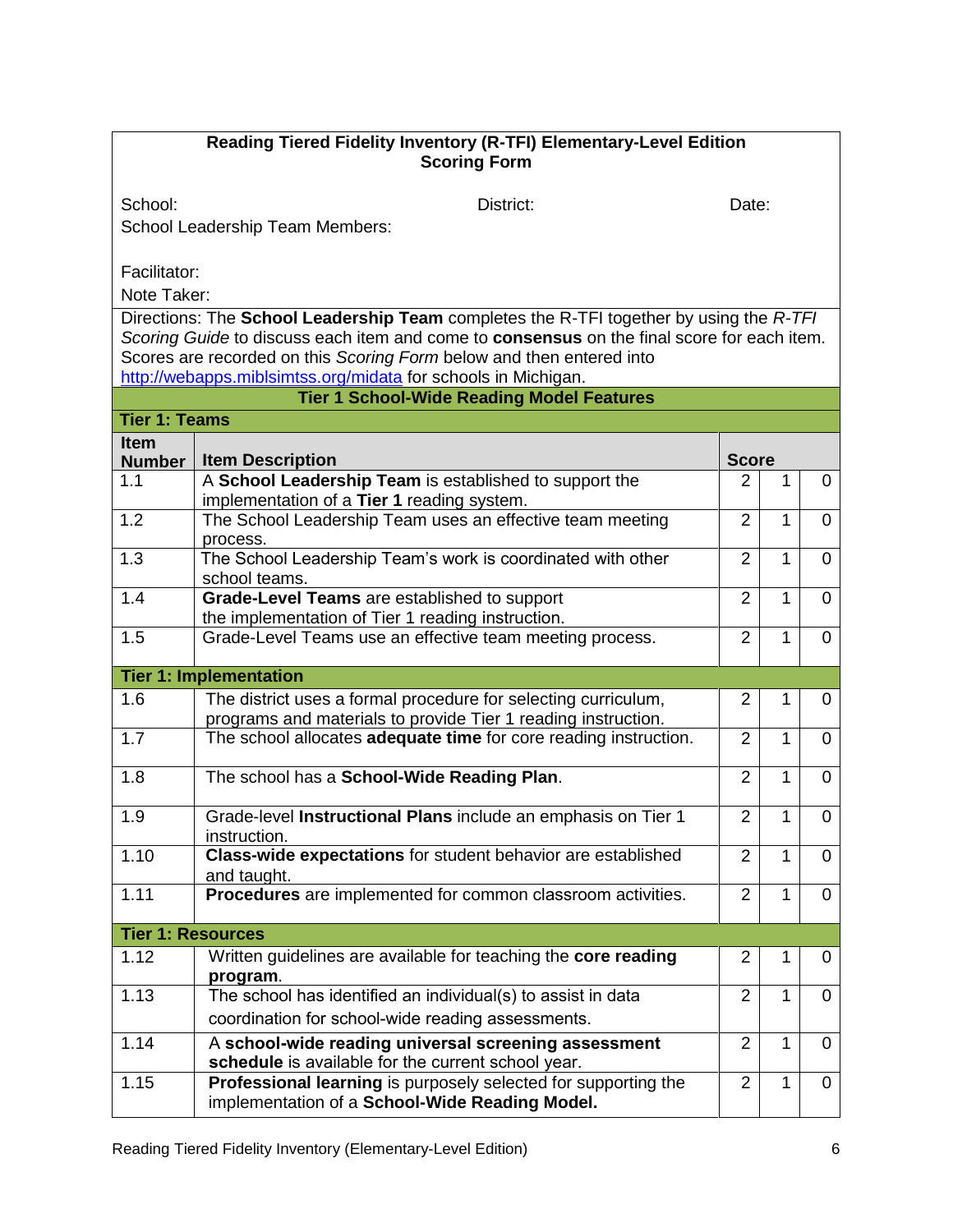| Item                 |                                                                                                                           |                |              |                |  |  |
|----------------------|---------------------------------------------------------------------------------------------------------------------------|----------------|--------------|----------------|--|--|
| <b>Number</b>        | <b>Item Description</b>                                                                                                   | <b>Score</b>   |              |                |  |  |
| 1.16                 | The School Leadership Team uses system-level coaching.                                                                    | $\overline{2}$ | 1            | 0              |  |  |
| 1.17                 | All staff have access to instructional coaching.                                                                          | $\overline{2}$ | $\mathbf{1}$ | $\Omega$       |  |  |
|                      | <b>Tier 1: Evaluation</b>                                                                                                 |                |              |                |  |  |
| 1.18                 | Universal screening assessments have been purposely<br>selected.                                                          | 2              | 1            | 0              |  |  |
| 1.19                 | The school uses a data system that allows access to universal<br>screening assessment reports.                            | $\overline{2}$ | $\mathbf{1}$ | $\Omega$       |  |  |
| 1.20                 | Staff collect reading universal screening data with fidelity.                                                             | $\overline{2}$ |              | $\Omega$       |  |  |
| 1.21                 | The School Leadership Team collects Tier 1 system fidelity<br>data.                                                       | $\overline{2}$ | 1            | $\Omega$       |  |  |
| 1.22                 | The School Leadership Team uses data to monitor the health of<br>the School-Wide Reading Model.                           | $\overline{2}$ | 1            | 0              |  |  |
| 1.23                 | The School Leadership Team uses a process for data-based<br>decision-making.                                              | $\overline{2}$ | $\mathbf{1}$ | $\overline{0}$ |  |  |
| 1.24                 | Grade-Level Teams use a process for data-based decision-<br>making.                                                       | $\overline{2}$ | 1            | $\Omega$       |  |  |
| 1.25                 | The School Leadership Team monitors implementation of the<br><b>School-Wide Reading Plan.</b>                             | $\overline{2}$ | $\mathbf{1}$ | $\Omega$       |  |  |
| 1.26                 | Grade-Level Teams monitor implementation of the grade-level<br><b>Instructional Plans.</b>                                | $\overline{2}$ | 1            | 0              |  |  |
| 1.27                 | The School Leadership Team provides a status report or                                                                    | $\overline{2}$ | 1            | 0              |  |  |
|                      | presentation on student reading performance to stakeholders.<br><b>Tier 2 School-Wide Reading Model Features</b>          |                |              |                |  |  |
| <b>Tier 2: Teams</b> |                                                                                                                           |                |              |                |  |  |
| 2.1                  | The School Leadership Team defines a process to be used by                                                                | 2              | 1            | 0              |  |  |
|                      | Grade-Level Teams for supporting students with reading skill<br>deficits.                                                 |                |              |                |  |  |
| 2.2                  | Grade-Level Teams work to support students who are not making<br>adequate progress in the Tier 1 core reading curriculum. | $\overline{2}$ | 1            | 0              |  |  |
|                      | <b>Tier 2: Intervention Implementation</b>                                                                                |                |              |                |  |  |
| 2.3                  | The school uses a formal process for selecting evidence-based<br>reading interventions.                                   | $\overline{2}$ | 1            | 0              |  |  |
| 2.4                  | The school uses a data-based process for matching student<br>needs to specific reading interventions.                     | $\overline{2}$ | $\mathbf{1}$ | 0              |  |  |
| 2.5                  | Intervention groups are appropriate for students receiving reading<br>intervention.                                       | $\overline{2}$ | 1            | 0              |  |  |
| 2.6                  | The school notifies parents/guardians of intervention plans for<br>their child.                                           | $\overline{2}$ | 1            | 0              |  |  |
|                      | <b>Tier 2: Resources</b>                                                                                                  |                |              |                |  |  |
| 2.7                  | The scheduling of reading interventions is coordinated with Tier 1<br>reading instruction.                                | 2              | 1            | 0              |  |  |
| 2.8                  | All staff providing reading interventions receive implementation<br>supports.                                             | $\overline{2}$ | 1            | 0              |  |  |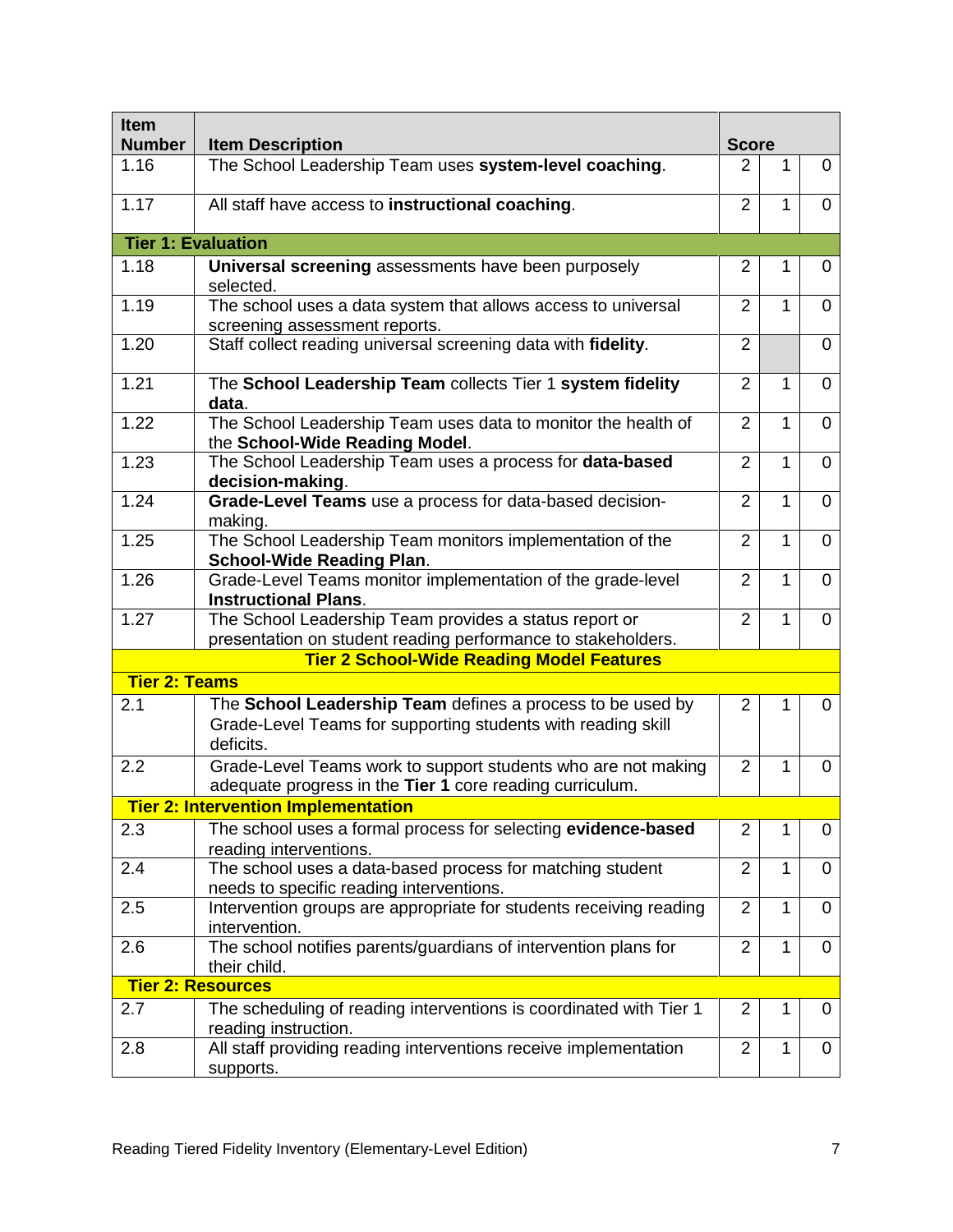| <b>Item</b><br><b>Number</b> | <b>Item Description</b>                                                                                       |                |              |                |
|------------------------------|---------------------------------------------------------------------------------------------------------------|----------------|--------------|----------------|
|                              | <b>Tier 2: Evaluation</b>                                                                                     |                |              |                |
| 2.9                          | The school monitors data on student access to reading<br>intervention supports.                               | $\overline{2}$ | 1            | 0              |
| 2.10                         | Staff collect progress-monitoring data with fidelity.                                                         | $\overline{2}$ | $\mathbf{1}$ | 0              |
| 2.11                         | The school uses a data system to display student reading progress.                                            | $\overline{2}$ | 1            | $\Omega$       |
| 2.12                         | The school monitors the fidelity of Tier 2 interventions.                                                     | $\overline{2}$ | $\mathbf{1}$ | $\Omega$       |
| 2.13                         | Grade-Level Teams monitor the percent of students who are<br>responding to Tier 2 supports.                   | $\overline{2}$ |              | $\Omega$       |
| 2.14                         | Grade-Level Teams adjust reading intervention supports based<br>on individual student progress.               | $\overline{2}$ | 1            | $\overline{0}$ |
|                              | <b>Tier 3 School-Wide Reading Model Features</b>                                                              |                |              |                |
| <b>Tier 3: Teams</b>         |                                                                                                               |                |              |                |
| 3.1                          | Grade-Level Teams support students with intensive reading<br>needs.                                           | 2              | 1            | 0              |
| 3.2                          | Student Support Teams are established to improve students'<br>reading performance.                            | 2              | 1            | 0              |
| 3.3                          | Teachers access the assistance of Student Support Teams.                                                      | $\overline{2}$ | 1            | 0              |
| 3.4                          | Student Support Teams use an effective team meeting process.                                                  | $\overline{2}$ | 1            | $\overline{0}$ |
|                              | <b>Tier 3: Intervention Implementation</b>                                                                    |                |              |                |
| 3.5                          | The school uses a variety of data sources to design intensive<br>reading intervention plans.                  | $\overline{2}$ | 1            | 0              |
| 3.6                          | The school alters intervention variables to intensify reading<br>intervention supports.                       | 2              | 1            | 0              |
| 3.7                          | The school invites parents/guardians to collaborate on<br>intervention plans for their child.                 | $\overline{2}$ | 1            | 0              |
|                              | <b>Tier 3: Resources</b>                                                                                      |                |              |                |
| 3.8                          | All staff supporting students with an intensive reading<br>intervention plan receive implementation supports. | 2              | 1            | 0              |
|                              | <b>Tier 3: Evaluation</b>                                                                                     |                |              |                |
| 3.9                          | Staff collect diagnostic data with fidelity.                                                                  | 2              | 1            | 0              |
| 3.10                         | The school monitors the percent of students who are<br>responding to Tier 3 supports.                         | $\overline{2}$ |              | 0              |
| 3.11                         | There is a protocol to monitor the fidelity of Tier 3 interventions.                                          | $\overline{2}$ | $\mathbf{1}$ | 0              |
| 3.12                         | Intensive reading intervention plans are adjusted based on<br>decision rules.                                 | 2              | $\mathbf{1}$ | 0              |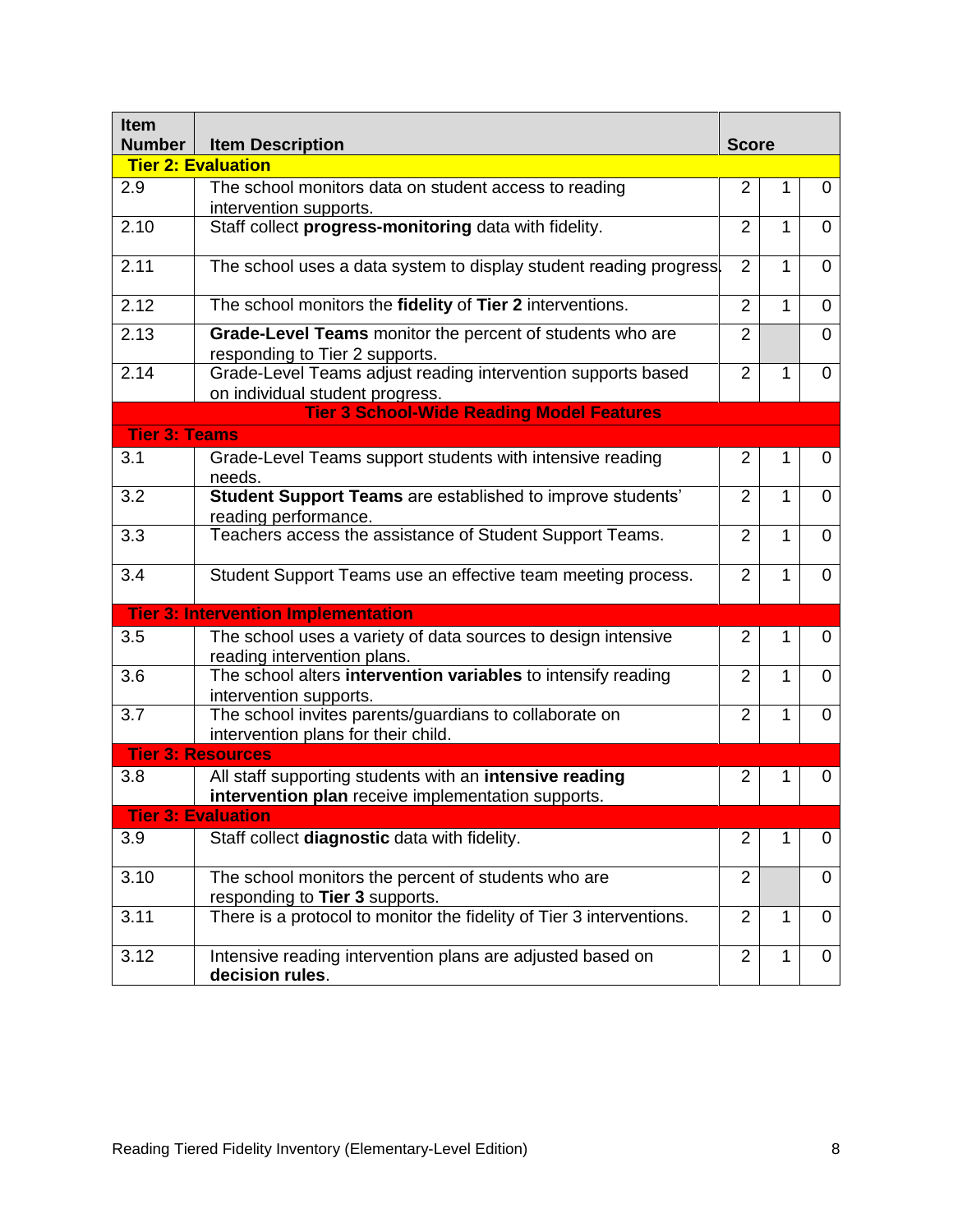| <b>R-TFI Item</b>                                                                                                              | 2 Points                                                                                                                                                                                                                                                                                                | 1 Point                                                                                                                                                                                                                                                                                                     | 0 Points                                                                                                                                                                                         | <b>Data Source</b>                                                                           |
|--------------------------------------------------------------------------------------------------------------------------------|---------------------------------------------------------------------------------------------------------------------------------------------------------------------------------------------------------------------------------------------------------------------------------------------------------|-------------------------------------------------------------------------------------------------------------------------------------------------------------------------------------------------------------------------------------------------------------------------------------------------------------|--------------------------------------------------------------------------------------------------------------------------------------------------------------------------------------------------|----------------------------------------------------------------------------------------------|
| Brief description of the<br>item.                                                                                              | Description of the criteria<br>that need to be in place to<br>score 2 points on the item.<br>Data sources should be<br>available to substantiate a<br>2-point score.                                                                                                                                    | Description of the criteria<br>that need to be in place to<br>score 1 point on the item.<br>Data sources should be<br>available to substantiate a<br>1-point score.                                                                                                                                         | Description of the criteria to<br>score 0 points on the item.                                                                                                                                    | Examples of<br>documentation<br>that can be used<br>to substantiate<br>scoring<br>decisions. |
|                                                                                                                                |                                                                                                                                                                                                                                                                                                         | <b>Tier 1 School-Wide Reading Model Features</b>                                                                                                                                                                                                                                                            |                                                                                                                                                                                                  |                                                                                              |
| <b>Tier 1: Teams</b>                                                                                                           |                                                                                                                                                                                                                                                                                                         |                                                                                                                                                                                                                                                                                                             |                                                                                                                                                                                                  |                                                                                              |
| 1.1 A School<br><b>Leadership Team</b><br>is established to<br>support the<br>implementation of<br>a Tier 1 reading<br>system. | Team includes the school<br>principal and both of the<br>following:<br>School representation<br>(e.g., lower elementary<br>and upper elementary,<br>general and special<br>education, reading<br>specialist, coach).<br>Of functional size (e.g.,<br>5-7 members) to<br>effectively accomplish<br>work. | Team includes the school<br>principal and only one of<br>the following:<br>School representation<br>(e.g., lower elementary<br>and upper elementary,<br>general and special<br>education, reading<br>specialist, coach).<br>Of functional size (e.g.,<br>5-7 members) to<br>effectively accomplish<br>work. | There is no team.<br>$-OR-$<br>The team does not include<br>the school principal.<br>$-OR-$<br>The established team does<br>not meet any of the criteria<br>outlined in the 2-point<br>response. | List of team<br>members, roles,<br>and job titles                                            |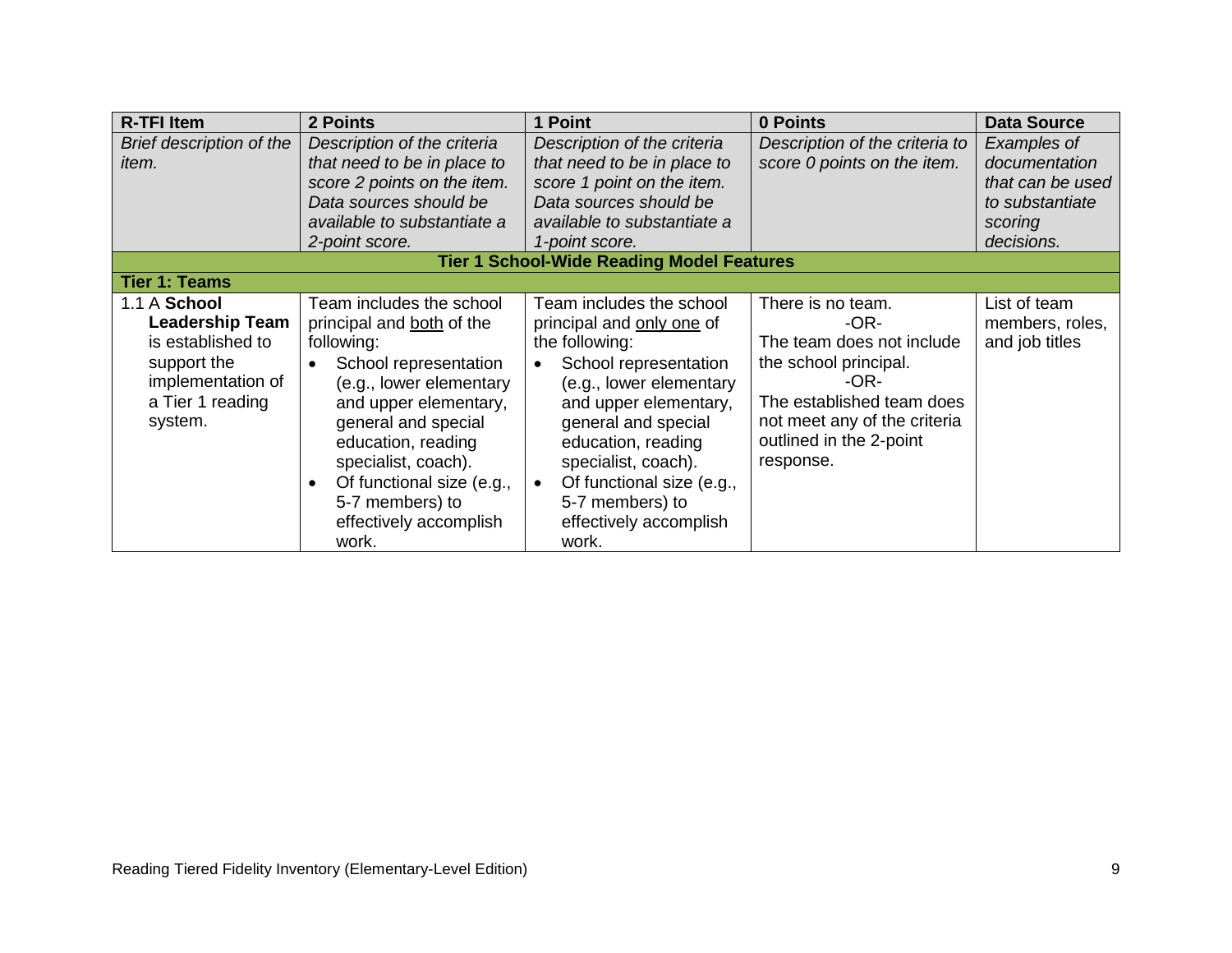| <b>R-TFI Item</b>      | 2 Points                             | 1 Point                       | 0 Points                  | <b>Data Source</b> |
|------------------------|--------------------------------------|-------------------------------|---------------------------|--------------------|
| 1.2 The School         | All of the following team            | Two or three of the criteria  | There is no team.         | Meeting            |
| <b>Leadership Team</b> | meeting procedures are in            | from the 2-point response     | $-OR-$                    | schedule           |
| uses an effective      | place:                               | are in place.                 | Only one of the criteria  |                    |
| team meeting           | Team meets in person                 | -OR-                          | from the 2-point response | Meeting            |
| process.               | monthly.                             | All criteria from the 2-point | is in place.              | agendas,           |
|                        | Meeting roles are                    | response are present but      |                           | minutes/records,   |
|                        | assigned and used                    | are used inconsistently.      |                           | and attendance     |
|                        | (e.g., facilitator,                  |                               |                           |                    |
|                        | recorder, data analyst,              |                               |                           | Written process    |
|                        | time keeper).<br>Absent team members |                               |                           | for how absent     |
|                        | receive updates                      |                               |                           | team members       |
|                        | promptly following the               |                               |                           | are updated        |
|                        | meeting (within 48                   |                               |                           |                    |
|                        | hours).                              |                               |                           |                    |
|                        | Team completes                       |                               |                           |                    |
|                        | assignments and                      |                               |                           |                    |
|                        | documents progress                   |                               |                           |                    |
|                        | outlined on an action                |                               |                           |                    |
|                        | plan within designated               |                               |                           |                    |
|                        | timelines.                           |                               |                           |                    |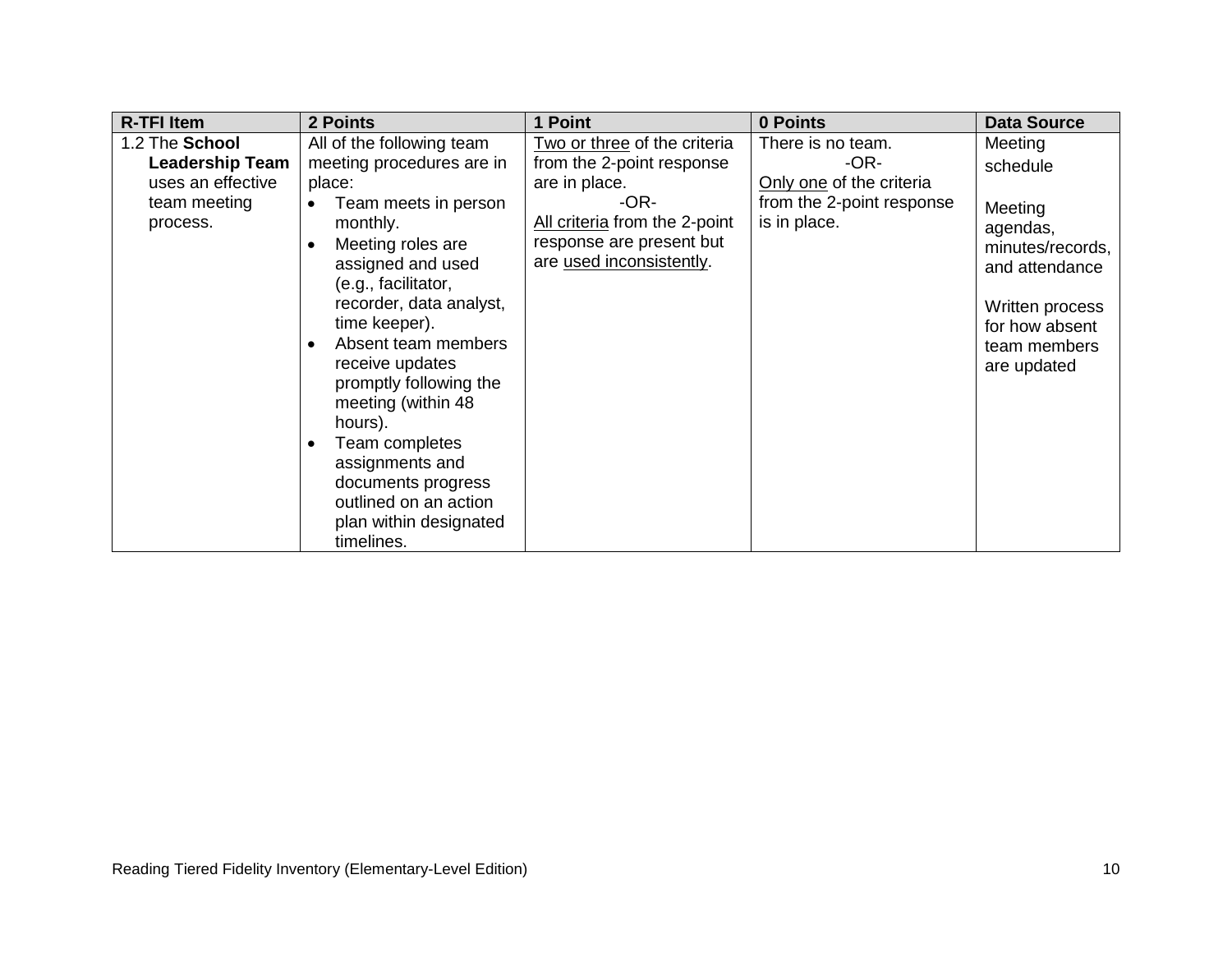| <b>R-TFI Item</b> | 2 Points                            | 1 Point                       | 0 Points                      | <b>Data Source</b> |
|-------------------|-------------------------------------|-------------------------------|-------------------------------|--------------------|
| 1.3 The School    | School Leadership Team              | All conditions of the 2-point | School Leadership Team        | School             |
| Leadership        | coordinates with all other          | response are met, but         | operates in isolation of      | team/committee     |
| Team's work is    | teams within the school             | coordination is focused       | other school teams (e.g.,     | matrix             |
| coordinated with  | (e.g., school improvement           | primarily on one specific     | the School Leadership         |                    |
| other school      | team, PLCs, Grade-Level             | team within the school.       | Team is aware of              | Team meeting       |
| teams.            | Teams) in the following             |                               | implications and work of      | minutes            |
|                   | ways:                               |                               | other teams, but no effort is |                    |
|                   | <b>Schedules</b>                    |                               | made to coordinate and        | Action plans       |
|                   | opportunities to meet               |                               | align priorities).            |                    |
|                   | with representatives                |                               |                               | Communication      |
|                   | from other teams to                 |                               |                               | plan               |
|                   | discuss alignment of                |                               |                               |                    |
|                   | school-wide priorities.             |                               |                               |                    |
|                   | Identify successes and<br>$\bullet$ |                               |                               |                    |
|                   | challenges that will                |                               |                               |                    |
|                   | impact the School-                  |                               |                               |                    |
|                   | <b>Wide Reading Plan.</b>           |                               |                               |                    |
|                   | -AND-                               |                               |                               |                    |
|                   | Discussions/meetings                |                               |                               |                    |
|                   | result in coordinated work          |                               |                               |                    |
|                   | across all teams within the         |                               |                               |                    |
|                   | school that is aligned with         |                               |                               |                    |
|                   | school-wide priorities.             |                               |                               |                    |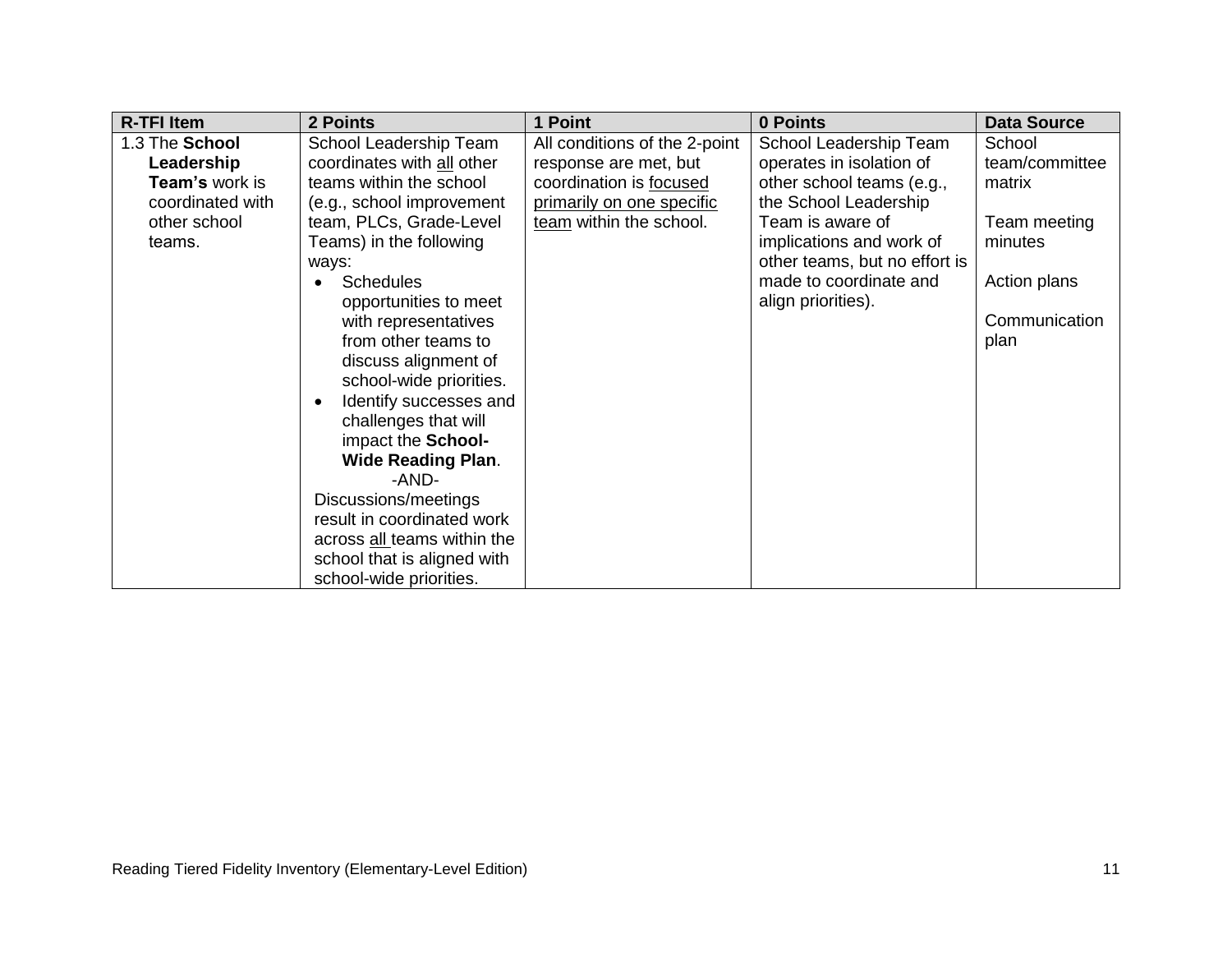| <b>R-TFI Item</b>     | 2 Points                       | 1 Point                      | 0 Points                            | <b>Data Source</b> |
|-----------------------|--------------------------------|------------------------------|-------------------------------------|--------------------|
| 1.4 Grade-Level       | Grade-Level Teams are          | <b>Grade-Level Teams are</b> | Grade-Level Teams are               | List of grade-     |
| <b>Teams</b> are      | established for all grade      | established for all grade    | established for none or             | level team         |
| established to        | levels in the school.          | levels in the school.        | only some grade levels in           | members, roles,    |
| support the           | -AND-                          | -AND-                        | the school.                         | and job titles     |
| implementation of     | The following individuals      | Any of the following         | -OR-                                |                    |
| <b>Tier 1 reading</b> | are consistently present at    | individuals are              | Any of the following                | Communication      |
| instruction.          | Grade-Level Team               | inconsistently present at    | individuals have never              | procedure to       |
|                       | meetings:                      | Grade-Level Team             | attended a Grade-Level              | principal          |
|                       | Principal.<br>$\bullet$        | meetings:                    | Team Meeting:                       | following grade    |
|                       | Staff who provide core<br>٠    | Principal.                   | Principal.                          | level meeting;     |
|                       | reading instruction.           | Staff who provide core       | Staff who provide core<br>$\bullet$ | evidence the       |
|                       | Staff who provide<br>$\bullet$ | reading instruction.         | reading instruction.                | procedure has      |
|                       | supplementary reading          | Staff who provide            | Staff who provide<br>$\bullet$      | been used.         |
|                       | instruction.                   | supplementary reading        | supplementary reading               |                    |
|                       |                                | instruction.                 | instruction.                        |                    |
|                       |                                |                              |                                     |                    |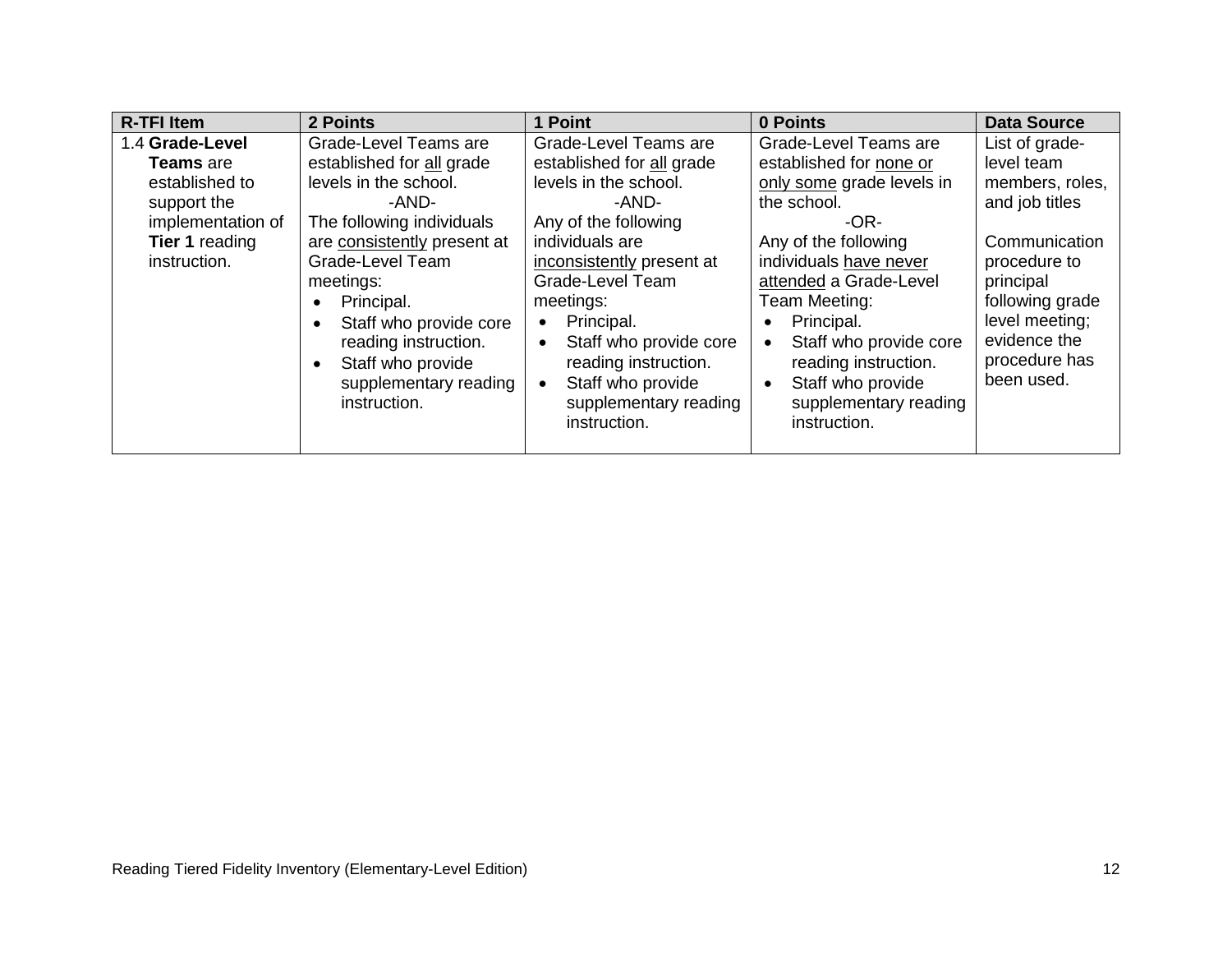| <b>R-TFI Item</b> | 2 Points                                                                                                                                                                                                                                                                                                                                                                                                                          | 1 Point                                                                                         | 0 Points                                                              | <b>Data Source</b>                                                                                                            |
|-------------------|-----------------------------------------------------------------------------------------------------------------------------------------------------------------------------------------------------------------------------------------------------------------------------------------------------------------------------------------------------------------------------------------------------------------------------------|-------------------------------------------------------------------------------------------------|-----------------------------------------------------------------------|-------------------------------------------------------------------------------------------------------------------------------|
| 1.5 Grade-Level   | All of the following team                                                                                                                                                                                                                                                                                                                                                                                                         | Two or three of the criteria                                                                    | There are no Grade-Level                                              | Meeting                                                                                                                       |
| Teams use an      | meeting procedures are in                                                                                                                                                                                                                                                                                                                                                                                                         | from the 2-point response                                                                       | Teams.                                                                | schedule                                                                                                                      |
| effective team    | place:                                                                                                                                                                                                                                                                                                                                                                                                                            | are in place.                                                                                   | $-OR-$                                                                |                                                                                                                               |
| meeting process.  | <b>Grade-Level Teams</b><br>$\bullet$<br>meet every 4-6 weeks.<br>Meeting roles are<br>$\bullet$<br>assigned and used<br>(e.g., facilitator,<br>recorder, data analyst,<br>time keeper).<br>Absent team members<br>$\bullet$<br>receive updates<br>shortly following the<br>meeting.<br>The team completes<br>$\bullet$<br>assignments and<br>documents progress<br>outlined on an action<br>plan within designated<br>timelines. | $-OR-$<br>All criteria from the 2-point<br>response are present but<br>are used inconsistently. | Only one of the criteria<br>from the 2-point response<br>is in place. | Meeting<br>agendas,<br>minutes/records,<br>and attendance<br>Written process<br>for how absent<br>team members<br>are updated |
|                   |                                                                                                                                                                                                                                                                                                                                                                                                                                   |                                                                                                 |                                                                       |                                                                                                                               |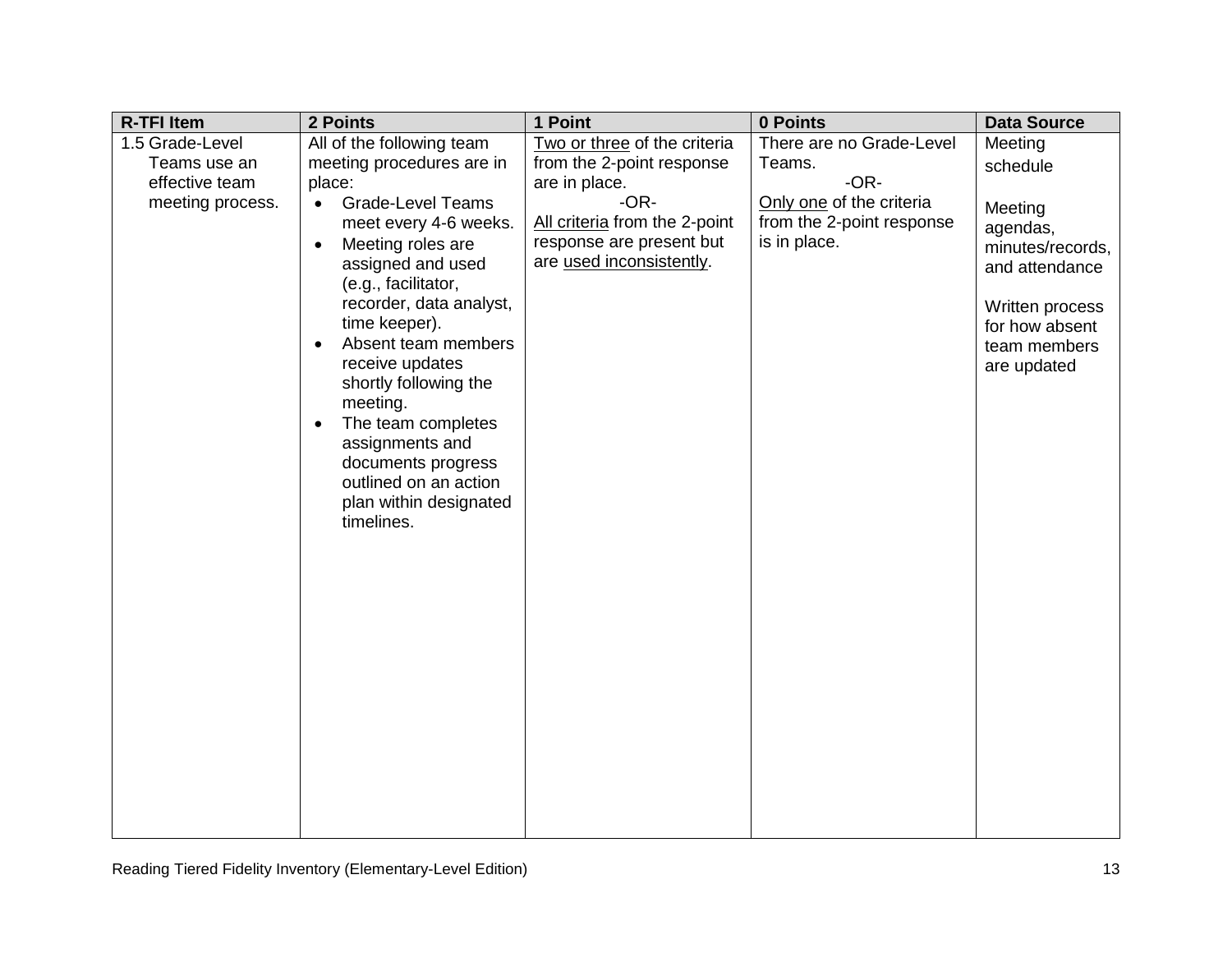| <b>R-TFI Item</b>                                                                                                                                     | 2 Points                                                                                                                                                                                                                                                                                                                                                                                                                                                                                                                                                        | 1 Point                                                                                                                                                                                                                                                     | 0 Points                                                                                                                                                         | <b>Data Source</b>                                                                                                                                  |
|-------------------------------------------------------------------------------------------------------------------------------------------------------|-----------------------------------------------------------------------------------------------------------------------------------------------------------------------------------------------------------------------------------------------------------------------------------------------------------------------------------------------------------------------------------------------------------------------------------------------------------------------------------------------------------------------------------------------------------------|-------------------------------------------------------------------------------------------------------------------------------------------------------------------------------------------------------------------------------------------------------------|------------------------------------------------------------------------------------------------------------------------------------------------------------------|-----------------------------------------------------------------------------------------------------------------------------------------------------|
| <b>Tier 1: Implementation</b>                                                                                                                         |                                                                                                                                                                                                                                                                                                                                                                                                                                                                                                                                                                 |                                                                                                                                                                                                                                                             |                                                                                                                                                                  |                                                                                                                                                     |
| 1.6 The district uses a<br>procedure for<br>selecting<br>curriculum<br>programs and<br>materials to<br>provide Tier 1<br>core reading<br>instruction. | The procedure looks for<br>the presence of all of the<br>following:<br>Content alignment with<br>the Big Ideas of<br>Reading and state<br>standards.<br>Inclusion of explicit<br>$\bullet$<br>instructional routines.<br>Inclusion of extension<br>$\bullet$<br>and remediation<br>supports.<br>Inclusion of supports<br>for English Language<br>Learners (if school<br>demographics include<br>ELL <sub>s</sub> ).<br>Available resources<br>needed to fully<br>implement.<br>Availability of<br>professional learning<br>and ongoing technical<br>assistance. | The procedure looks for<br>the presence of at least 4<br>of the criteria outlined in<br>the 2-point response.                                                                                                                                               | There is no procedure.<br>$-OR-$<br>The procedure looks for<br>the presence of 3 or fewer<br>of the criteria outlined in<br>the 2-point response.                | Documentation<br>showing how<br>the selection<br>procedure was<br>used for the<br>current core<br>reading<br>curriculum<br>program and<br>materials |
| 1.7 The school<br>allocates<br>adequate time<br>for core reading<br>instruction.                                                                      | The school has a schedule<br>that shows at least 90<br>minutes of daily core<br>reading instruction at every<br>grade level for all students.                                                                                                                                                                                                                                                                                                                                                                                                                   | The school has a schedule<br>that shows one of the<br>following:<br>• At least 60 minutes for<br>daily reading instruction<br>in any grade level.<br>• A combination of 90<br>minutes on some days of<br>the week and at least 60<br>minutes on other days. | The school does not have<br>a daily reading schedule.<br>$-OR-$<br>Less than 60 minutes are<br>scheduled any day of the<br>week for core reading<br>instruction. | School reading<br>schedule                                                                                                                          |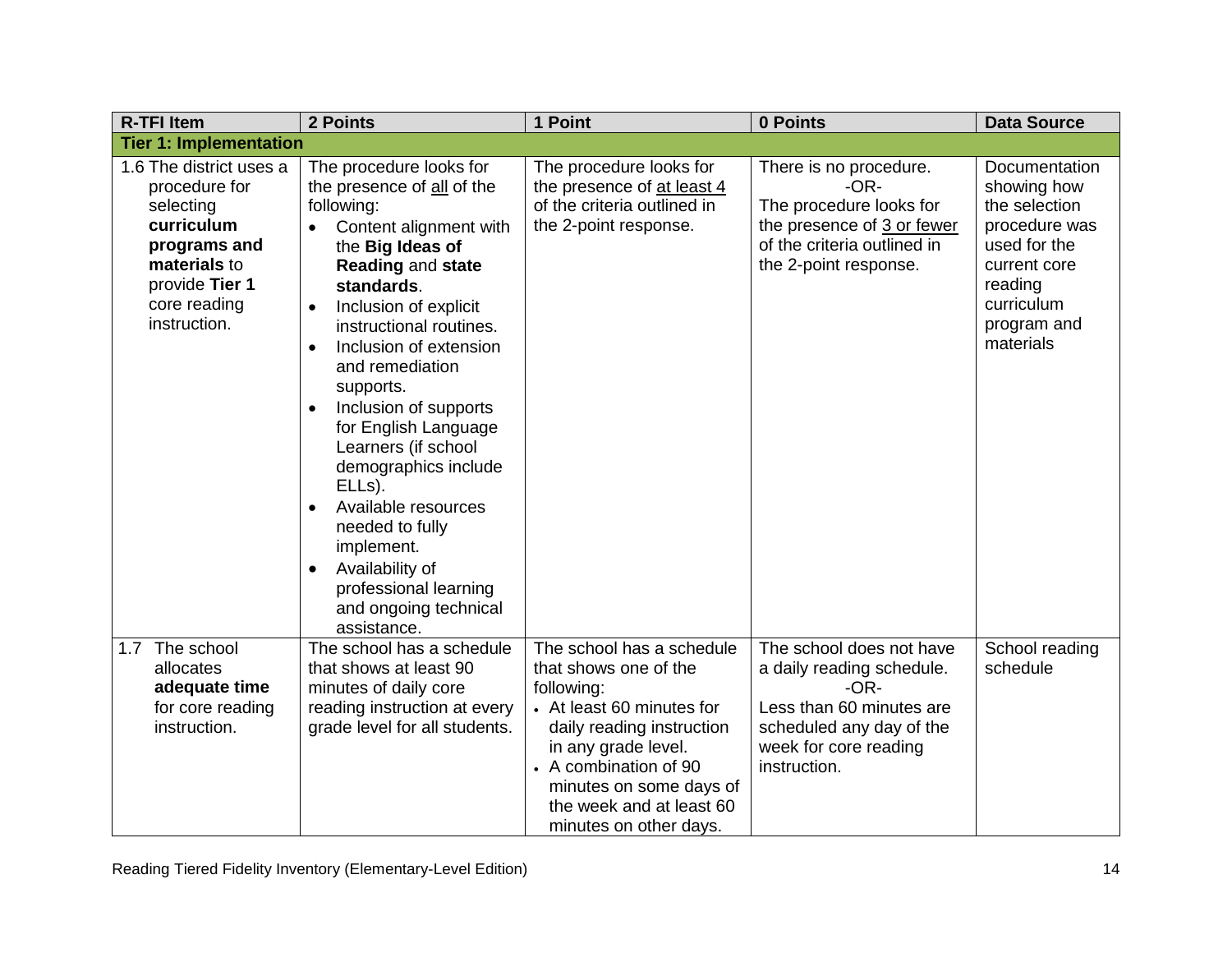| <b>R-TFI Item</b>                                                  | 2 Points                                                                                                                                                                                                                                                                                                                                                                                                                                                                                                                                                                                             | 1 Point                                                                                                                                                                                                                                                                                                                                                                                                                                                                                                                                            | 0 Points                                                                                                                                                                                                                                                                                          | <b>Data Source</b>                                                                                   |
|--------------------------------------------------------------------|------------------------------------------------------------------------------------------------------------------------------------------------------------------------------------------------------------------------------------------------------------------------------------------------------------------------------------------------------------------------------------------------------------------------------------------------------------------------------------------------------------------------------------------------------------------------------------------------------|----------------------------------------------------------------------------------------------------------------------------------------------------------------------------------------------------------------------------------------------------------------------------------------------------------------------------------------------------------------------------------------------------------------------------------------------------------------------------------------------------------------------------------------------------|---------------------------------------------------------------------------------------------------------------------------------------------------------------------------------------------------------------------------------------------------------------------------------------------------|------------------------------------------------------------------------------------------------------|
| 1.8 The school has a<br><b>School-Wide</b><br><b>Reading Plan.</b> | The plan supports<br>students' mastery of the<br><b>Big Ideas of Reading and</b><br>state standards.<br>-AND-<br>The plan is developed<br>using all of the following<br>reading data:<br>High stakes<br>summative results<br>(e.g., state)<br>assessment)<br><b>Universal screening</b><br>results<br><b>Fidelity data</b><br>-AND-<br>The plan includes specific<br>activities to achieve the<br>goals (e.g., scheduling,<br>assessment, professional<br>learning) that are<br>embedded when possible<br>into the school<br>improvement plan.<br>-AND-<br>The plan's goals are<br><b>S.M.A.R.T.</b> | The plan supports<br>students' mastery of the<br>Big Ideas of Reading and<br>state standards.<br>-AND-<br>The plan is developed<br>using all of the following<br>reading data:<br>High stakes<br>summative results<br>(e.g., state<br>assessment)<br>Universal screening<br>$\bullet$<br>results<br>Fidelity data<br>$\bullet$<br>-AND-<br>The plan includes specific<br>activities to achieve the<br>goals (e.g., scheduling,<br>assessment, professional<br>learning) that are<br>embedded when possible<br>into the school<br>improvement plan. | A School-Wide Reading<br>Plan has not been<br>developed.<br>$-OR-$<br>The plan does not support<br>students' mastery of the<br>Big Ideas of Reading and<br>state standards.<br>$-OR-$<br>The plan is developed<br>without using the three<br>sources of data outlined in<br>the 2-point response. | School-Wide<br><b>Reading Plan</b><br>(or reading<br>components of<br>School<br>Improvement<br>Plan) |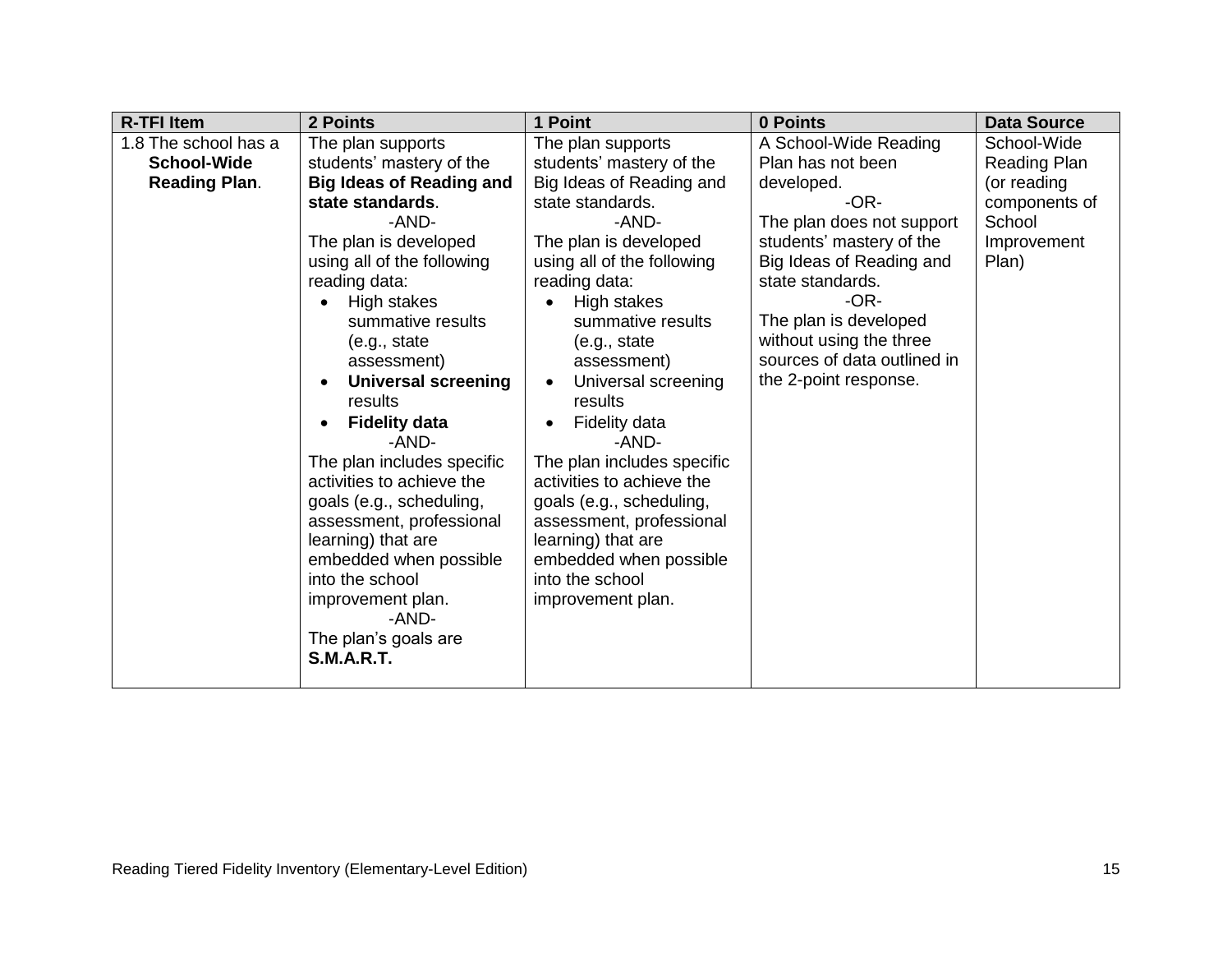| <b>R-TFI Item</b>       | 2 Points                                                                                                                                                                                                                                                                                                | 1 Point                                                                                                                    | 0 Points                                                                                | <b>Data Source</b> |
|-------------------------|---------------------------------------------------------------------------------------------------------------------------------------------------------------------------------------------------------------------------------------------------------------------------------------------------------|----------------------------------------------------------------------------------------------------------------------------|-----------------------------------------------------------------------------------------|--------------------|
| 1.9 Grade-level         | An Instructional Plan is                                                                                                                                                                                                                                                                                | An Instructional Plan is                                                                                                   | Instructional plans are not                                                             | Sampling of        |
| <b>Instructional</b>    | developed at each grade                                                                                                                                                                                                                                                                                 | developed at each grade                                                                                                    | developed or only                                                                       | grade-level        |
| <b>Plans</b> include an | level and includes the                                                                                                                                                                                                                                                                                  | level and includes the                                                                                                     | developed for some grade                                                                | instructional      |
| emphasis on Tier        | following:                                                                                                                                                                                                                                                                                              | following:                                                                                                                 | levels.                                                                                 | plans              |
| 1 instruction.          | S.M.A.R.T. grade-level<br>instructional goals that<br>are aligned with the<br><b>Big Ideas of Reading</b><br>and state standards.<br>Whole and small-<br>$\bullet$<br>group differentiation of<br>core reading<br>curriculum materials to<br>address students with<br>a continuum of reading<br>skills. | S.M.A.R.T. grade-level<br>instructional goals that<br>are aligned with the Big<br>Ideas of Reading and<br>state standards. | $-OR-$<br>The plan does not address<br>the Big Ideas of Reading<br>and state standards. |                    |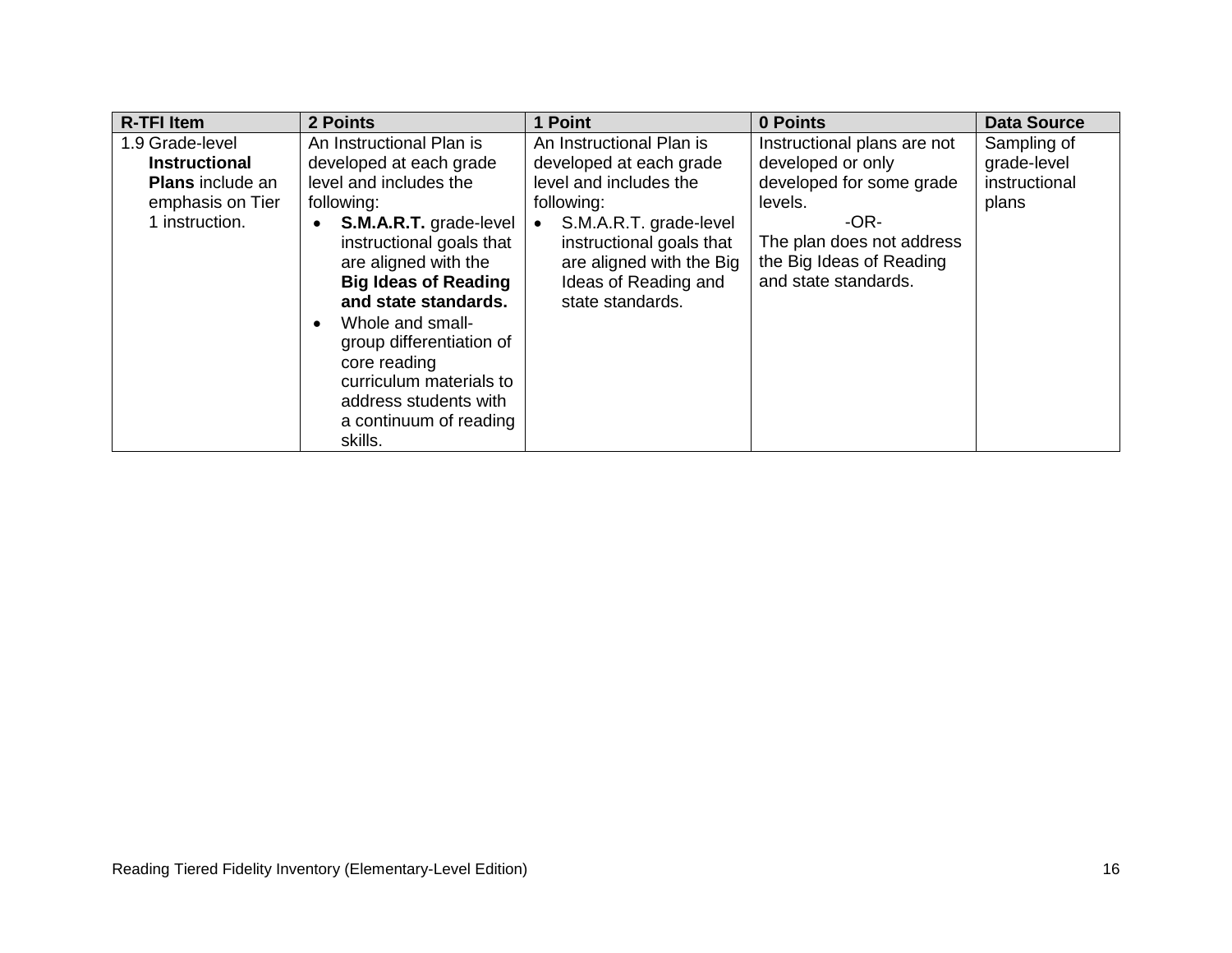| <b>R-TFI Item</b>                                                                         | 2 Points                                                                                                                                                                                                                                                                                                                                                                                                                                                                                                                                                                         | 1 Point                                                                                                                                                                                                                                                                                                                                                                                                                                      | 0 Points                                                                                                                                                                                         | <b>Data Source</b>                                                                                                                                                                              |
|-------------------------------------------------------------------------------------------|----------------------------------------------------------------------------------------------------------------------------------------------------------------------------------------------------------------------------------------------------------------------------------------------------------------------------------------------------------------------------------------------------------------------------------------------------------------------------------------------------------------------------------------------------------------------------------|----------------------------------------------------------------------------------------------------------------------------------------------------------------------------------------------------------------------------------------------------------------------------------------------------------------------------------------------------------------------------------------------------------------------------------------------|--------------------------------------------------------------------------------------------------------------------------------------------------------------------------------------------------|-------------------------------------------------------------------------------------------------------------------------------------------------------------------------------------------------|
| 1.10 Class-wide<br>expectations for<br>student behavior<br>are established<br>and taught. | Class-wide expectations<br>are:<br>Clearly defined, using<br>$\bullet$<br>student appropriate<br>language (e.g., Be<br>safe, Be responsible,<br>Be respectful).<br>Stated positively.<br>$\bullet$<br>Aligned with the<br>school-wide<br>expectations.<br>Visibly posted in all<br>classroom and non-<br>classroom settings.<br>Taught at least<br>$\bullet$<br>annually and as<br>needed (e.g., after<br>breaks) as identified by<br>behavioral data.<br>Embedded within<br>feedback to students.<br>-AND-<br>All classrooms establish<br>and teach class-wide<br>expectations. | Class-wide expectations<br>are:<br>Clearly defined, using<br>$\bullet$<br>student appropriate<br>language (e.g., Be<br>safe, Be responsible,<br>Be respectful).<br>Stated positively.<br>$\bullet$<br>Aligned with the<br>$\bullet$<br>school-wide<br>expectations.<br>Visibly posted in all<br>$\bullet$<br>classroom and non-<br>classroom settings.<br>$-OR-$<br>Only some classrooms<br>establish and teach class-<br>wide expectations. | Class-wide expectations do<br>not include all 4 of the<br>criteria outlined in the 1-<br>point response.<br>$-OR-$<br>Class-wide expectations<br>are not defined or taught in<br>any classrooms. | Document that<br>outlines the<br>class-wide<br>expectations<br><b>Observations</b><br>Teaching plans<br>and schedule<br>Sampling of<br>students to<br>define the class-<br>wide<br>expectations |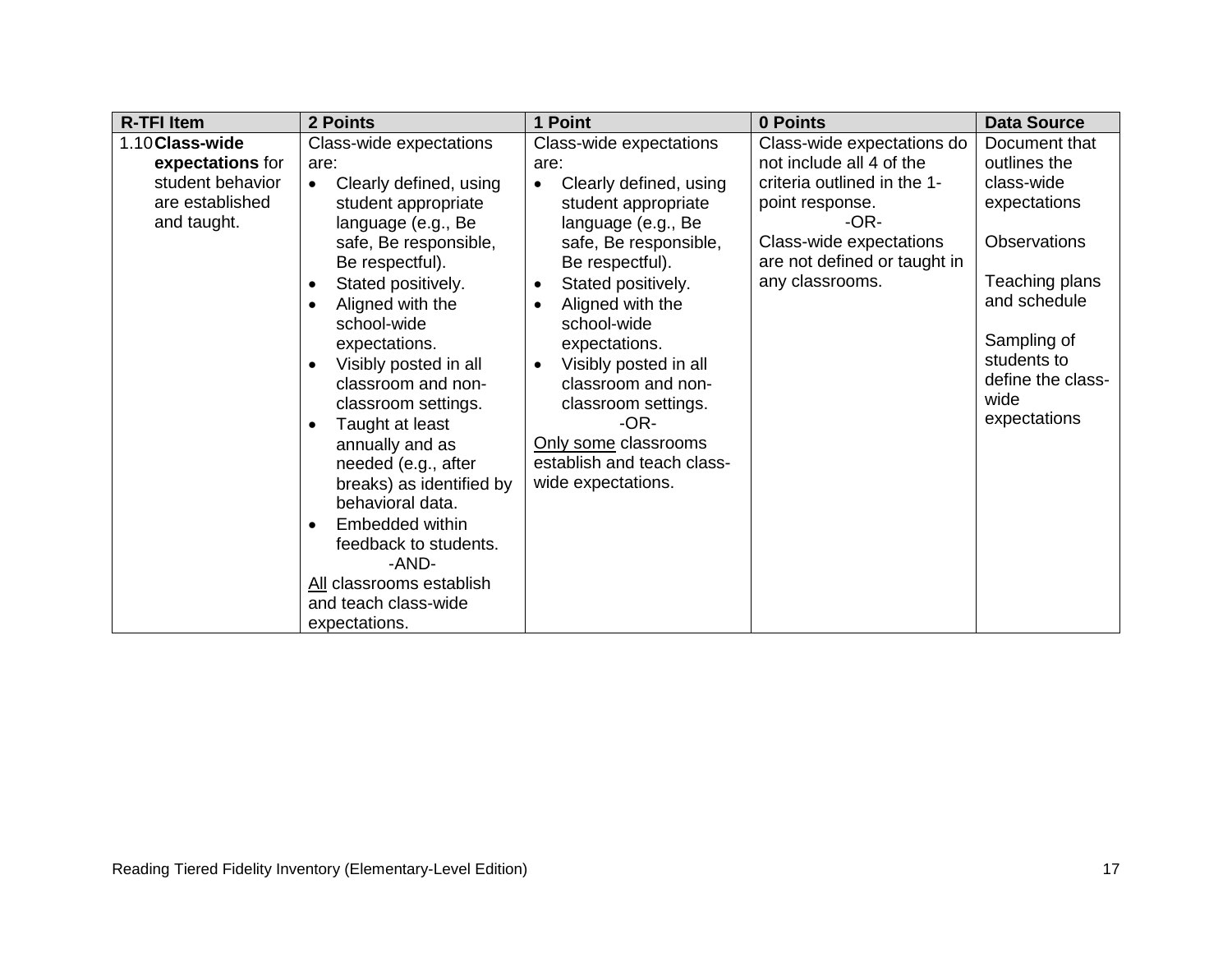| <b>R-TFI Item</b>                                                            | 2 Points                                                                                                                                                                                                                                                                                                                               | 1 Point                                                                                                                                                                                                                                                                                                                          | 0 Points                                                      | <b>Data Source</b>                                                                                      |
|------------------------------------------------------------------------------|----------------------------------------------------------------------------------------------------------------------------------------------------------------------------------------------------------------------------------------------------------------------------------------------------------------------------------------|----------------------------------------------------------------------------------------------------------------------------------------------------------------------------------------------------------------------------------------------------------------------------------------------------------------------------------|---------------------------------------------------------------|---------------------------------------------------------------------------------------------------------|
| 1.11 Procedures are<br>implemented for<br>common<br>classroom<br>activities. | All teachers (including<br>para-educators or aides)<br>define and teach<br>procedures for common<br>classroom activities (e.g.,<br>transitions, signaling for<br>student responses, small<br>group instruction, learning<br>centers).<br>-AND-<br>The procedures are<br>posted using student-<br>friendly language and/or<br>pictures. | Some teachers define and<br>teach procedures for<br>common classroom<br>activities (e.g., transitions,<br>signaling for student<br>responses, small group<br>instruction, learning<br>centers).<br>-AND-<br>Classrooms that have<br>taught procedures have<br>them posted using<br>student-friendly language<br>and/or pictures. | Procedures are not defined<br>or taught in any<br>classrooms. | Document listing<br>the procedures<br>Classroom walk-<br>throughs to view<br>posting of the<br>routines |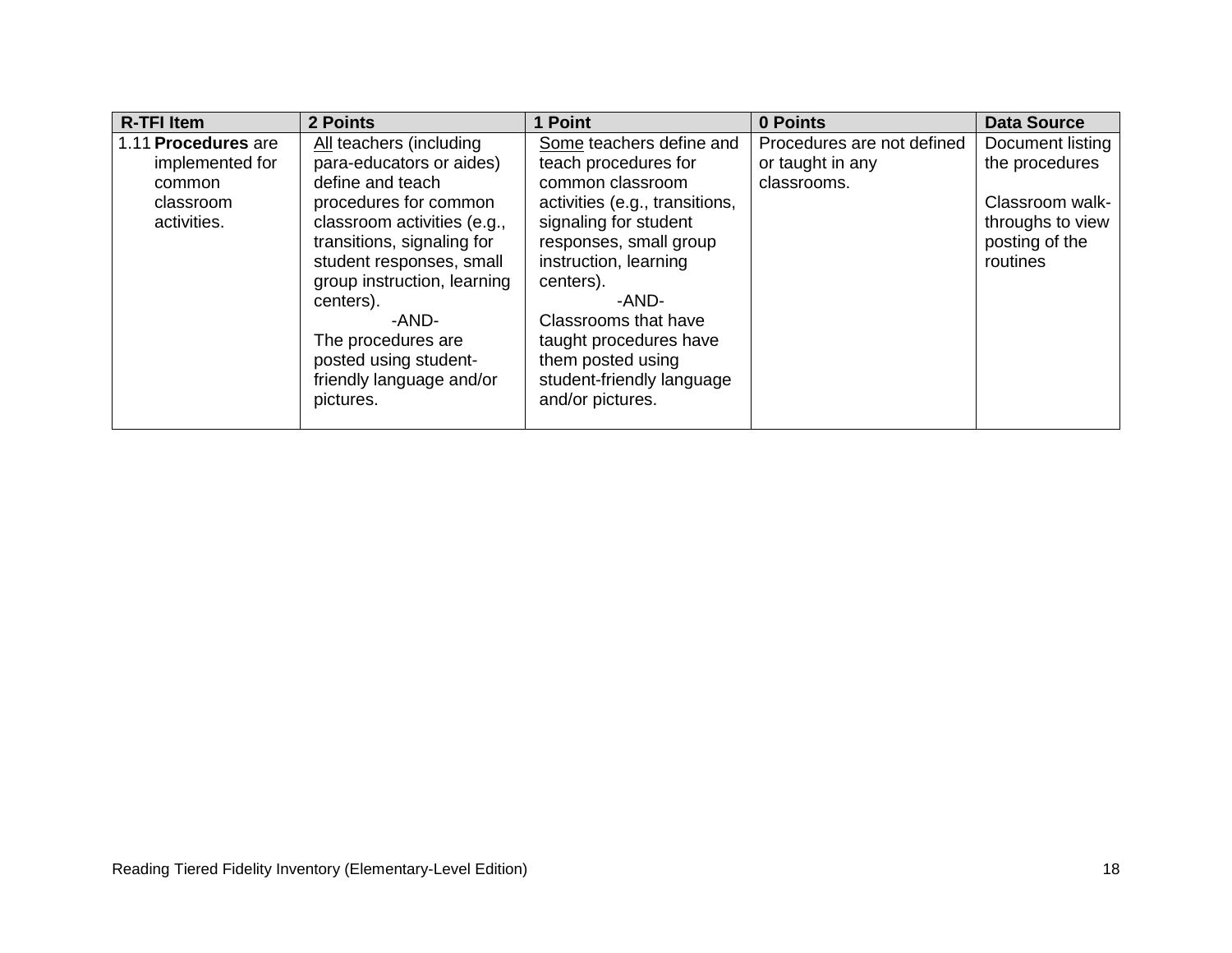| <b>R-TFI Item</b>                                                                        | 2 Points                                                                                                                                                                                                                                                                                                                                                                                                                                                                                                                                                                                                                                                                                                                                                                                                                               | 1 Point                                                                                                                                                                                                                                                                                                                                                                                                                                                                                                                                                                               | 0 Points                                                                                                                                                                                                                                                                                                                    | <b>Data Source</b>     |
|------------------------------------------------------------------------------------------|----------------------------------------------------------------------------------------------------------------------------------------------------------------------------------------------------------------------------------------------------------------------------------------------------------------------------------------------------------------------------------------------------------------------------------------------------------------------------------------------------------------------------------------------------------------------------------------------------------------------------------------------------------------------------------------------------------------------------------------------------------------------------------------------------------------------------------------|---------------------------------------------------------------------------------------------------------------------------------------------------------------------------------------------------------------------------------------------------------------------------------------------------------------------------------------------------------------------------------------------------------------------------------------------------------------------------------------------------------------------------------------------------------------------------------------|-----------------------------------------------------------------------------------------------------------------------------------------------------------------------------------------------------------------------------------------------------------------------------------------------------------------------------|------------------------|
| <b>Tier 1: Resources</b>                                                                 |                                                                                                                                                                                                                                                                                                                                                                                                                                                                                                                                                                                                                                                                                                                                                                                                                                        |                                                                                                                                                                                                                                                                                                                                                                                                                                                                                                                                                                                       |                                                                                                                                                                                                                                                                                                                             |                        |
| 1.12 Written guidelines<br>are available for<br>teaching the core<br>reading<br>program. | Written guidelines include<br>all of the following for all<br>grade levels:<br>Identification of<br>$\bullet$<br>components to teach in<br>each lesson that align<br>with the Big Ideas of<br>Reading.<br>Pacing suggestions.<br>Guidelines for when to<br>$\bullet$<br>use whole-group and<br>small-group instruction.<br>Agreed upon guidelines<br>$\bullet$<br>across each grade level<br>for when and how to:<br>Administer<br>$\circ$<br>program-embedded<br>assessments to<br>identified students<br>and how to use the<br>information from<br>those assessments.<br>Embed or enhance<br>$\circ$<br>instructional<br>routines.<br>Add additional<br>$\circ$<br>practice examples.<br>Reteach un-<br>$\circ$<br>mastered skills.<br>Review previously<br>$\circ$<br>taught skills.<br>Omit skills already<br>$\circ$<br>mastered. | Written guidelines include<br>all of the following for all<br>grade levels:<br>Identification of<br>$\bullet$<br>components to teach in<br>each lesson that aligns<br>with the Big Ideas of<br>Reading.<br>Pacing suggestions.<br>$\bullet$<br>Guidelines for when to<br>$\bullet$<br>use whole-group and<br>small-group instruction.<br>Agreed upon guidelines<br>$\bullet$<br>across each grade level<br>for when and how to:<br>Administer<br>$\circ$<br>program-embedded<br>assessments to<br>identified students<br>and how to use the<br>information from<br>those assessments. | Written guidelines that<br>align with the Big Ideas of<br>Reading are not provided<br>for teaching the core<br>reading program.<br>-OR-<br>Written guidelines are not<br>available for every grade<br>level.<br>$-OR-$<br>Written guidelines include<br>only 1 or 2 of the criteria<br>outlined in the 1-point<br>response. | Guidelines<br>document |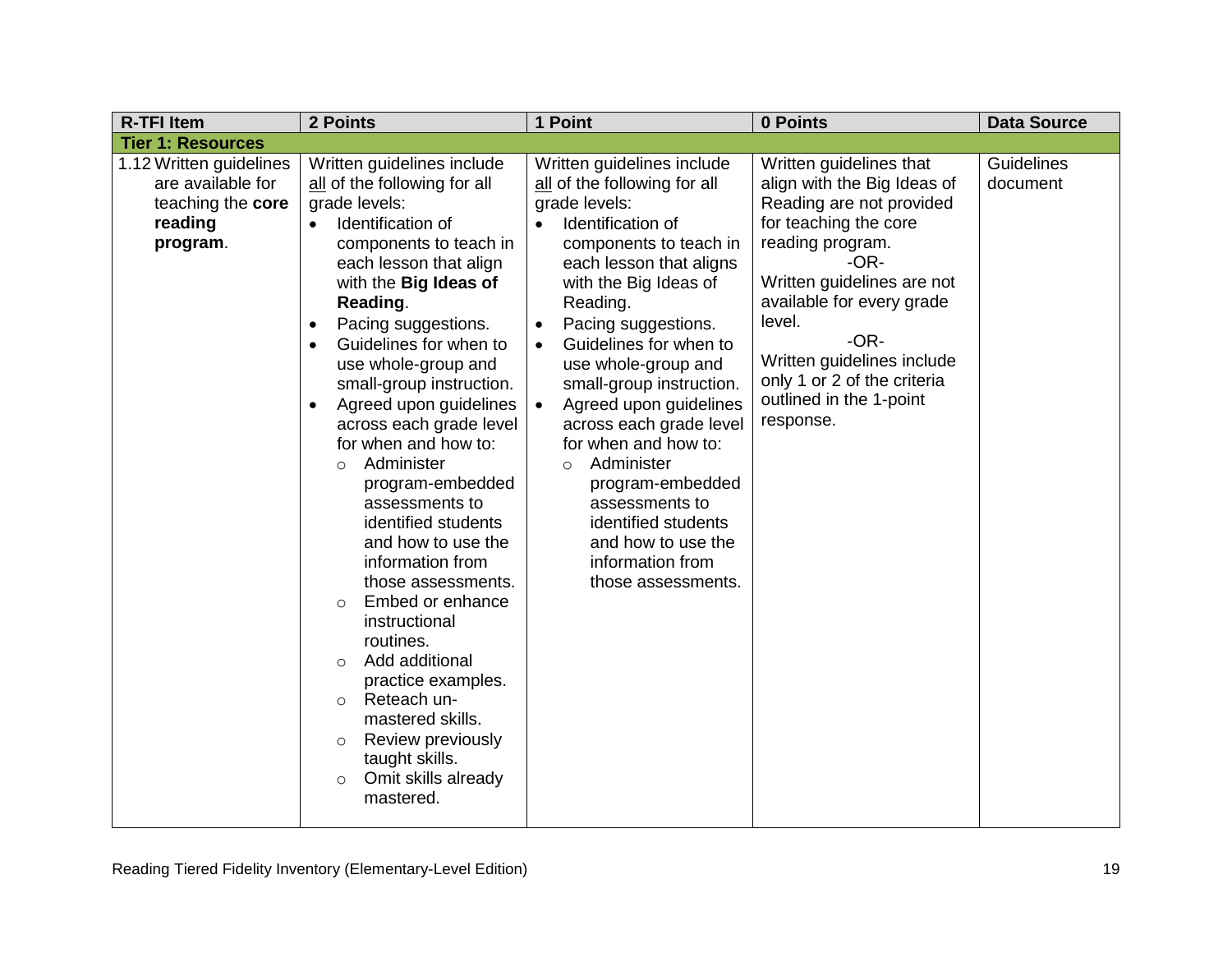| <b>R-TFI Item</b>                                                                                                                        | 2 Points                                                                                                                                                                                                                                                                                                                                                                                                                                                                                        | 1 Point                                                                                                            | 0 Points                                                                                                                                                                                                                                           | <b>Data Source</b>                                                                                                                              |
|------------------------------------------------------------------------------------------------------------------------------------------|-------------------------------------------------------------------------------------------------------------------------------------------------------------------------------------------------------------------------------------------------------------------------------------------------------------------------------------------------------------------------------------------------------------------------------------------------------------------------------------------------|--------------------------------------------------------------------------------------------------------------------|----------------------------------------------------------------------------------------------------------------------------------------------------------------------------------------------------------------------------------------------------|-------------------------------------------------------------------------------------------------------------------------------------------------|
| 1.13 The school has<br>identified an<br>individual(s) to<br>assist in data<br>coordination for<br>school-wide<br>reading<br>assessments. | The school has an<br>individual(s) who does all<br>of the following for school-<br>wide reading assessments:<br>Train appropriate staff<br>in test administration<br>and scoring<br>procedures.<br>Provide administration<br>$\bullet$<br>and scoring refresher<br>trainings.<br>Schedule assessments.<br>Ensure teachers have<br>access to usable data<br>reports.<br>Ensure accuracy of test<br>administration, scoring,<br>and entry.<br>Assist with data<br>interpretation and<br>analysis. | The school has an<br>individual(s) who meets at<br>least 4 of the criteria<br>outlined in the 2-point<br>response. | The school does not have<br>an individual(s) responsible<br>for coordinating school-<br>wide reading assessments.<br>-OR-<br>The school has an<br>individual(s) who fulfills 3 or<br>fewer of the criteria<br>outlined in the 2-point<br>response. | Names of<br>individuals<br>Responsibilities/<br>expectations of<br>data<br>coordination<br>Schedule of<br>initial and<br>refresher<br>trainings |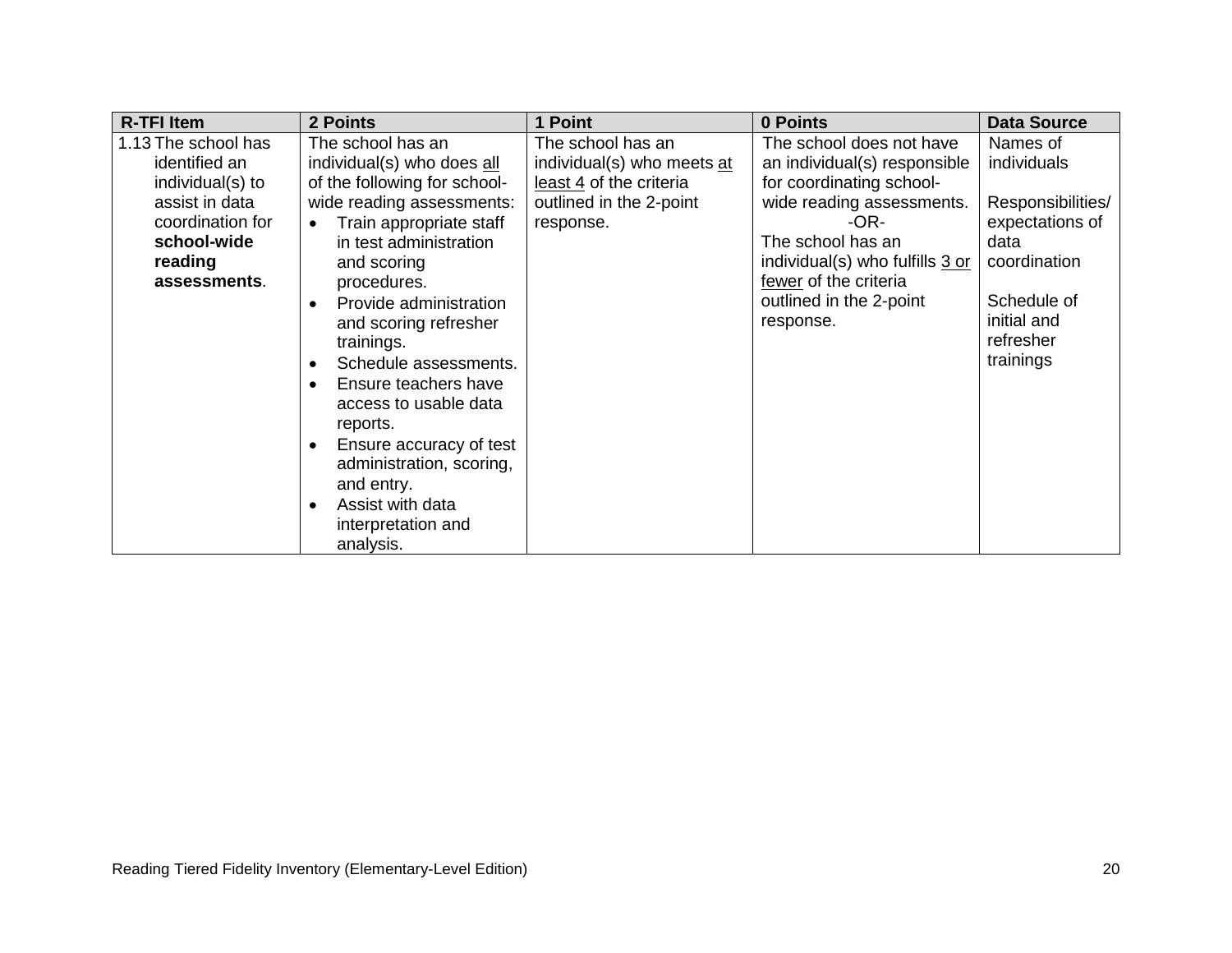| <b>R-TFI Item</b>                                                                                                                    | 2 Points                                                                                                                                                                                                                                                                                                                                                                                                                                                                                    | 1 Point                                                                                                                                                                                                                                                                                                                                                                               | 0 Points                                                                                                                                                                                                                                                                                             | <b>Data Source</b>     |
|--------------------------------------------------------------------------------------------------------------------------------------|---------------------------------------------------------------------------------------------------------------------------------------------------------------------------------------------------------------------------------------------------------------------------------------------------------------------------------------------------------------------------------------------------------------------------------------------------------------------------------------------|---------------------------------------------------------------------------------------------------------------------------------------------------------------------------------------------------------------------------------------------------------------------------------------------------------------------------------------------------------------------------------------|------------------------------------------------------------------------------------------------------------------------------------------------------------------------------------------------------------------------------------------------------------------------------------------------------|------------------------|
| 1.14 A school-wide<br>reading<br>universal<br>screening<br>assessment<br>schedule is<br>available for the<br>current school<br>year. | The following features are<br>included on the school-<br>wide reading universal<br>screening assessment<br>schedule:<br>Three <b>universal</b><br>screening<br>assessments during the<br>year.<br>Assessment windows<br>are two weeks or less.<br>A list of the measures<br>(aligned with the critical<br>reading skills)<br>administered at each<br>grade level for each test<br>period.<br>Deadline for data entry<br>within 1 week after<br>assessment<br>administration (if<br>needed). | The following features are<br>included on the school-<br>wide reading universal<br>screening assessment<br>schedule:<br>• Three universal<br>screening assessments<br>during the year.<br>• Assessment windows<br>are two weeks or less.<br>• A list of the measures<br>(aligned with the critical<br>reading skills)<br>administered at each<br>grade level for each test<br>period. | The school does not have<br>a schedule indicating when<br>universal screening will be<br>administered.<br>-OR-<br>The school has a schedule<br>only indicating three<br>universal screening<br>periods for the year with<br>two or fewer of the<br>additional criteria from the<br>2-point response. | Assessment<br>schedule |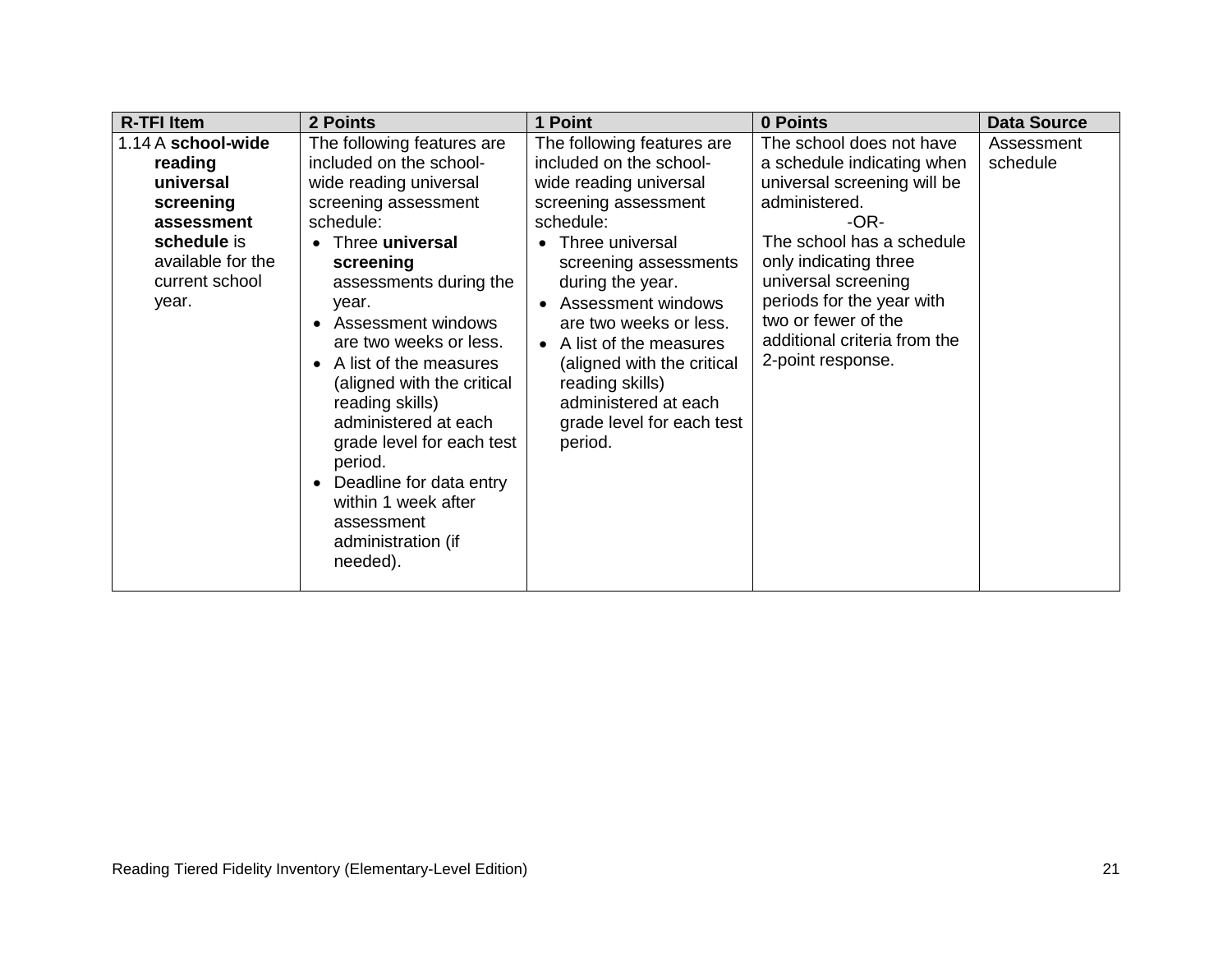| <b>R-TFI Item</b> | 2 Points                       | 1 Point                     | 0 Points                   | <b>Data Source</b> |
|-------------------|--------------------------------|-----------------------------|----------------------------|--------------------|
| 1.15 Professional | The selected professional      | The selected professional   | The professional learning  | Listing of         |
| learning is       | learning aligns with:          | learning aligns with:       | does not align with the    | professional       |
| purposely         | School-Wide Reading            | School-Wide Reading         | activities included in the | learning topics    |
| selected for      | Plan.                          | Plan.                       | School-Wide Reading Plan   | accessible to      |
| supporting the    | Grade-level<br>$\bullet$       | Grade-level                 | and/or the grade-level     | staff              |
| implementation of | instructional plans.           | instructional plans.        | instructional plans.       |                    |
| a School-Wide     | -AND-                          | -AND-                       |                            |                    |
| Reading Model.    | Professional learning is       | Only some staff have        |                            |                    |
|                   | secured for all identified     | access to professional      |                            |                    |
|                   | staff that are impacted by     | learning (e.g., one teacher |                            |                    |
|                   | the activities outlined in the | has been given permission   |                            |                    |
|                   | School-Wide Reading Plan       | to attend the professional  |                            |                    |
|                   | and grade-level                | learning and then are       |                            |                    |
|                   | instructional plans.           | quickly expected to teach   |                            |                    |
|                   |                                | colleagues).                |                            |                    |
|                   |                                |                             |                            |                    |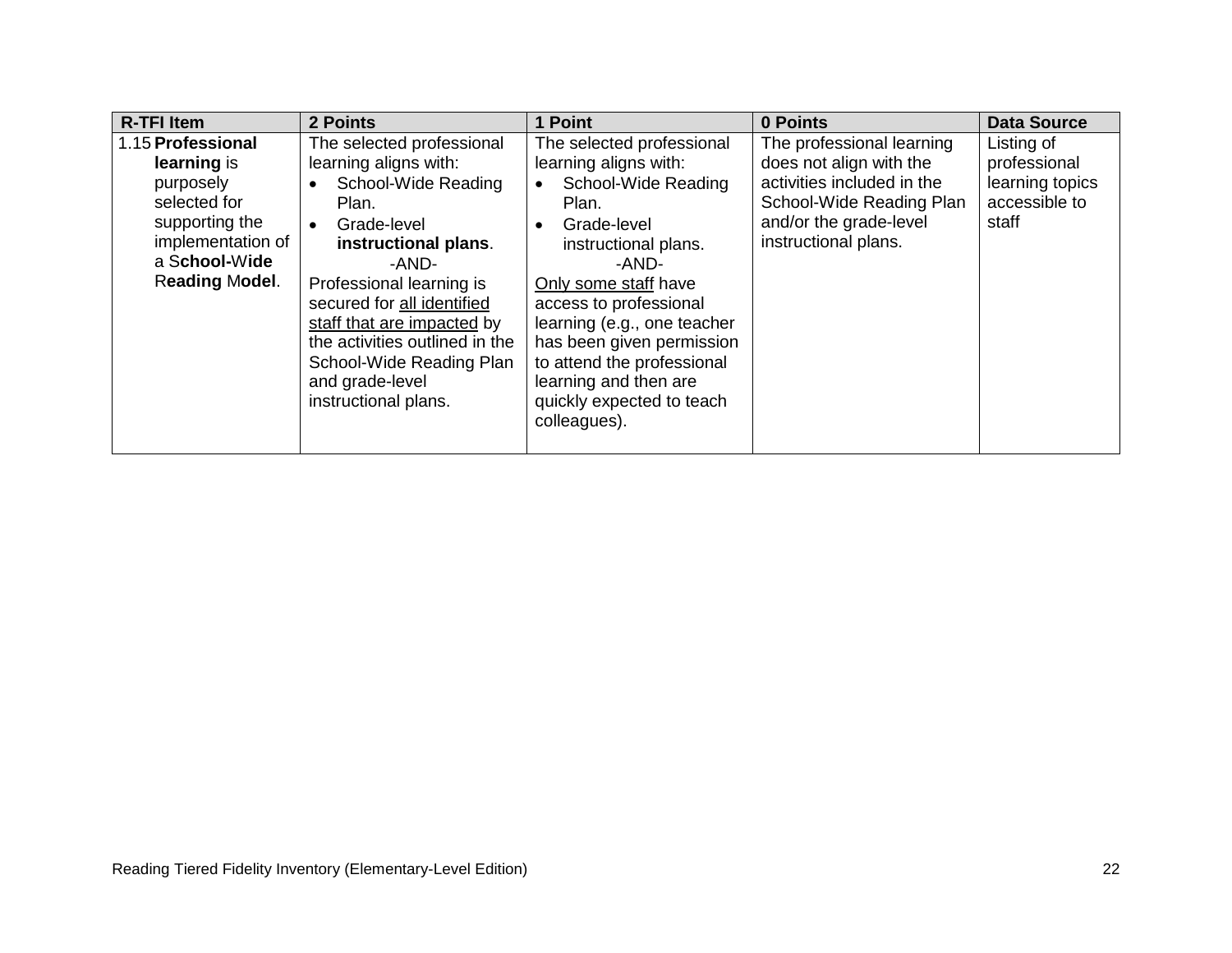| <b>R-TFI Item</b>                                                     | 2 Points                                                                                                                                                                                                                                                                                                                                                                                                                                                                                                                                                                                                               | 1 Point                                                                                                                                                                                                                                                                                                         | 0 Points                                                                                                                                                                  | <b>Data Source</b>                                                                                                  |
|-----------------------------------------------------------------------|------------------------------------------------------------------------------------------------------------------------------------------------------------------------------------------------------------------------------------------------------------------------------------------------------------------------------------------------------------------------------------------------------------------------------------------------------------------------------------------------------------------------------------------------------------------------------------------------------------------------|-----------------------------------------------------------------------------------------------------------------------------------------------------------------------------------------------------------------------------------------------------------------------------------------------------------------|---------------------------------------------------------------------------------------------------------------------------------------------------------------------------|---------------------------------------------------------------------------------------------------------------------|
| 1.16 The School<br>Leadership Team<br>uses system-<br>level coaching. | System-level coaching<br>includes support for:<br>Developing capacity of<br>School Leadership<br>Team members to<br>analyze data and<br>prioritize needs.<br>Developing a School-<br>$\bullet$<br><b>Wide Reading Plan.</b><br>Assisting school teams<br>$\bullet$<br>with using an effective<br>team meeting process.<br>Suggesting<br>$\bullet$<br>professional learning<br>opportunities and/or<br>people with expertise<br>to support the school<br>based on school<br>reading data and<br>plans.<br>Assisting with<br>$\bullet$<br>communication<br>between the principal,<br>school teams, and<br>district team. | System-level coaching<br>includes support for:<br>Developing capacity of<br>School Leadership<br>Team members to<br>analyze data and<br>prioritize needs.<br>Developing a School-<br>$\bullet$<br>Wide Reading Plan.<br>Assisting school teams<br>$\bullet$<br>with using an effective<br>team meeting process. | System-level coaching<br>support is not available.<br>$-OR-$<br>System-level coaching<br>includes only one or two of<br>the criteria outlined in the<br>2-point response. | Name(s) of<br>system-level<br>coaches, job<br>title, job<br>description<br>Coaching<br>schedule and<br>activity log |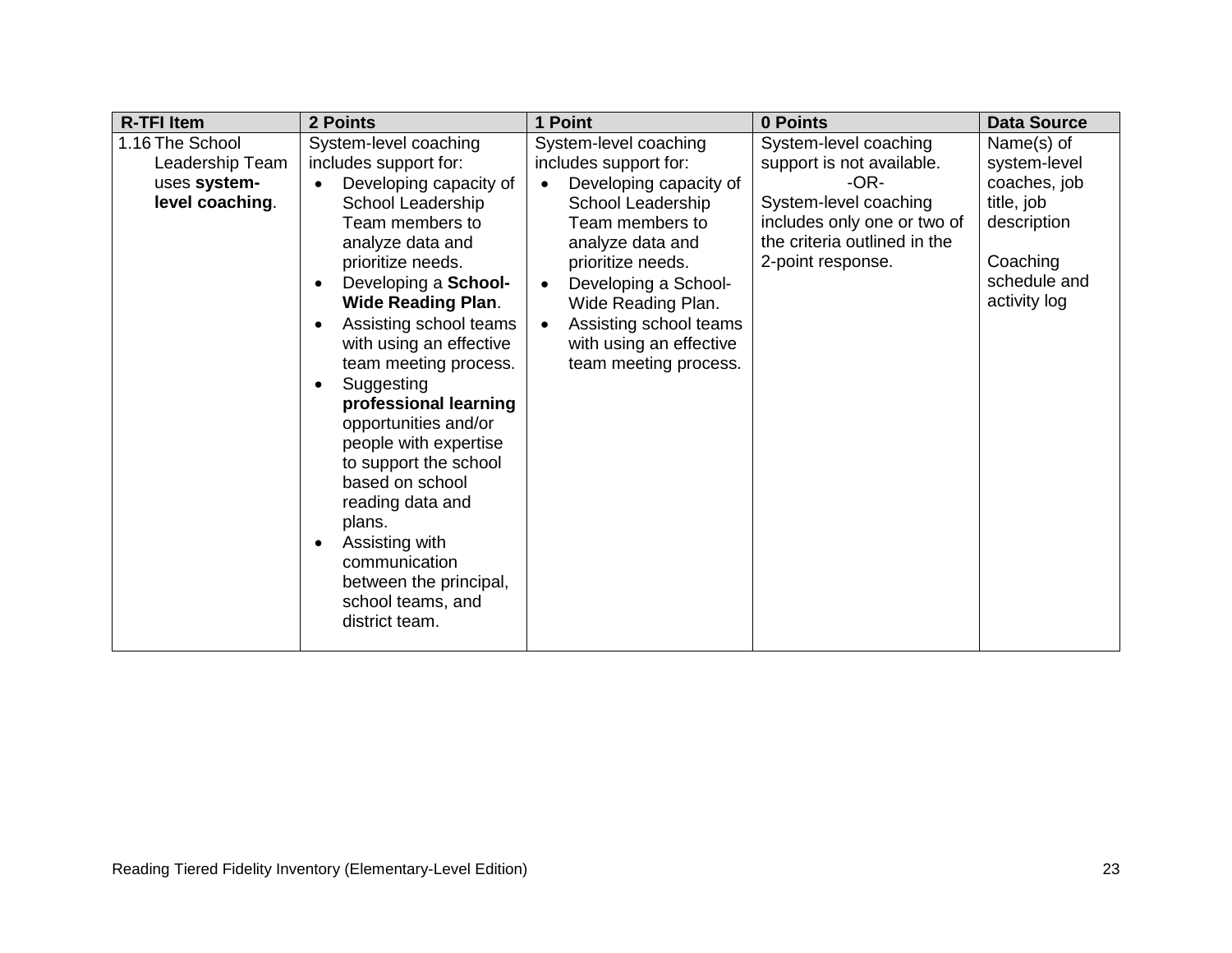| <b>R-TFI Item</b>                                              | 2 Points                                                                                                                                                                                                                                                                                                                                                                                                                                                                                                                                                                                                                                                                | 1 Point                                                                                                                                                             | 0 Points                                                             | <b>Data Source</b>                                                                                     |
|----------------------------------------------------------------|-------------------------------------------------------------------------------------------------------------------------------------------------------------------------------------------------------------------------------------------------------------------------------------------------------------------------------------------------------------------------------------------------------------------------------------------------------------------------------------------------------------------------------------------------------------------------------------------------------------------------------------------------------------------------|---------------------------------------------------------------------------------------------------------------------------------------------------------------------|----------------------------------------------------------------------|--------------------------------------------------------------------------------------------------------|
| 1.17 All staff have<br>access to<br>instructional<br>coaching. | Instructional coaching<br>support is available for all<br>staff and includes:<br>Prompting/reminding.<br>Direct observation.<br>$\bullet$<br>Feedback.<br>$\bullet$<br>When data indicate a need,<br>or a request is made,<br>additional instructional<br>coaching supports include<br>the following:<br>Modeling.<br>Assistance in<br>adaptation of the<br>reading program to<br>grade level context.<br><b>Consultation without</b><br>direct observation (e.g.,<br>prioritizing material to<br>teach, identifying<br>resources available<br>within the program,<br>enhancement to<br>instructional routines<br>and materials, behavior<br>management<br>strategies). | Instructional coaching<br>support is available for all<br>staff and includes:<br>Prompting/reminding.<br>Direct observation.<br>$\bullet$<br>Feedback.<br>$\bullet$ | Instructional coaching<br>support is not available for<br>all staff. | Name(s) of<br>instructional<br>coaches, job<br>description<br>Coaching<br>schedule and<br>activity log |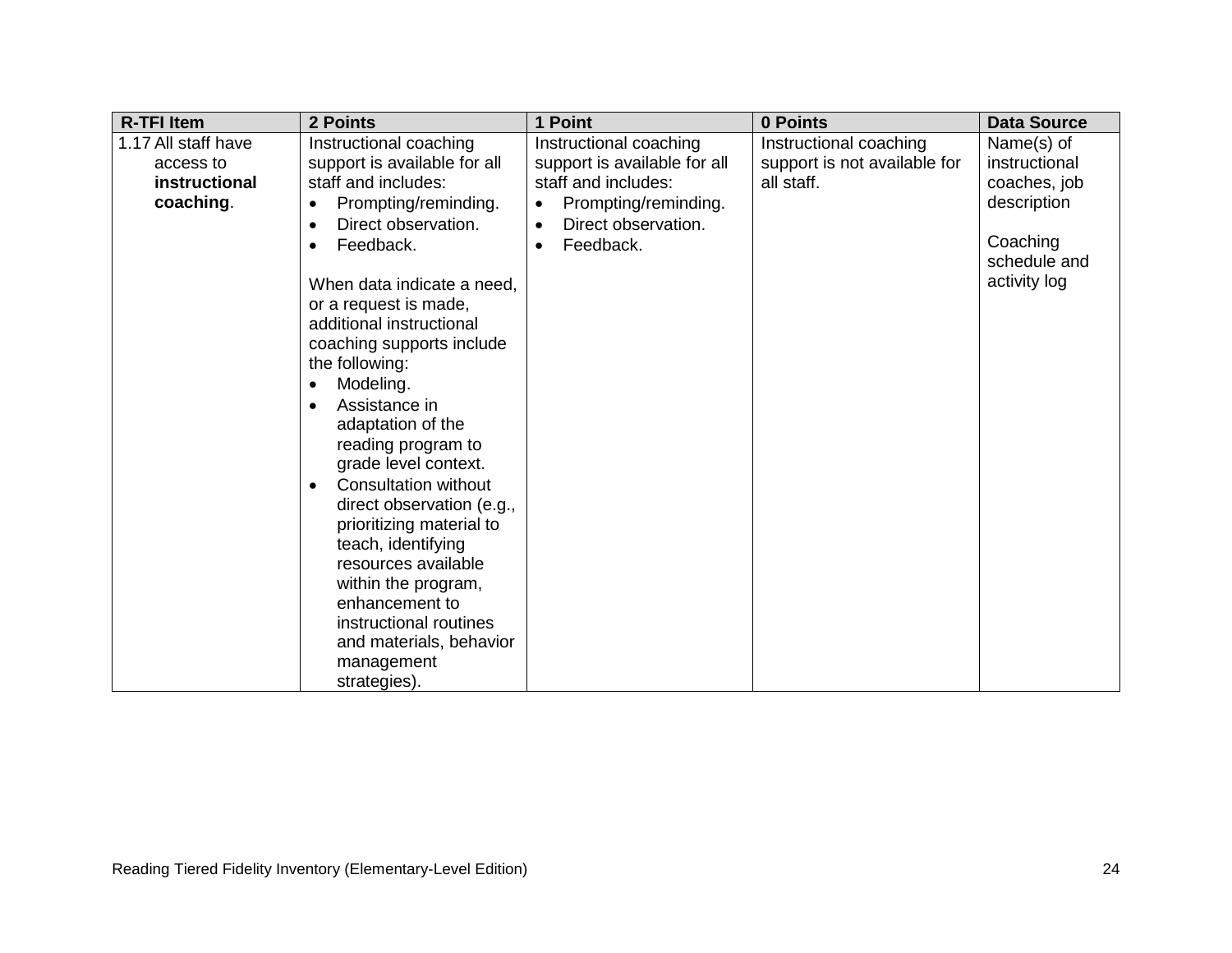| <b>R-TFI Item</b>                                                                 | 2 Points                                                                                                                                                                                                                                                                                                                                                                                                                                                                                                                                                                                                                                                                                                 | 1 Point                                                                                                                                                                                                                                                                                                                                                                           | 0 Points                                                                                                                                                                                                                                                         | <b>Data Source</b>                    |
|-----------------------------------------------------------------------------------|----------------------------------------------------------------------------------------------------------------------------------------------------------------------------------------------------------------------------------------------------------------------------------------------------------------------------------------------------------------------------------------------------------------------------------------------------------------------------------------------------------------------------------------------------------------------------------------------------------------------------------------------------------------------------------------------------------|-----------------------------------------------------------------------------------------------------------------------------------------------------------------------------------------------------------------------------------------------------------------------------------------------------------------------------------------------------------------------------------|------------------------------------------------------------------------------------------------------------------------------------------------------------------------------------------------------------------------------------------------------------------|---------------------------------------|
| <b>Tier 1: Evaluation</b>                                                         |                                                                                                                                                                                                                                                                                                                                                                                                                                                                                                                                                                                                                                                                                                          |                                                                                                                                                                                                                                                                                                                                                                                   |                                                                                                                                                                                                                                                                  |                                       |
| 1.18 Universal<br>screening<br>assessments<br>have been<br>purposely<br>selected. | There is documentation<br>that the school or district<br>procedure looked for the<br>presence of all of the<br>following criteria when<br>selecting universal<br>screening assessments for<br>reading:<br>Assessments align with<br>the Big Ideas of<br>Reading.<br>High levels of technical<br>adequacy as<br>demonstrated by a<br>scientifically<br>vetted/peer reviewed<br>process.<br>Resources necessary<br>$\bullet$<br>to use the assessment<br>as intended (i.e.,<br>materials, training, loss<br>of instructional time per<br>student).<br>How assessment<br>$\bullet$<br>results are used to plan<br>reading instruction such<br>as current risk level and<br>progress since previous<br>test. | There is documentation<br>that the school or district<br>procedure looked for the<br>presence of only the<br>following criteria when<br>selecting universal<br>screening assessments for<br>reading:<br>Assessments align with<br>the Big Ideas of<br>Reading.<br>High levels of technical<br>adequacy as<br>demonstrated by a<br>scientifically vetted/peer<br>reviewed process. | The school does not use a<br>universal screening<br>measure for reading.<br>$-OR-$<br>There is no documentation<br>of a review.<br>$-OR-$<br>The documentation shows<br>that the reviewers did not<br>think the measure had<br>sufficient technical<br>adequacy. | Assessment<br>review<br>documentation |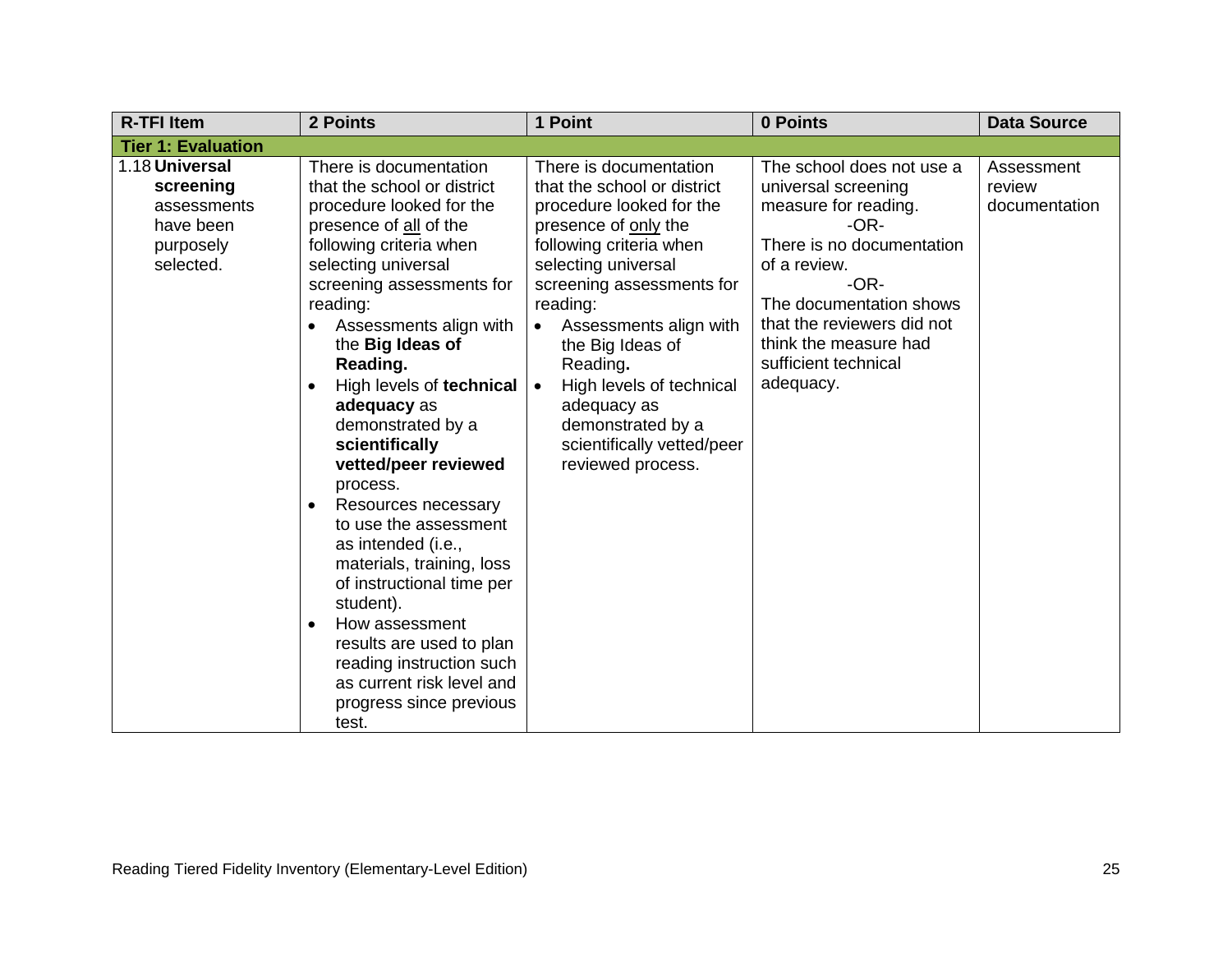| <b>R-TFI Item</b>                                                                                                        | 2 Points                                                                                                                                                                                                                                                                                                                                                    | 1 Point                                                                                                                                                          | 0 Points                                                                                                                                                                       | <b>Data Source</b>                    |
|--------------------------------------------------------------------------------------------------------------------------|-------------------------------------------------------------------------------------------------------------------------------------------------------------------------------------------------------------------------------------------------------------------------------------------------------------------------------------------------------------|------------------------------------------------------------------------------------------------------------------------------------------------------------------|--------------------------------------------------------------------------------------------------------------------------------------------------------------------------------|---------------------------------------|
| 1.19 The school uses<br>a data system(s)<br>that allows<br>access to<br>universal<br>screening<br>assessment<br>reports. | Data system(s) includes all<br>of the following features:<br>Visual displays of<br>school-wide, sub-group,<br>grade-level, classroom,<br>and individual student<br>data.<br>Reports showing the<br>percent of student at or<br>above, below, and well<br>below benchmark for<br>critical skills at each<br>grade-level, sub-group,<br>and benchmark period. | Data system(s) includes at<br>least two of the criteria<br>listed in the 2-point<br>response.<br>-OR-<br>Data are not easily<br>accessible to teaching<br>staff. | The school does not use a<br>data system.<br>-OR-<br>Data system(s) does not<br>include any of the criteria<br>listed in the 2-point<br>response (e.g., Excel<br>spreadsheet). | Data system<br>name<br>Sample reports |
|                                                                                                                          | Progress of groups of<br>students and individual<br>students between<br>benchmark periods.<br>Progress of groups of<br>students across school<br>years.<br>-AND-<br>Data are easily accessible<br>to teaching staff.                                                                                                                                        |                                                                                                                                                                  |                                                                                                                                                                                |                                       |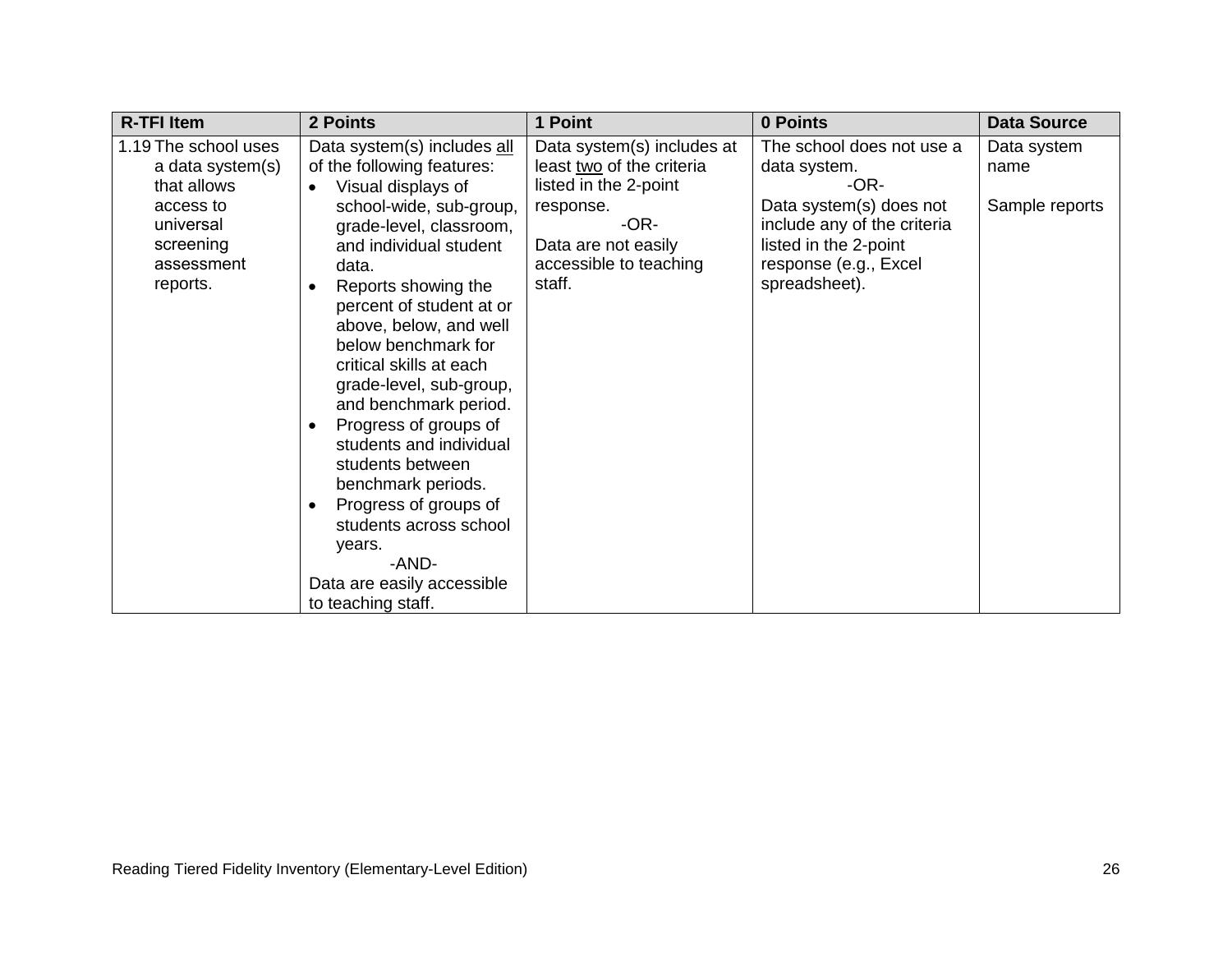| <b>R-TFI Item</b>                                                                        | 2 Points                                                                                                                                                                                                                                                                                                          | 1 Point                                                                                                           | 0 Points                                                                                                                                                                                                                                                                                                                                                                                         | <b>Data Source</b>                                                                                                                                              |
|------------------------------------------------------------------------------------------|-------------------------------------------------------------------------------------------------------------------------------------------------------------------------------------------------------------------------------------------------------------------------------------------------------------------|-------------------------------------------------------------------------------------------------------------------|--------------------------------------------------------------------------------------------------------------------------------------------------------------------------------------------------------------------------------------------------------------------------------------------------------------------------------------------------------------------------------------------------|-----------------------------------------------------------------------------------------------------------------------------------------------------------------|
| 1.20 Staff collect<br>reading universal<br>screening data<br>with fidelity.              | The school administers<br>universal screening<br>measures in reading to all<br>students using grade level<br>materials.<br>-AND-<br>Staff adhere to standard<br>administration and scoring<br>protocols for the universal<br>screening measure(s).<br>-AND-<br>Staff participate in annual<br>refresher training. |                                                                                                                   | The school does not<br>include all students as part<br>of universal screening.<br>$-OR -$<br>The school uses only<br>below grade-level<br>screening materials for<br>some students.<br>$-OR-$<br>Staff do not adhere to<br>standard administration<br>and scoring protocols for<br>the universal screening<br>measure(s).<br>$-OR-$<br>Staff do not participate in<br>annual refresher training. | Records that<br>staff completed<br>certification<br>requirements to<br>administer and<br>score universal<br>screening<br>measures<br>Shadow scoring<br>protocol |
| 1.21 The School<br>Leadership<br><b>Team</b> collects<br>Tier 1 system<br>fidelity data. | The School Leadership<br>Team assesses fidelity of<br>the Tier 1 reading system<br>at least annually (e.g., R-<br>TFI, PET-R, SWETR-S).                                                                                                                                                                           | Less than half of the<br>School Leadership Team is<br>present to assess fidelity of<br>the Tier 1 reading system. | The School Leadership<br>Team does not collect Tier<br>1 system fidelity data.<br>$-OR-$<br>It has been longer than one<br>year since the School<br>Leadership Team collected<br>Tier 1 system fidelity data.                                                                                                                                                                                    | Scores from the<br>R-TFI, PET-R,<br>SWETR-S                                                                                                                     |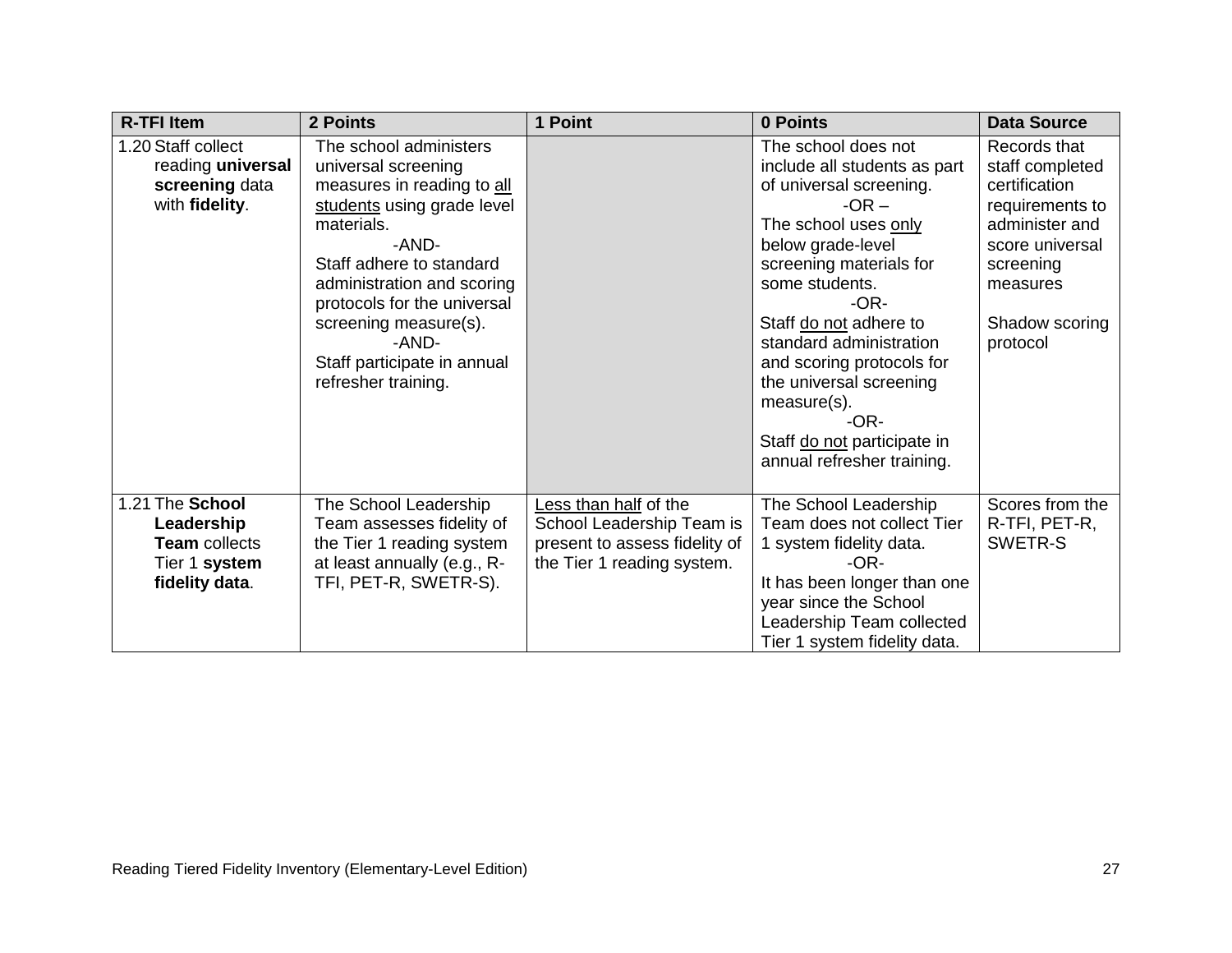| <b>R-TFI Item</b>                                                                                                                 | 2 Points                                                                                                                                                                                                                                                                                                                                                                                                                                                                                                                                                                                                                                                                                                                                      | 1 Point                                                                                                                                                                                                                                                                                                                                                         | 0 Points                                                                | <b>Data Source</b>                                                                                                                                                                    |
|-----------------------------------------------------------------------------------------------------------------------------------|-----------------------------------------------------------------------------------------------------------------------------------------------------------------------------------------------------------------------------------------------------------------------------------------------------------------------------------------------------------------------------------------------------------------------------------------------------------------------------------------------------------------------------------------------------------------------------------------------------------------------------------------------------------------------------------------------------------------------------------------------|-----------------------------------------------------------------------------------------------------------------------------------------------------------------------------------------------------------------------------------------------------------------------------------------------------------------------------------------------------------------|-------------------------------------------------------------------------|---------------------------------------------------------------------------------------------------------------------------------------------------------------------------------------|
| 1.22 The School<br>Leadership<br><b>Team</b> uses data<br>to monitor the<br>health of the<br>School-Wide<br><b>Reading Model.</b> | The School Leadership<br>Team gathers and<br>analyzes all of the<br>following data to monitor<br>the health of the school-<br>wide reading system:<br>Percent of students<br>$\bullet$<br>who are low risk, some<br>risk, and at risk for<br>future reading<br>difficulties.<br>Percent of students<br>$\bullet$<br>who are responding to<br>reading intervention.<br>Percent of students<br>$\bullet$<br>who remain at low risk<br>from one screening to<br>the next.<br>Percent of students<br>$\bullet$<br>with reduced levels of<br>risk from one<br>screening period to the<br>next.<br>-AND-<br>The above data are<br>analyzed and used to<br>determine when problem<br>solving is needed for all<br>grades and intervention<br>groups. | The School Leadership<br>Team gathers and<br>analyzes only the following<br>data to monitor the health<br>of the school-wide reading<br>system:<br>Percent of students<br>$\bullet$<br>who are low risk, some<br>risk, and at risk for<br>future reading<br>difficulties.<br>Percent of students<br>$\bullet$<br>who are responding to<br>reading intervention. | The school does not meet<br>the conditions of the 1-<br>point response. | Data report<br>examples:<br>Status report<br>Summary report<br>Summary of<br>Effectiveness or<br>Effectiveness of<br>Instructional<br><b>Support Levels</b><br><b>Tier Transition</b> |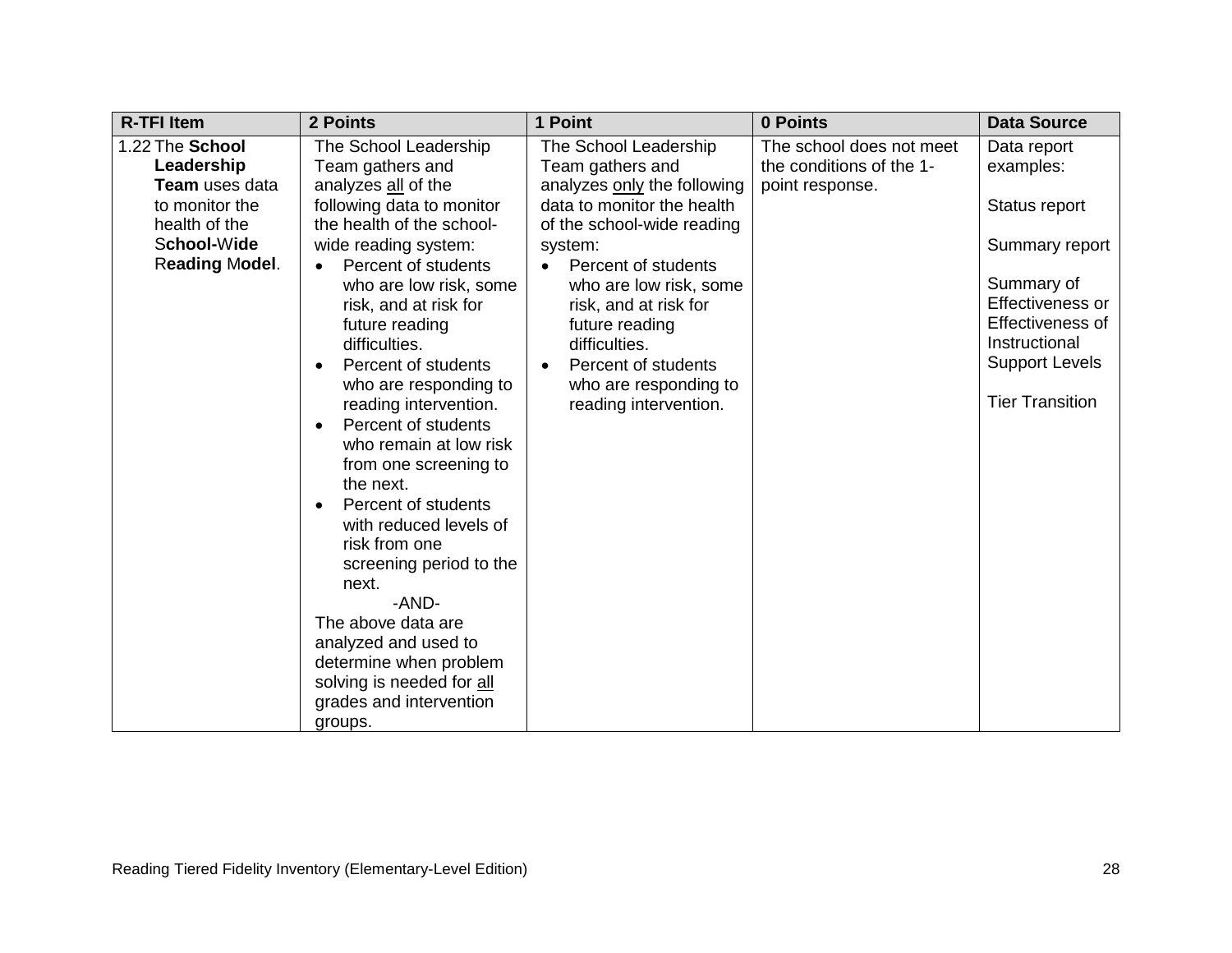| <b>R-TFI Item</b>                                                                                      | 2 Points                                                                                                                                                                                                                                                                                                                                                                                                                                                                                                                                                                                                                                                                                                                            | 1 Point                                                                                                                                                                                                                                                                                                                                                                                                                                        | 0 Points                                                                                                                           | <b>Data Source</b>                                                                                                                                                     |
|--------------------------------------------------------------------------------------------------------|-------------------------------------------------------------------------------------------------------------------------------------------------------------------------------------------------------------------------------------------------------------------------------------------------------------------------------------------------------------------------------------------------------------------------------------------------------------------------------------------------------------------------------------------------------------------------------------------------------------------------------------------------------------------------------------------------------------------------------------|------------------------------------------------------------------------------------------------------------------------------------------------------------------------------------------------------------------------------------------------------------------------------------------------------------------------------------------------------------------------------------------------------------------------------------------------|------------------------------------------------------------------------------------------------------------------------------------|------------------------------------------------------------------------------------------------------------------------------------------------------------------------|
| 1.23 The School<br>Leadership<br><b>Team</b> uses a<br>process for data-<br>based decision-<br>making. | The team uses a process<br>to engage in data-based<br>decision-making at least<br>three times a year<br>-AND-<br>The process for using data<br>includes:<br>Analysis of all new<br>reading data (e.g.,<br>school-wide universal<br>screening reports,<br>patterns across grade<br>levels, school-wide<br>progress over time,<br>fidelity), resulting in a<br>summary of<br>celebrations and<br>precise problem<br>statements.<br>Generation of<br>$\bullet$<br>hypotheses as to the<br>factors contributing to<br>the problem.<br>Analysis of data to<br>validate hypotheses or<br>generate new<br>hypotheses.<br>Refinement of the<br>$\bullet$<br>implementation plan<br>(goals, activities) that<br>will address the<br>problem. | The team uses a process<br>to engage in data-based<br>decision making less than<br>three times per year.<br>-AND-<br>The process for using data<br>includes:<br>Analysis of all new<br>$\bullet$<br>reading data (e.g.,<br>school-wide universal<br>screening reports,<br>patterns across grade<br>levels, school-wide<br>progress over time,<br>fidelity), resulting in a<br>summary of<br>celebrations and<br>precise problem<br>statements. | The team uses a process<br>to engage in improvement<br>cycles that do not meet the<br>conditions of the 2 or 1-<br>point response. | Evidence that<br>data-based<br>decision making<br>resulted in<br>refinement of<br>the School-<br>Wide Reading<br>Plan<br>Visual display of<br>problem-solving<br>cycle |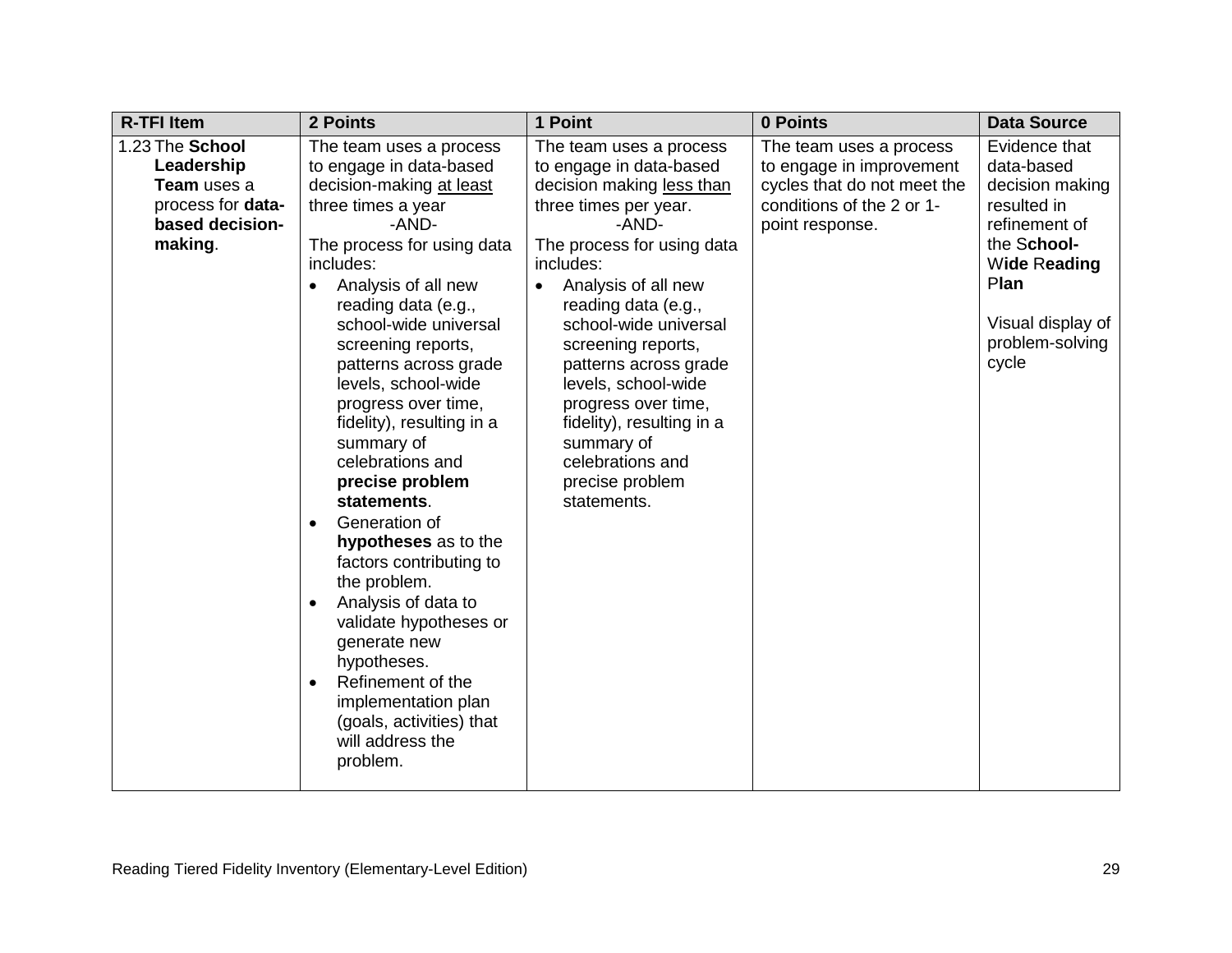| <b>R-TFI Item</b>                                                                 | 2 Points                                                                                                                                                                                                                                                                                                                                                                                                                                                                                                                                                                                                                                                                                                                                   | 1 Point                                                                                                                                                                                                                                                                                                                                                                                                                       | 0 Points                                                                                                                                                 | <b>Data Source</b>                                                                                                                                                           |
|-----------------------------------------------------------------------------------|--------------------------------------------------------------------------------------------------------------------------------------------------------------------------------------------------------------------------------------------------------------------------------------------------------------------------------------------------------------------------------------------------------------------------------------------------------------------------------------------------------------------------------------------------------------------------------------------------------------------------------------------------------------------------------------------------------------------------------------------|-------------------------------------------------------------------------------------------------------------------------------------------------------------------------------------------------------------------------------------------------------------------------------------------------------------------------------------------------------------------------------------------------------------------------------|----------------------------------------------------------------------------------------------------------------------------------------------------------|------------------------------------------------------------------------------------------------------------------------------------------------------------------------------|
| 1.24 Grade-Level<br>Teams use a<br>process for data-<br>based decision-<br>making | Each Grade-Level Team<br>uses a process to engage<br>in data-based decision-<br>making at least three times<br>a year.<br>-AND-<br>The process for using data<br>includes:<br>Analysis of all new<br>reading data (e.g.,<br>grade-level universal<br>screening reports,<br>grade-level progress<br>over time, instructional<br>grouping) resulting in a<br>summary of<br>celebrations and<br>precise problem<br>statements.<br>Generation of<br>hypotheses as to the<br>factors contributing to<br>the problem.<br>Analysis of data to<br>$\bullet$<br>validate hypotheses or<br>generate new<br>hypotheses.<br>Refinement of the<br>grade-level instructional<br>plan (goals, activities,<br>groupings) that will<br>address the problem. | Each Grade-Level Team<br>uses a process to engage<br>in data-based decision-<br>making less than three<br>times a year.<br>$-OR-$<br>The process for using data<br>includes:<br>Analysis of all new<br>reading data (e.g.,<br>grade-level universal<br>screening reports,<br>grade-level progress<br>over time, instructional<br>grouping) resulting in a<br>summary of<br>celebrations and<br>precise problem<br>statements. | Grade-Level Teams use a<br>process to engage in data-<br>based decision making that<br>does not meet the<br>conditions of the 2 or 1-<br>point response. | Evidence that<br>data-based<br>decision-making<br>resulted in<br>refinement of<br>the grade-level<br>instructional<br>plans<br>Visual display of<br>problem-solving<br>cycle |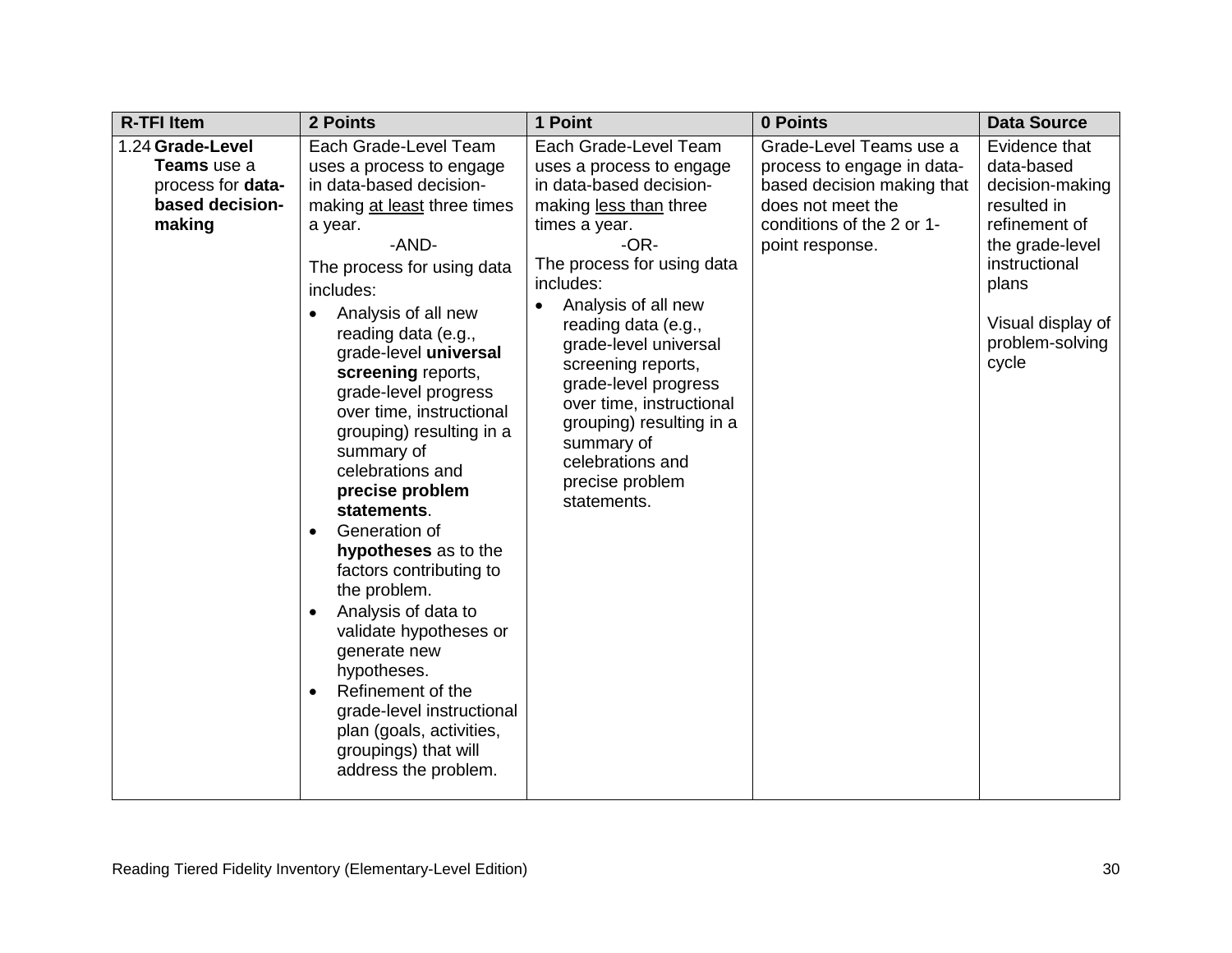| <b>R-TFI Item</b>                                                                                                     | 2 Points                                                                                                                                                                                                                                                                                                                                                                                                                                                      | 1 Point                                                                                                                                                                                                                                                                                            | 0 Points                                                                                                                                                                   | <b>Data Source</b>                                                                              |
|-----------------------------------------------------------------------------------------------------------------------|---------------------------------------------------------------------------------------------------------------------------------------------------------------------------------------------------------------------------------------------------------------------------------------------------------------------------------------------------------------------------------------------------------------------------------------------------------------|----------------------------------------------------------------------------------------------------------------------------------------------------------------------------------------------------------------------------------------------------------------------------------------------------|----------------------------------------------------------------------------------------------------------------------------------------------------------------------------|-------------------------------------------------------------------------------------------------|
| 1.25 The School<br>Leadership<br><b>Team</b> monitors<br>implementation of<br>the School-Wide<br><b>Reading Plan.</b> | Team monitors the plan at<br>least 3 times per year.<br>-AND-<br>Monitoring includes<br>updating and reviewing<br>documentation of:<br>Completion status of<br>$\bullet$<br>activities.<br>Reasons why activities<br>$\bullet$<br>were not completed<br>(e.g. insufficient<br>funding, training).<br>How barriers are being<br>$\bullet$<br>addressed.<br>Plan is modified when<br>$\bullet$<br>data suggest the need<br>(plateaued or trending<br>downward). | Team monitors the plan at<br>least 3 times per year.<br>-AND-<br>Monitoring primarily<br>focuses on updating and<br>reviewing:<br>Completion status of<br>activities.<br>Reasons why activities<br>$\bullet$<br>have not been<br>completed (barriers,<br>insufficient resources).                  | A School-Wide Reading<br>Plan has not been<br>developed.<br>$-OR-$<br>Team only monitors the<br>plan once or twice per<br>year.                                            | Documentation<br>of monitoring<br>and<br>modifications to<br>School-Wide<br><b>Reading Plan</b> |
| 1.26 Grade-Level<br><b>Teams</b> monitor<br>implementation of<br>the grade-level<br><b>Instructional</b><br>Plans.    | <b>Teams monitor</b><br>instructional plans every 4-<br>6 weeks.<br>-AND-<br>Monitoring includes<br>updating and reviewing<br>documentation of:<br>Completion status of<br>activities.<br>Reasons activities were<br>not completed (e.g.<br>insufficient funding,<br>training).<br>Team decisions (e.g.,<br>$\bullet$<br>schedule adjustments,<br>groupings).                                                                                                 | Teams monitor<br>instructional plans every 4-<br>6 weeks.<br>-AND-<br>Monitoring includes<br>updating and reviewing<br>documentation of:<br>Completion status of<br>$\bullet$<br>activities.<br>Reasons activities were<br>$\bullet$<br>not completed (e.g.<br>insufficient funding,<br>training). | Grade-Level Instructional<br>Plans have not been<br>developed.<br>Teams infrequently monitor<br>instructional plans (e.g.,<br>every other month, three<br>times per year). | Documentation<br>of monitoring on<br>instructional<br>plans                                     |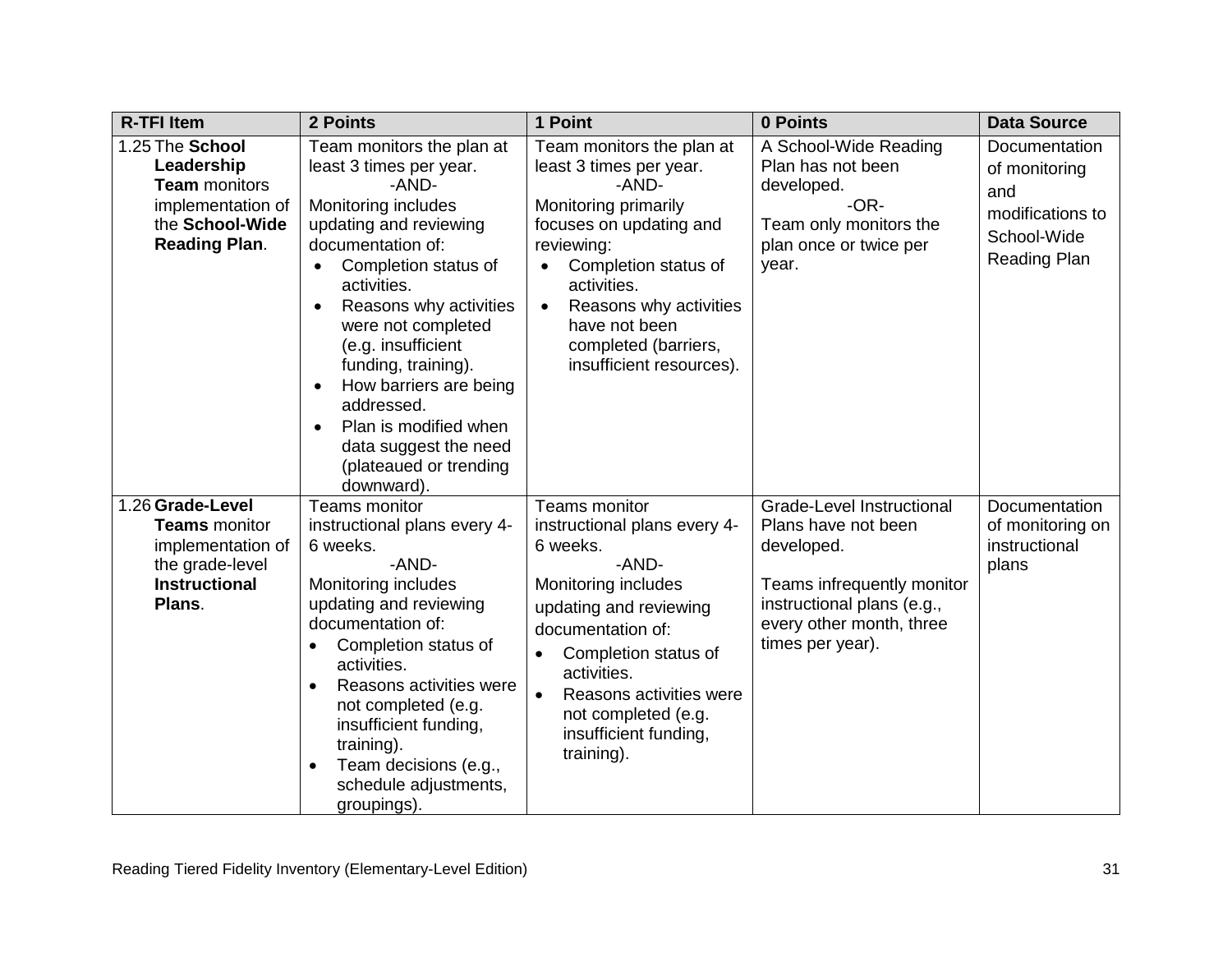| <b>R-TFI Item</b>                                                                                                                                    | 2 Points                                                                                                                                                                                                                                                                                                                                                                                | 1 Point                                                                                                                                           | 0 Points                                                                                                                                                          | <b>Data Source</b>                                                 |
|------------------------------------------------------------------------------------------------------------------------------------------------------|-----------------------------------------------------------------------------------------------------------------------------------------------------------------------------------------------------------------------------------------------------------------------------------------------------------------------------------------------------------------------------------------|---------------------------------------------------------------------------------------------------------------------------------------------------|-------------------------------------------------------------------------------------------------------------------------------------------------------------------|--------------------------------------------------------------------|
| 1.27 The School<br>Leadership<br><b>Team</b> provides a<br>status report or<br>presentation on<br>student reading<br>performance to<br>stakeholders. | The team can provide at<br>least two examples from<br>the past 12 months of a<br>written report or<br>presentation that<br>summarizes (e.g., percent<br>of students at each<br>benchmark level, progress<br>toward goals) and<br>interprets school-wide<br>universal screening data<br>for stakeholders (e.g.,<br><b>Parent Teacher</b><br>Association, School Board,<br>school staff). | The written report or<br>presentation that<br>summarizes, but does not<br>interpret, school-wide<br>universal screening data<br>for stakeholders. | The school does not have<br>a written report or<br>presentation that<br>summarizes and interprets<br>school-wide universal<br>screening data for<br>stakeholders. | Copy of most<br>recent<br>stakeholder<br>report or<br>presentation |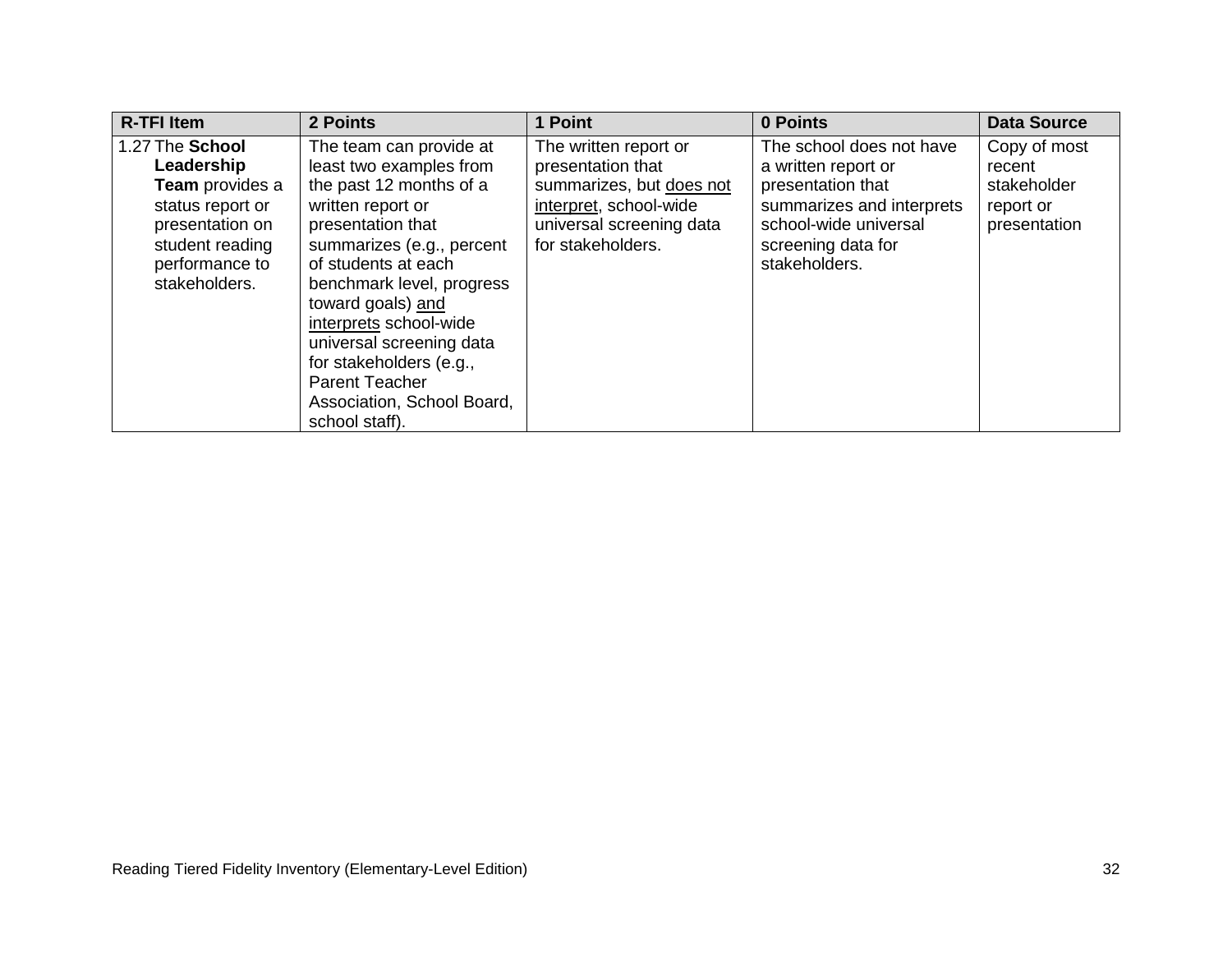| <b>R-TFI Item</b>                                                                                                                                                                     | 2 Points                                                                                                                                                                                                                                                                                                                                                                                                                                                                                                                                                                                                  | 1 Point                                                                                                                                                                                                                                                                                                                                                                                                              | 0 Points                                                                                                                                 | <b>Data Source</b>                                                       |
|---------------------------------------------------------------------------------------------------------------------------------------------------------------------------------------|-----------------------------------------------------------------------------------------------------------------------------------------------------------------------------------------------------------------------------------------------------------------------------------------------------------------------------------------------------------------------------------------------------------------------------------------------------------------------------------------------------------------------------------------------------------------------------------------------------------|----------------------------------------------------------------------------------------------------------------------------------------------------------------------------------------------------------------------------------------------------------------------------------------------------------------------------------------------------------------------------------------------------------------------|------------------------------------------------------------------------------------------------------------------------------------------|--------------------------------------------------------------------------|
|                                                                                                                                                                                       |                                                                                                                                                                                                                                                                                                                                                                                                                                                                                                                                                                                                           | <b>Tier 2 School-Wide Reading System Features</b>                                                                                                                                                                                                                                                                                                                                                                    |                                                                                                                                          |                                                                          |
| <b>Tier 2: Teams</b>                                                                                                                                                                  |                                                                                                                                                                                                                                                                                                                                                                                                                                                                                                                                                                                                           |                                                                                                                                                                                                                                                                                                                                                                                                                      |                                                                                                                                          |                                                                          |
| 2.1 The School<br><b>Leadership Team</b><br>defines a process<br>to be used by<br><b>Grade-Level</b><br><b>Teams</b> for<br>supporting<br>students with<br>reading skill<br>deficits. | The process outlines:<br>How students will be<br>identified and matched<br>to interventions based<br>on needs.<br>How student progress<br>$\bullet$<br>will be monitored.<br><b>Decision rules for</b><br>$\bullet$<br>determining students'<br>response to<br>intervention supports<br>and next steps.<br>How school-wide<br>$\bullet$<br>resources will be<br>identified and<br>allocated to support<br>reading intervention<br>needs.<br>-AND-<br>School Leadership Team<br>helps all staff to learn and<br>consistently use the<br>process for supporting<br>students with reading skill<br>deficits. | The process outlines:<br>How students will be<br>identified and matched<br>to interventions based<br>on needs.<br>How student progress<br>$\bullet$<br>will be monitored.<br>Decision rules for<br>$\bullet$<br>determining students'<br>response to<br>intervention supports<br>and next steps.<br>How school-wide<br>resources will be<br>identified and<br>allocated to support<br>reading intervention<br>needs. | The process for supporting<br>students with reading skill<br>deficits does not meet the<br>conditions of the 2- or 1-<br>point response. | <b>Decision Rules</b><br>School<br>Leadership<br>Team meeting<br>minutes |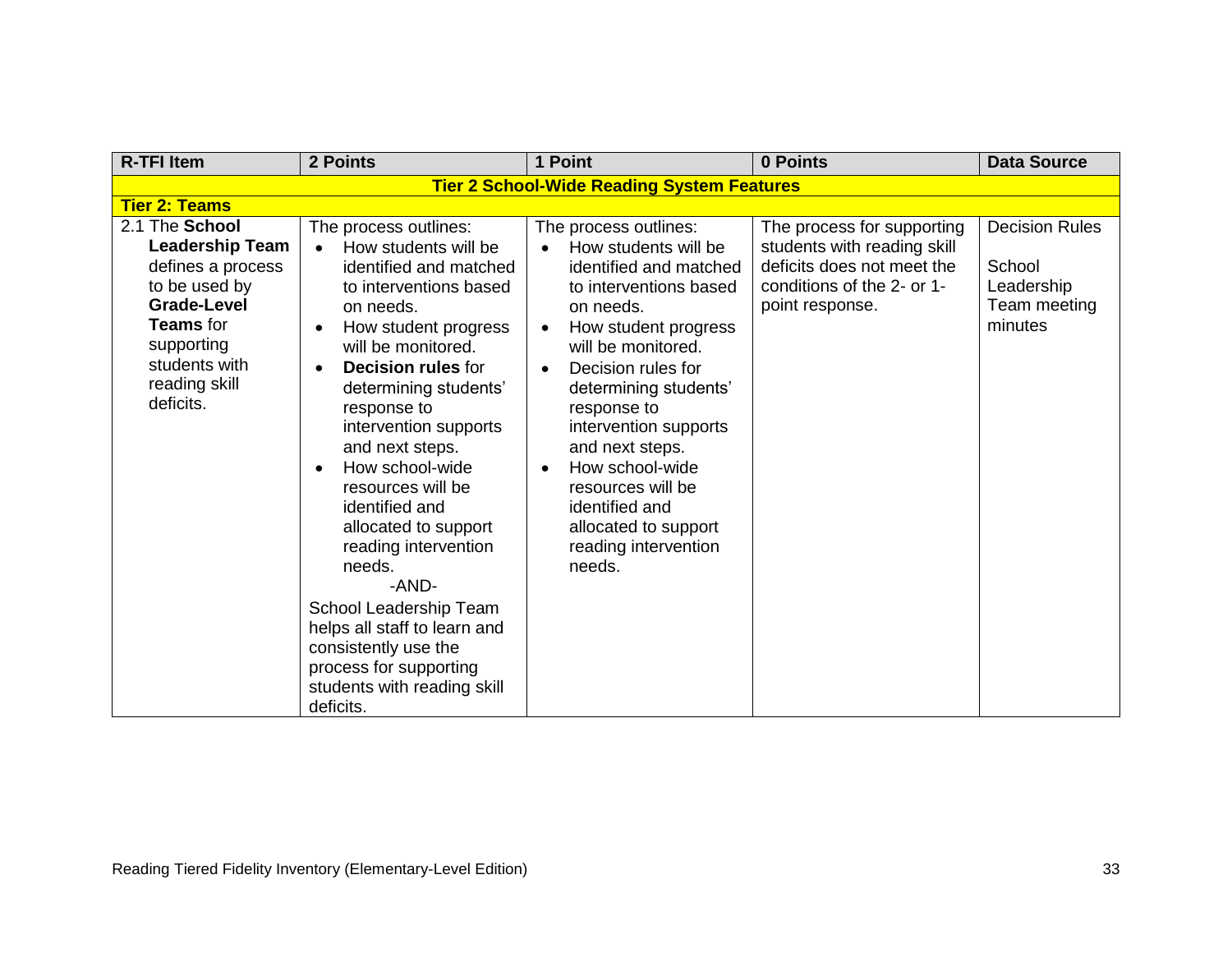| <b>R-TFI Item</b>                                                                                                                                         | 2 Points                                                                                                                                                                                                                                                                                                                                                                                                                                                                                                  | 1 Point                                                                                                                                                                                                                                                                                                                                                      | 0 Points                                                                                                                                                                                                                                                      | <b>Data Source</b>                                   |
|-----------------------------------------------------------------------------------------------------------------------------------------------------------|-----------------------------------------------------------------------------------------------------------------------------------------------------------------------------------------------------------------------------------------------------------------------------------------------------------------------------------------------------------------------------------------------------------------------------------------------------------------------------------------------------------|--------------------------------------------------------------------------------------------------------------------------------------------------------------------------------------------------------------------------------------------------------------------------------------------------------------------------------------------------------------|---------------------------------------------------------------------------------------------------------------------------------------------------------------------------------------------------------------------------------------------------------------|------------------------------------------------------|
| 2.2 Grade-Level<br><b>Teams</b> work to<br>support students<br>who are not<br>making adequate<br>progress in the<br>Tier 1 core<br>reading<br>curriculum. | An instructional plan is<br>developed at each grade<br>level and includes the<br>following related to Tier 2<br>interventions:<br><b>S.M.A.R.T.</b> goals are<br>aligned with the Big<br><b>Ideas of Reading.</b><br><b>Differentiated</b><br>$\bullet$<br>supports: student<br>groupings and<br>instructional focus for<br>the groupings.<br>Progress monitoring<br>$\bullet$<br>(measures and<br>frequency).<br>Program, materials,<br>and instructor.<br>Frequency for using<br>the program/materials. | An instructional plan is<br>developed at each grade<br>level and includes the<br>following related to Tier 2<br>interventions:<br>S.M.A.R.T. goals are<br>aligned with the Big<br>Ideas of Reading.<br>Differentiated supports:<br>student groupings and<br>instructional focus for<br>the groupings.<br>Progress monitoring<br>(measures and<br>frequency). | Instructional plans are not<br>developed or only<br>developed for some grade<br>levels.<br>-OR-<br>The plan does not address<br>the Big Ideas of Reading.<br>-OR-<br>The plan does not identify<br>student groupings that<br>need differentiated<br>supports. | Sampling of<br>grade-level<br>instructional<br>plans |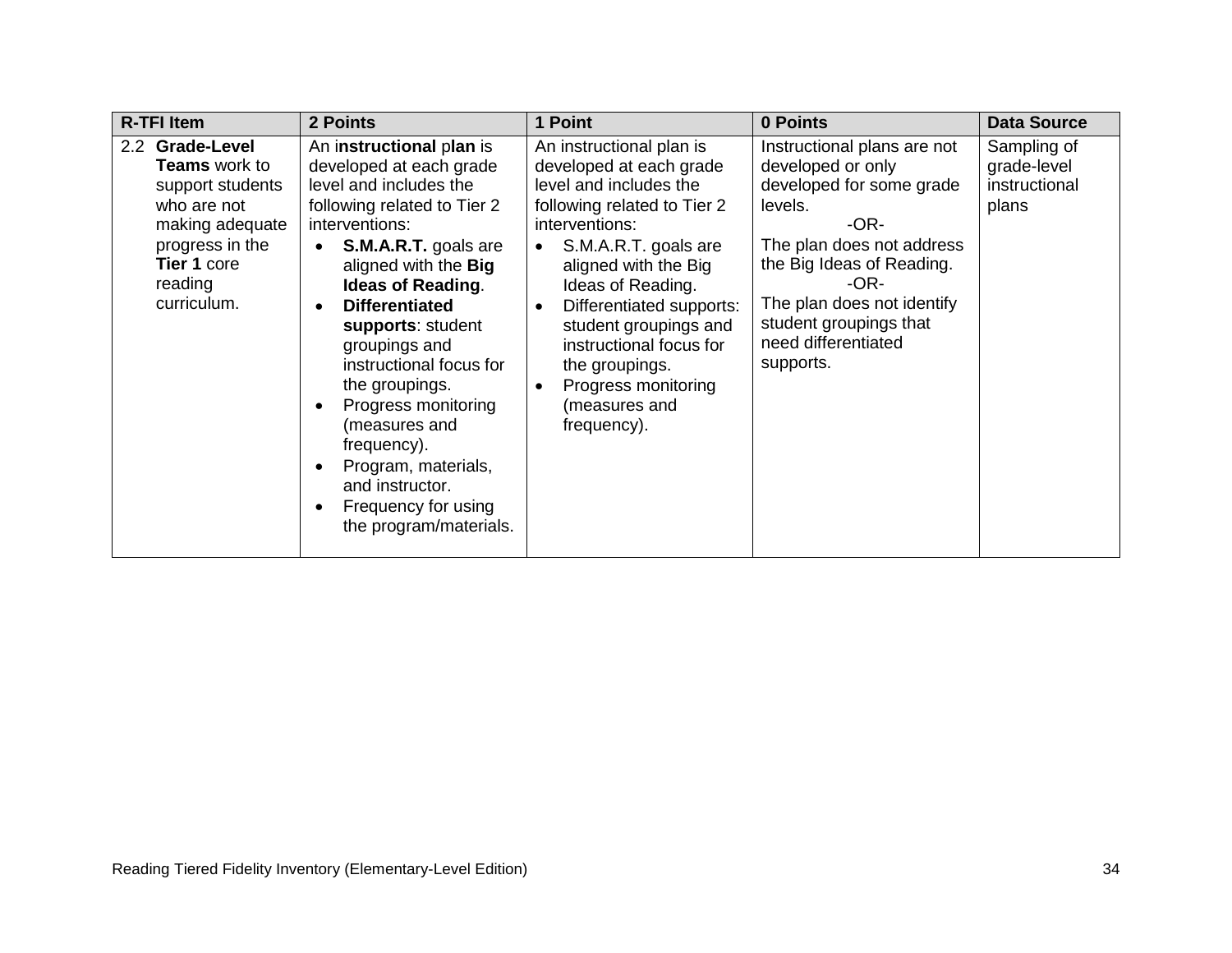| <b>R-TFI Item</b>                                                                                       | 2 Points                                                                                                                                                                                                                                                                                                                                                                                                                                                                                                                                        | 1 Point                                                                                                                          | 0 Points                                                                                                                                                              | <b>Data Source</b>                                                                                               |
|---------------------------------------------------------------------------------------------------------|-------------------------------------------------------------------------------------------------------------------------------------------------------------------------------------------------------------------------------------------------------------------------------------------------------------------------------------------------------------------------------------------------------------------------------------------------------------------------------------------------------------------------------------------------|----------------------------------------------------------------------------------------------------------------------------------|-----------------------------------------------------------------------------------------------------------------------------------------------------------------------|------------------------------------------------------------------------------------------------------------------|
| <b>Tier 2: Intervention Implementation</b>                                                              |                                                                                                                                                                                                                                                                                                                                                                                                                                                                                                                                                 |                                                                                                                                  |                                                                                                                                                                       |                                                                                                                  |
| 2.3 The school uses<br>a formal process<br>for selecting<br>evidence-based<br>reading<br>interventions. | The documented process<br>looks for the presence of<br>all of the following:<br>Content alignment with<br><b>Big Ideas of Reading.</b><br>Fit and alignment with<br>core reading instruction<br>(e.g., scope and<br>sequence, instructional<br>routines).<br><b>Quality evidence to</b><br>demonstrate<br>effectiveness of the<br>intervention.<br>Inclusion of explicit<br>instructional routines.<br>Available resources<br>needed to fully<br>implement.<br>Availability of<br>professional learning<br>and ongoing technical<br>assistance. | The documented process<br>looks for the presence of at<br>least four of the six criteria<br>outlined in the 2-point<br>response. | There is no documented<br>process.<br>$-OR-$<br>The procedure looks for the<br>presence of three or fewer<br>of the six criteria outlined in<br>the 2-point response. | <b>Documentation</b><br>showing how<br>the selection<br>process has<br>been used<br>within the past<br>two years |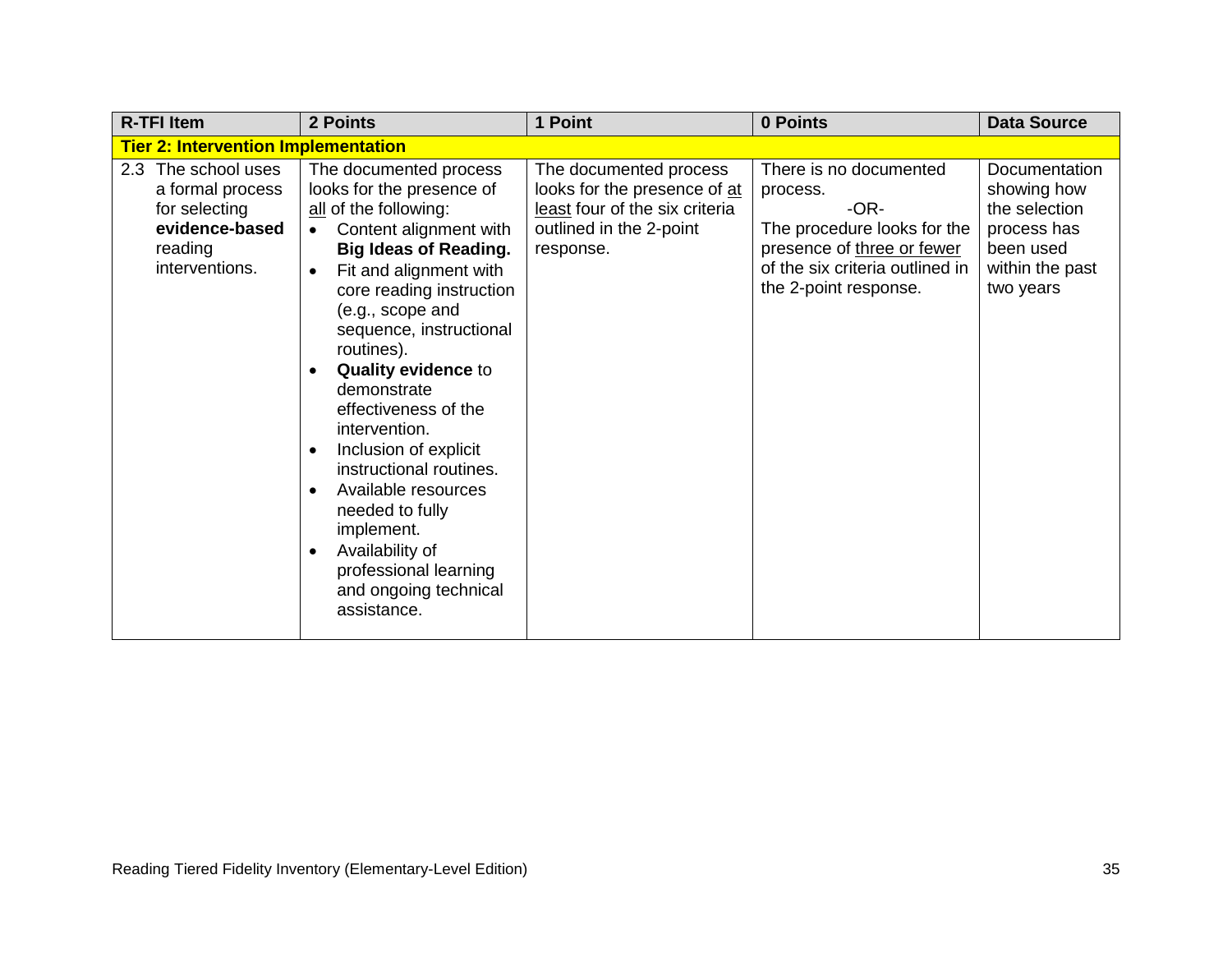| <b>R-TFI Item</b> |                                                                                                                          | 2 Points                                                                                                                                                                                                                                                                                                                                                                                                                                                                                             | 1 Point                                                                                                                                                                                                                                                                                                                                                                                                | 0 Points                                                                                         | <b>Data Source</b>                                                                  |
|-------------------|--------------------------------------------------------------------------------------------------------------------------|------------------------------------------------------------------------------------------------------------------------------------------------------------------------------------------------------------------------------------------------------------------------------------------------------------------------------------------------------------------------------------------------------------------------------------------------------------------------------------------------------|--------------------------------------------------------------------------------------------------------------------------------------------------------------------------------------------------------------------------------------------------------------------------------------------------------------------------------------------------------------------------------------------------------|--------------------------------------------------------------------------------------------------|-------------------------------------------------------------------------------------|
|                   | 2.4 The school uses<br>a data-based<br>process for<br>matching student<br>needs to specific<br>reading<br>interventions. | All grades use a data-<br>based process of matching<br>student needs to reading<br>interventions that includes<br>all of the following:<br>• Analysis of data to<br>identify students across<br>all grade levels that are<br>in need of reading<br>interventions.<br>Identification of specific<br>$\bullet$<br><b>Big Ideas of Reading</b><br>in need of remediation.<br>Intervention placement<br>$\bullet$<br>tests are used to<br>appropriately place<br>students into<br>intervention programs. | Only some grade levels<br>use a data-based process<br>of matching student needs<br>to reading interventions<br>that includes all three of<br>the criteria outlined in the<br>2-point response.<br>$-OR-$<br>All grades use a data-<br>based process of matching<br>student needs to reading<br>interventions that includes<br>only one or two of the<br>criteria outlined in the 2-<br>point response. | No grades use a data-<br>based process of matching<br>student needs to reading<br>interventions. | Grade-level<br>instructional<br>plans<br>Intervention<br>groups and<br>student data |
| 2.5               | Intervention<br>groups are<br>appropriate for<br>students<br>receiving reading<br>intervention.                          | Students with similar<br>reading needs are grouped<br>together.<br>-AND-<br>Reading intervention<br>groups include no more<br>than eight students.<br>-AND-<br>The school maximizes<br>resources, when<br>appropriate, by considering<br>cross-classroom and<br>grade-level groupings.                                                                                                                                                                                                               | Students with similar<br>reading needs are grouped<br>together.                                                                                                                                                                                                                                                                                                                                        | Intervention groups consist<br>of students with dissimilar<br>reading needs.                     | Intervention<br>groups,<br>instructional<br>plans, and<br>student data              |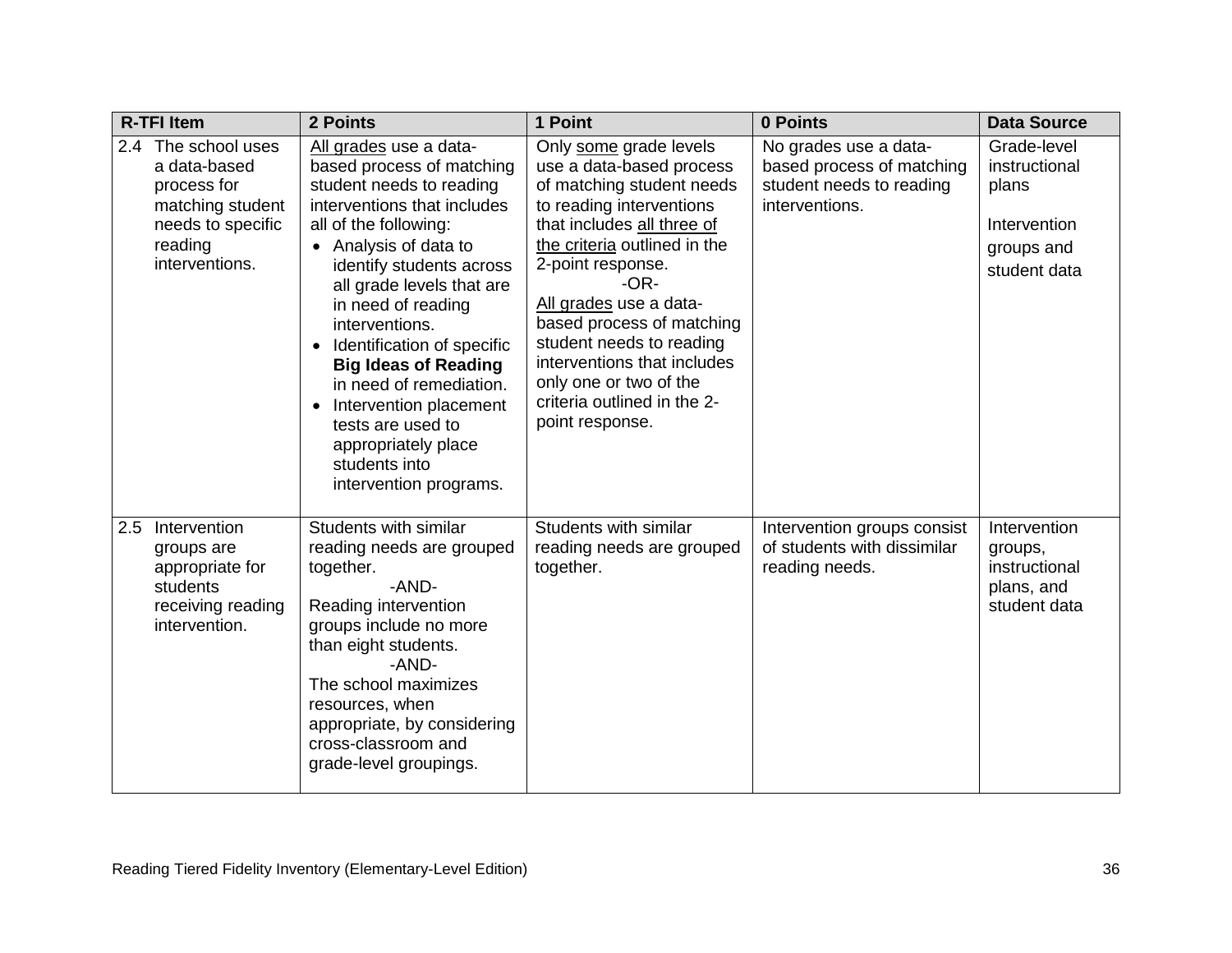| <b>R-TFI Item</b>                                                                                                 | 2 Points                                                                                                                                                                                                                                                                                                                                                                                                                                       | 1 Point                                                                                                                                                                                                                    | 0 Points                                                                                                                                                               | <b>Data Source</b>                                                   |
|-------------------------------------------------------------------------------------------------------------------|------------------------------------------------------------------------------------------------------------------------------------------------------------------------------------------------------------------------------------------------------------------------------------------------------------------------------------------------------------------------------------------------------------------------------------------------|----------------------------------------------------------------------------------------------------------------------------------------------------------------------------------------------------------------------------|------------------------------------------------------------------------------------------------------------------------------------------------------------------------|----------------------------------------------------------------------|
| The school<br>2.6<br>notifies<br>parents/guardians<br>of intervention<br>plans for their<br>child.                | The school provides all of<br>the following to<br>parents/guardians:<br>• Written notification of<br>student intervention<br>plan.<br>Updates on the<br>$\bullet$<br>student's progress at<br>least monthly.<br>Opportunities to request<br>$\bullet$<br>additional information or<br>a meeting related to the<br>intervention plan.<br>-AND-<br>The above criteria are<br>consistently applied for all<br>students receiving<br>intervention. | The school only provides<br>written notification to<br>parents/guardians of<br>student intervention plan.<br>$-OR-$<br>The conditions of the 2-<br>point response are<br>provided inconsistently.                          | The school's<br>communication with<br>parents/guardians does not<br>meet the conditions of the<br>2- or 1-point response.                                              | <b>Parent letters</b><br>Sample<br>progress<br>reports               |
| <b>Tier 2: Resources</b>                                                                                          |                                                                                                                                                                                                                                                                                                                                                                                                                                                |                                                                                                                                                                                                                            |                                                                                                                                                                        |                                                                      |
| 2.7 The scheduling of<br>reading<br>interventions is<br>coordinated with<br><b>Tier 1 reading</b><br>instruction. | Reading interventions<br>offered through general<br>and special education are<br>scheduled in addition to the<br>90-minute reading block.                                                                                                                                                                                                                                                                                                      | Reading intervention<br>offered through general<br>and special education is<br>scheduled to overlap with<br>no more than 30 minutes of<br>the 90-minute reading<br>block (or 20 minutes of the<br>60-minute reading block) | Reading intervention<br>offered through general<br>and special education is<br>scheduled to overlap with<br>more than 30 minutes of<br>the 90-minute reading<br>block. | Schedule for<br>supplemental<br>reading<br>instruction/serv-<br>ices |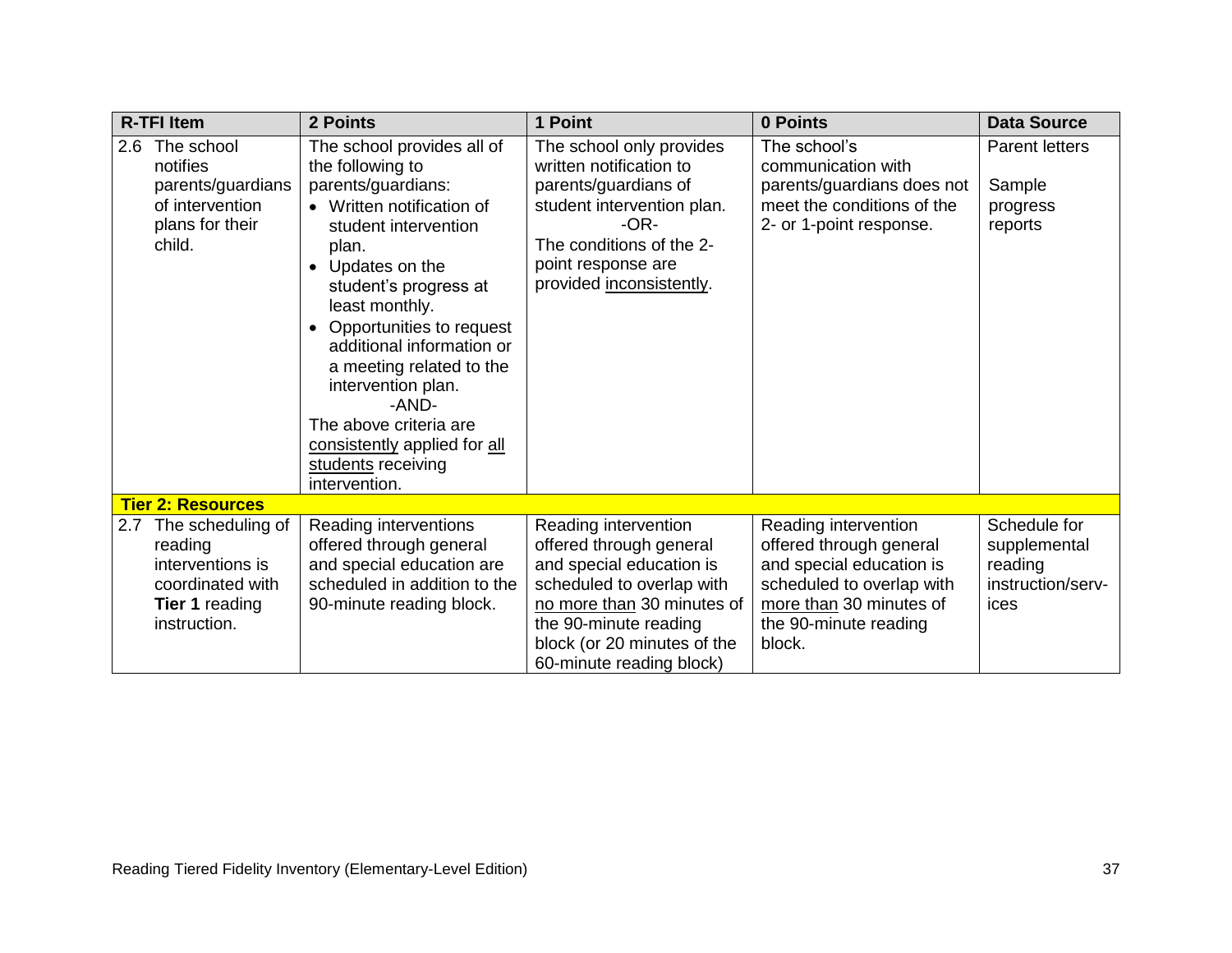| <b>R-TFI Item</b>                                                                                | 2 Points                                                                                                                                                                                                                                                                                                                                                                                                                                                                                                                                           | 1 Point                                                                                                                                                                                                                                                                              | 0 Points                                                                                                                                                                              | <b>Data Source</b>                                                                                                                                                |
|--------------------------------------------------------------------------------------------------|----------------------------------------------------------------------------------------------------------------------------------------------------------------------------------------------------------------------------------------------------------------------------------------------------------------------------------------------------------------------------------------------------------------------------------------------------------------------------------------------------------------------------------------------------|--------------------------------------------------------------------------------------------------------------------------------------------------------------------------------------------------------------------------------------------------------------------------------------|---------------------------------------------------------------------------------------------------------------------------------------------------------------------------------------|-------------------------------------------------------------------------------------------------------------------------------------------------------------------|
| All staff providing<br>2.8<br>reading<br>interventions<br>receive<br>implementation<br>supports. | Personnel implementing<br>interventions receive the<br>following:<br>Training in the use of the<br>reading intervention<br>program by individual(s)<br>who have expertise and<br>demonstrated<br>implementation success.<br>Access to a written<br>protocol for<br>implementation.<br>Coaching support for<br>implementation through<br>observation, modeling,<br>co-teaching and<br>feedback over time to<br>ensure the reading<br>intervention is<br>implemented accurately<br>and independently<br>before implementation<br>supports are faded. | Personnel implementing<br>interventions receive the<br>following:<br>• Training in the use of the<br>reading intervention<br>program by individual(s)<br>who have expertise and<br>demonstrated<br>implementation success.<br>Access to a written<br>protocol for<br>implementation. | Personnel implementing<br>interventions have not<br>been formally trained by<br>individuals who have<br>expertise and<br>demonstrated success with<br>the intervention<br>program(s). | Training<br>outlines or<br>agenda<br>Trainer<br>qualifications<br>Intervention<br>protocols<br>Coaching<br>schedule and/or<br>written<br>feedback<br>Coaching log |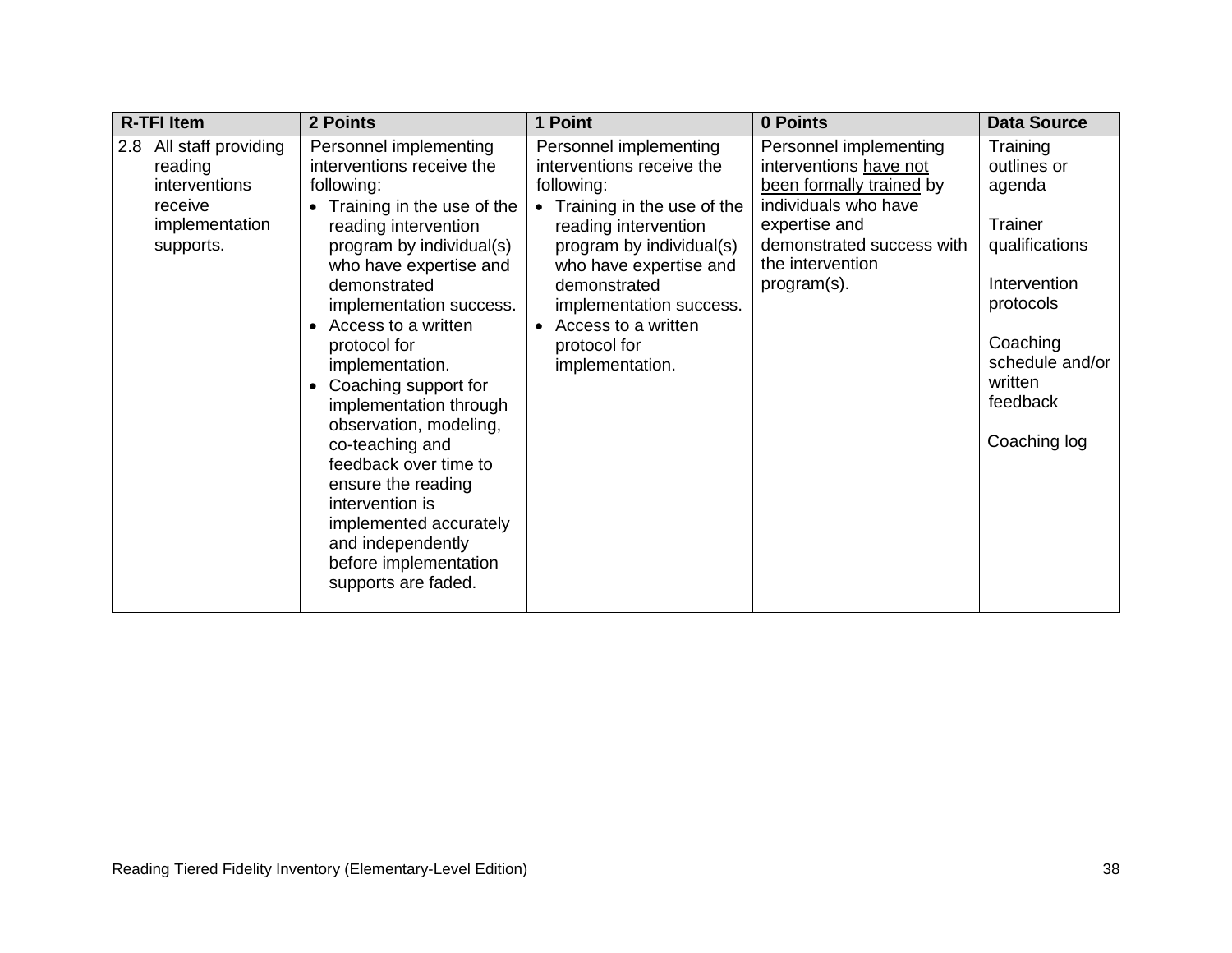| <b>R-TFI Item</b>                                                                                  | 2 Points                                                                                                                                                                                                                                                                                                                                                                                                                                                                                                                      | 1 Point                                                                                                                                                                                                                                        | 0 Points                                                                                                                                                                                                                                       | <b>Data Source</b>                                                                                                            |
|----------------------------------------------------------------------------------------------------|-------------------------------------------------------------------------------------------------------------------------------------------------------------------------------------------------------------------------------------------------------------------------------------------------------------------------------------------------------------------------------------------------------------------------------------------------------------------------------------------------------------------------------|------------------------------------------------------------------------------------------------------------------------------------------------------------------------------------------------------------------------------------------------|------------------------------------------------------------------------------------------------------------------------------------------------------------------------------------------------------------------------------------------------|-------------------------------------------------------------------------------------------------------------------------------|
| <b>Tier 2: Evaluation</b>                                                                          |                                                                                                                                                                                                                                                                                                                                                                                                                                                                                                                               |                                                                                                                                                                                                                                                |                                                                                                                                                                                                                                                |                                                                                                                               |
| 2.9<br>The school<br>monitors data on<br>student access to<br>reading<br>intervention<br>supports. | <b>Grade-Level Teams</b><br>gather data on the percent<br>of students with reading<br>skill deficits who are<br>accessing reading<br>interventions compared to<br>those who need support<br>after the fall and winter<br>universal screening<br>windows.<br>-AND-<br>The School Leadership<br>Team uses the aggregated<br>data to identify system<br>strengths and determine<br>when problem solving is<br>needed to ensure all<br>students with reading skill<br>deficits are receiving<br>reading intervention<br>supports. | Grade-Level Teams gather<br>data on the percent of<br>students with reading skill<br>deficits who are accessing<br>reading interventions<br>compared to those who<br>need support after the fall<br>and winter universal<br>screening windows. | Grade-Level Teams do not<br>monitor the percent of<br>students with reading skill<br>deficits who are accessing<br>reading interventions<br>compared to those who<br>need support after the fall<br>and winter universal<br>screening windows. | Grade-Level<br>instructional<br>plans<br>School<br>Leadership<br>Team meeting<br>minutes<br>Universal<br>screening<br>reports |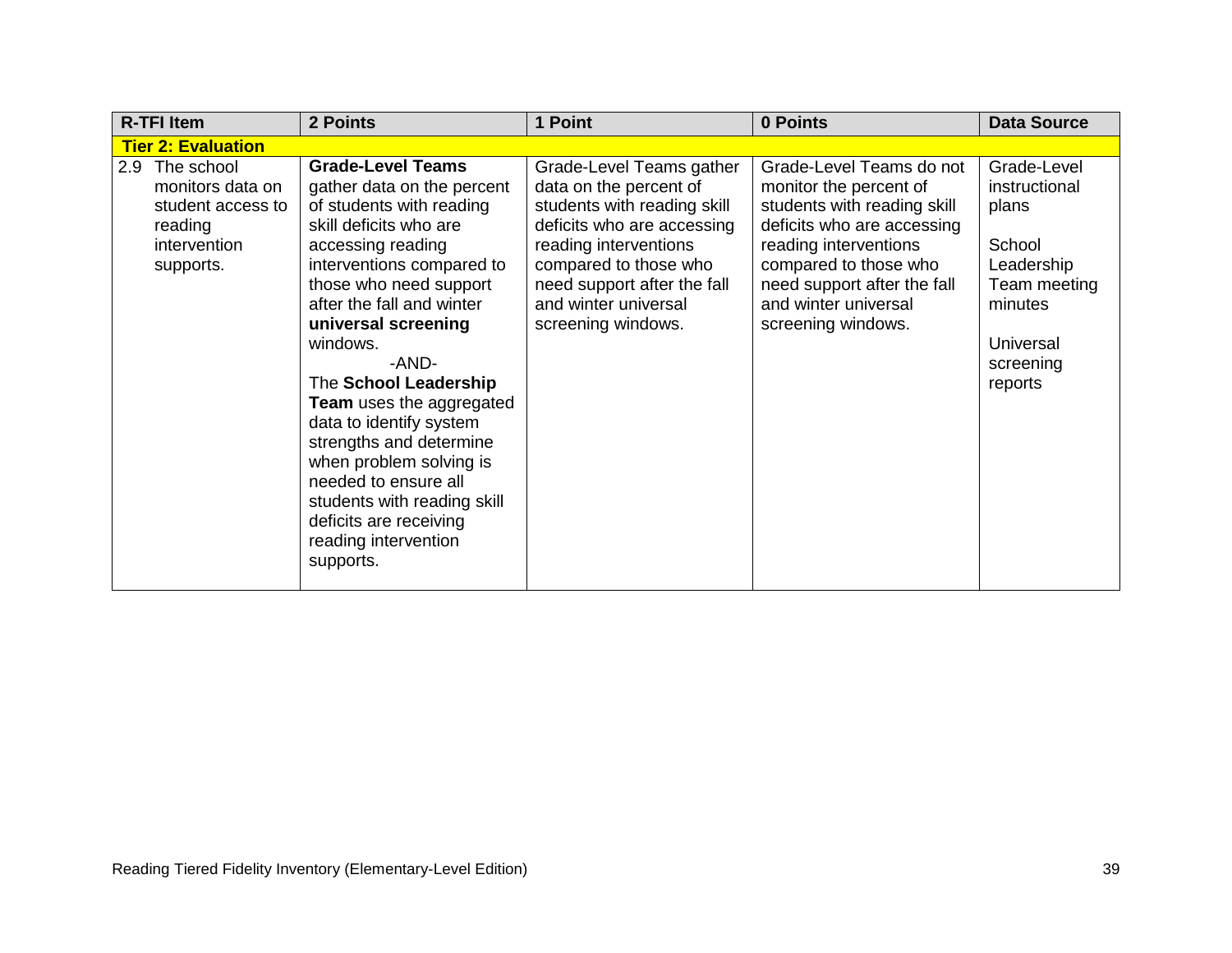| <b>R-TFI Item</b><br>2 Points                                                     |                                                                                                                                                                                                                                                                                                                                                                                                                                                                                                                                                                                  | 1 Point                                                                                                                                                                                                                                                                                                                                                                                                                                                                                                | 0 Points                                                                                                                                                                                                                                                                                                                                                                    | <b>Data Source</b>                                                                                   |
|-----------------------------------------------------------------------------------|----------------------------------------------------------------------------------------------------------------------------------------------------------------------------------------------------------------------------------------------------------------------------------------------------------------------------------------------------------------------------------------------------------------------------------------------------------------------------------------------------------------------------------------------------------------------------------|--------------------------------------------------------------------------------------------------------------------------------------------------------------------------------------------------------------------------------------------------------------------------------------------------------------------------------------------------------------------------------------------------------------------------------------------------------------------------------------------------------|-----------------------------------------------------------------------------------------------------------------------------------------------------------------------------------------------------------------------------------------------------------------------------------------------------------------------------------------------------------------------------|------------------------------------------------------------------------------------------------------|
| 2.10 Staff collect<br>progress<br>monitoring data<br>with fidelity.<br>protocols. | The school administers<br>progress monitoring<br>assessments in reading to<br>all students receiving<br>reading intervention.<br>-AND-<br>Measures selected for<br>progress monitoring match<br>the critical skills and grade<br>level of the identified<br>need(s) for intervention.<br>-AND-<br>Staff adhere to standard<br>administration and scoring<br>-AND-<br>The frequency of progress<br>monitoring is at least:<br>• Once per week for<br>students receiving Tier 3<br>reading interventions.<br>• Every other week for<br>students receiving Tier 2<br>interventions. | The school administers<br>progress monitoring<br>assessments in reading to<br>all students receiving<br>reading intervention.<br>-AND-<br>Measures selected for<br>progress monitoring match<br>the critical skills and grade<br>level of the identified<br>need(s) for intervention.<br>-AND-<br>Staff adhere to standard<br>administration and scoring<br>protocols.<br>-AND-<br>The frequency of progress<br>monitoring does not meet<br>minimum conditions<br>outlined in the 2-point<br>response. | The school does not<br>administer progress<br>monitoring assessments to<br>all students receiving<br>intervention.<br>$-OR-$<br>Measures selected for<br>progress monitoring do not<br>match the critical skills and<br>grade level of the identified<br>need(s) for intervention.<br>$-OR-$<br>Staff do not adhere to<br>standard administration<br>and scoring protocols. | Progress<br>monitoring<br>schedule<br>Progress<br>monitoring<br>graphs<br>Shadow scoring<br>protocol |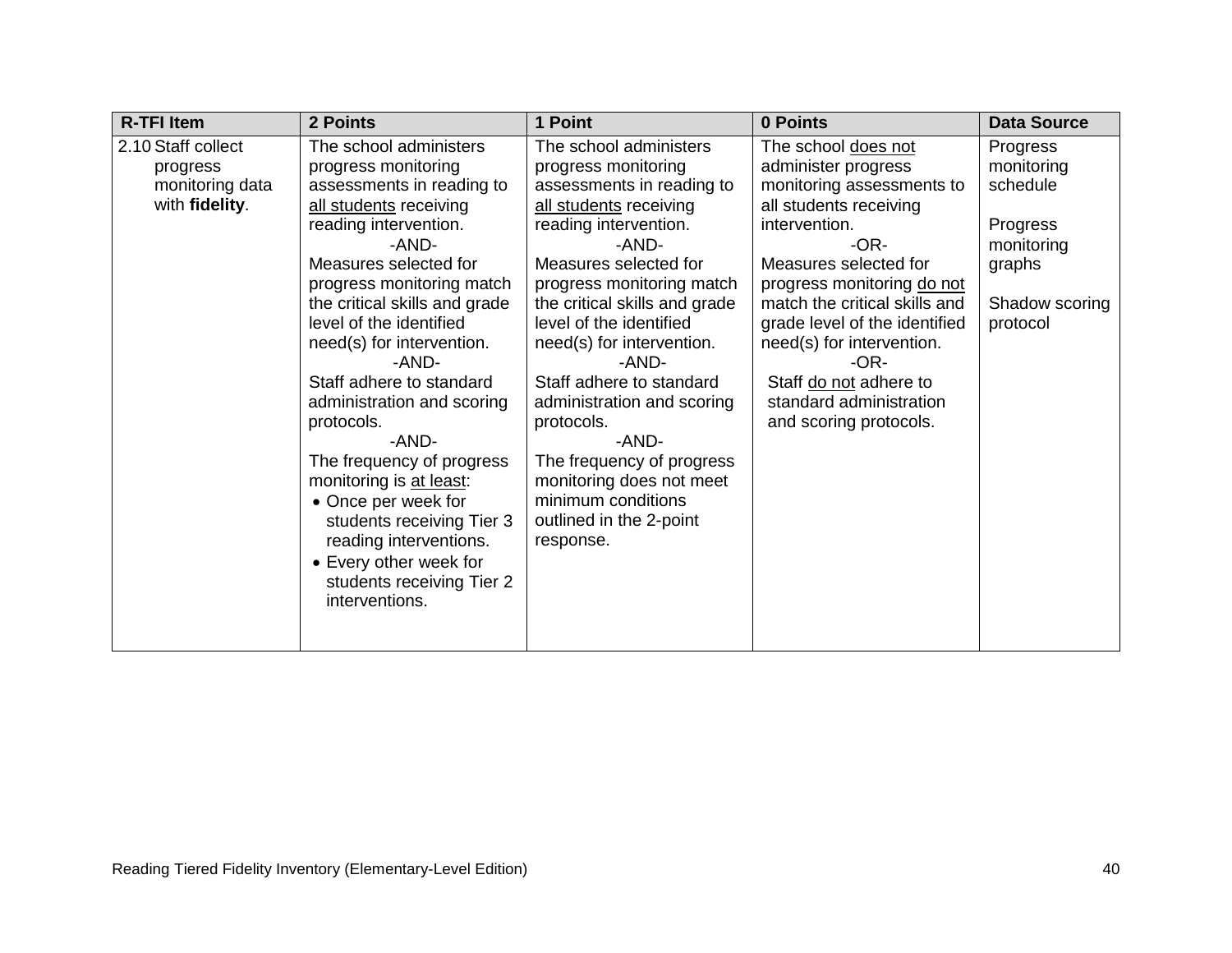| <b>R-TFI Item</b>                                                                | 2 Points                                                                                                                                                                                                                                                                                                                                                         | 1 Point                                                                                                                                                                                                             | 0 Points                                                                                                                                                                                                                                                                                    | <b>Data Source</b>     |
|----------------------------------------------------------------------------------|------------------------------------------------------------------------------------------------------------------------------------------------------------------------------------------------------------------------------------------------------------------------------------------------------------------------------------------------------------------|---------------------------------------------------------------------------------------------------------------------------------------------------------------------------------------------------------------------|---------------------------------------------------------------------------------------------------------------------------------------------------------------------------------------------------------------------------------------------------------------------------------------------|------------------------|
| 2.11 The school uses<br>a data system to<br>display student<br>reading progress. | Data system includes all of<br>the following features:<br>• Visual displays of small<br>group and individual<br>student's progress.<br>Visual displays of<br>$\bullet$<br>student growth<br>compared to a goal<br>(e.g., aimline, growth<br>norms).<br>• Ability to denote<br>intervention changes.<br>-AND-<br>Data are easily accessible<br>to teaching staff. | Data system includes at<br>least one of the criteria<br>listed in the 2-point<br>response.<br>-AND-<br>Data are easily accessible<br>to teaching staff.                                                             | The school does not utilize<br>a data system to display<br>student reading progress.<br>$-OR-$<br>Data system does not<br>include any of the criteria<br>listed in the 2-point<br>response (e.g., Excel<br>spreadsheet).<br>-OR-<br>Data are not easily<br>accessible to teaching<br>staff. | Data system<br>reports |
| 2.12 The school<br>monitors the<br>fidelity of Tier 2<br>interventions.          | For each Tier 2 reading<br>intervention group, the<br>school gathers data on all<br>of the following:<br>Student attendance.<br>• Actual intervention<br>duration.<br>• Actual intervention<br>frequency.<br>Implementation quality<br>(e.g., direct observation,<br>self-report).                                                                               | For each Tier 2 reading<br>intervention group, the<br>school gathers data on all<br>of the following:<br>Student attendance.<br><b>Actual intervention</b><br>duration.<br><b>Actual intervention</b><br>frequency. | The school does not collect<br>fidelity data for any Tier 2<br>intervention.<br>$-OR-$<br>For each Tier 2 reading<br>intervention group, the<br>school gathers only one or<br>two of the data sources<br>outlined in the 2-point<br>response.                                               | Intervention Log       |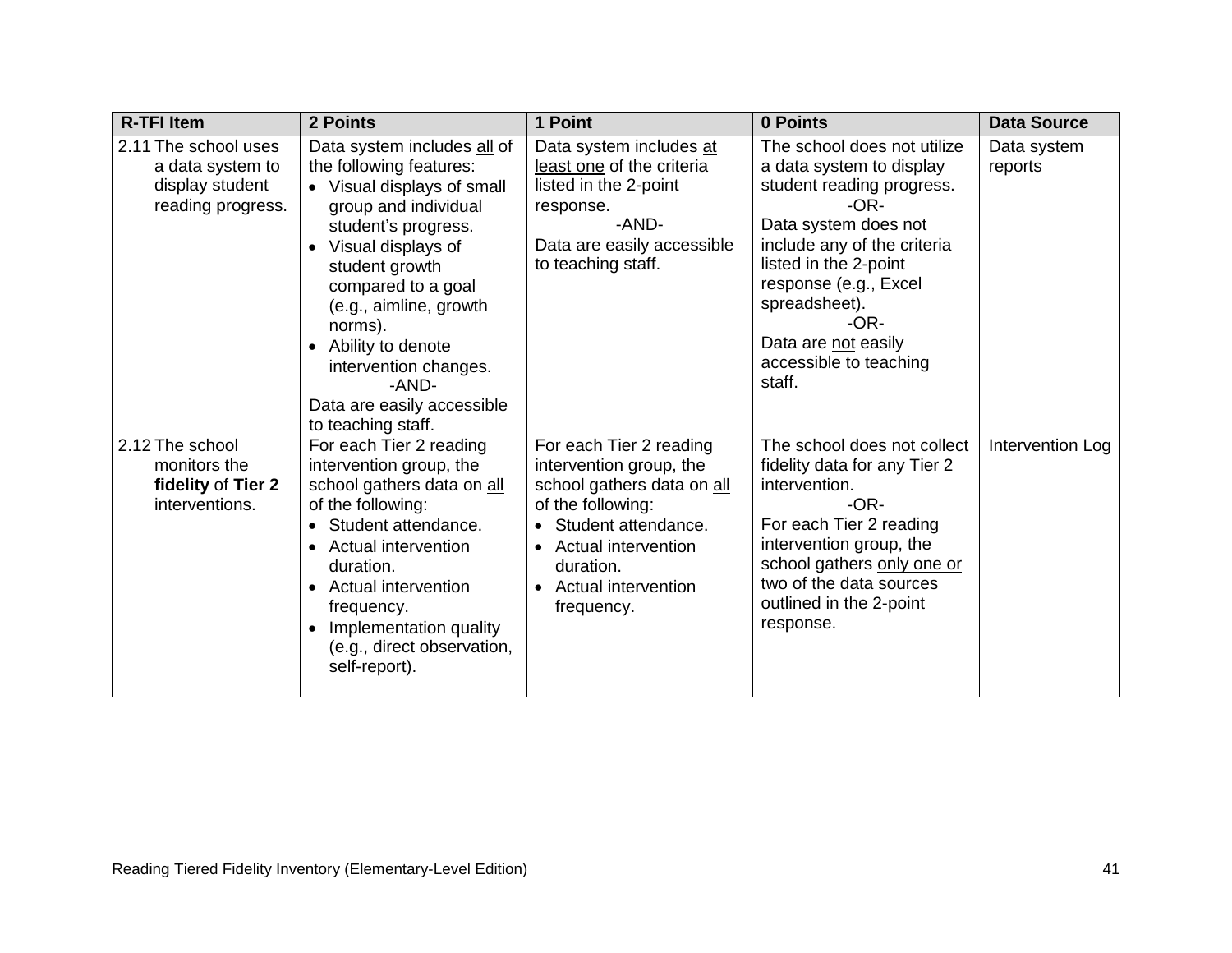| <b>R-TFI Item</b>                                                                                                      | 2 Points                                                                                                                                                                                                                                                                                                                                                                              | 1 Point | 0 Points                                                                                                                                                                                                                              | <b>Data Source</b>                                       |
|------------------------------------------------------------------------------------------------------------------------|---------------------------------------------------------------------------------------------------------------------------------------------------------------------------------------------------------------------------------------------------------------------------------------------------------------------------------------------------------------------------------------|---------|---------------------------------------------------------------------------------------------------------------------------------------------------------------------------------------------------------------------------------------|----------------------------------------------------------|
| 2.13 Grade-Level<br><b>Teams</b> monitor<br>the percent of<br>students who<br>are responding<br>to Tier 2<br>supports. | <b>Grade-Level Teams</b><br>monitor the percent of<br>students who are<br>responding to Tier 2<br>reading intervention<br>supports using all of the<br>following:<br>Pre-identified decision<br>rules to evaluate<br>response to reading<br>intervention supports<br>(e.g., meeting progress<br>monitoring goals).<br><b>Progress monitoring</b><br>or in-program<br>assessment data. |         | Grade-Level Teams do not<br>monitor the percent of<br>students responding to Tier<br>2 supports.<br>$-OR-$<br><b>Grade-Level Teams</b><br>analyze progress<br>monitoring data without the<br>use of pre-identified<br>decision rules. | Grade-Level<br>Team meeting<br>minutes<br>Decision rules |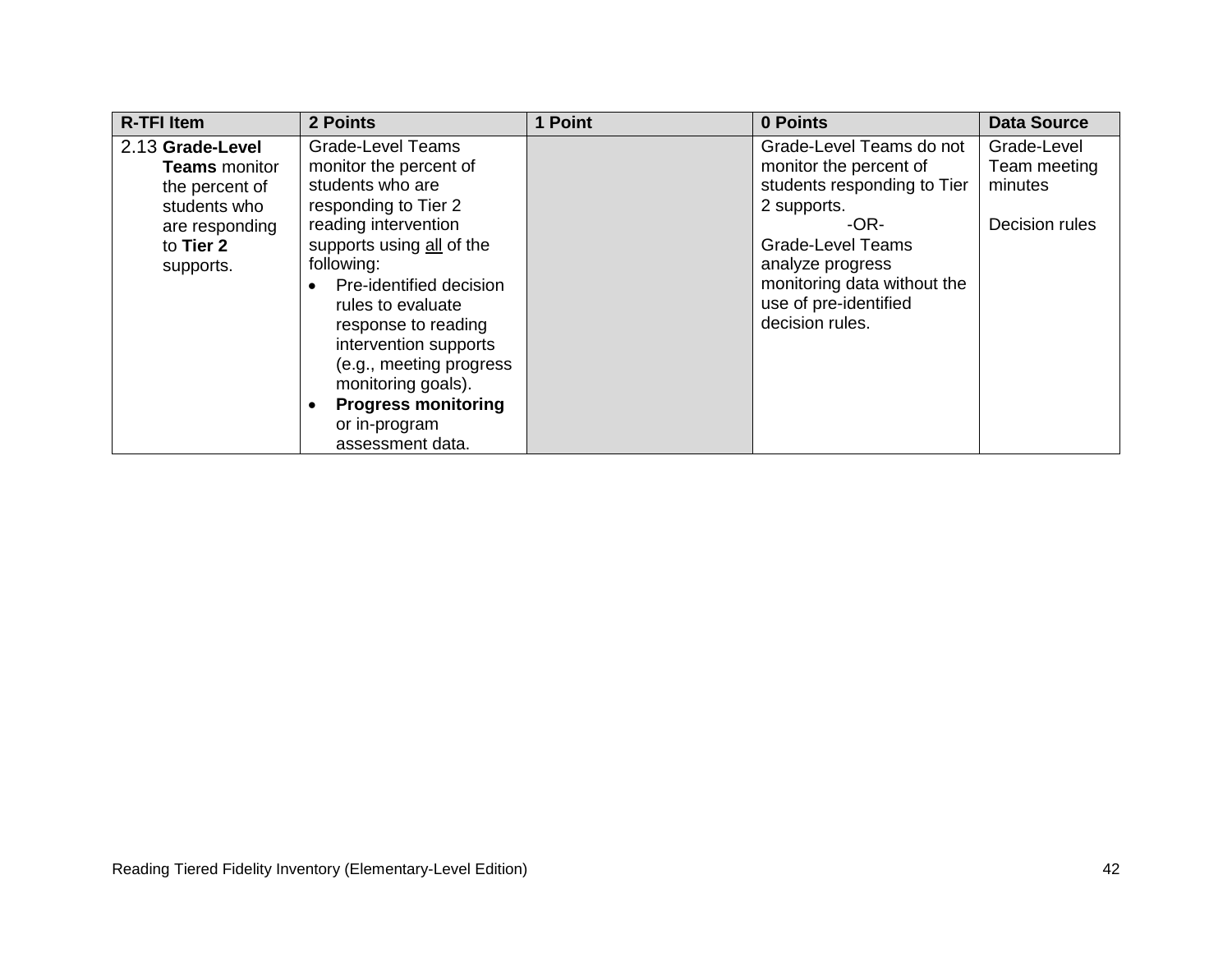| <b>R-TFI Item</b>                                                                                                   | 2 Points                                                                                                                                                                                                                                                                                                                                                                    | 1 Point                                                                                                                                                                                                                                                                                                                                                                      | 0 Points                                                                                                                                                                      | <b>Data Source</b>                                                                                |
|---------------------------------------------------------------------------------------------------------------------|-----------------------------------------------------------------------------------------------------------------------------------------------------------------------------------------------------------------------------------------------------------------------------------------------------------------------------------------------------------------------------|------------------------------------------------------------------------------------------------------------------------------------------------------------------------------------------------------------------------------------------------------------------------------------------------------------------------------------------------------------------------------|-------------------------------------------------------------------------------------------------------------------------------------------------------------------------------|---------------------------------------------------------------------------------------------------|
| 2.14 Grade-Level<br>Teams adjust<br>reading<br>intervention<br>supports based<br>on individual<br>student progress. | Grade-Level Teams use<br>established decision rules<br>to maintain, adapt, modify,<br>and improve support for<br>students receiving Tier 2<br>reading intervention.<br>-AND-<br>Decisions are made at<br>least monthly (e.g.,<br>maintain intervention plan,<br>change student incentives,<br>provide more instructional<br>coaching, change student<br>program placement). | Grade-Level Teams use<br>established decision rules<br>to maintain, adapt, modify,<br>and improve support for<br>students receiving Tier 2<br>reading intervention.<br>-AND-<br>Decisions are made less<br>than monthly (e.g.,<br>maintain intervention plan,<br>change student incentives,<br>provide more instructional<br>coaching, change student<br>program placement). | Grade-Level Teams do not<br>use established decision<br>rules to maintain, adapt,<br>modify, and improve<br>support for students<br>receiving Tier 2 reading<br>intervention. | Progress<br>monitoring of<br>Grade-Level<br><b>Instructional</b><br><b>Plan</b><br>Decision rules |
|                                                                                                                     |                                                                                                                                                                                                                                                                                                                                                                             | <b>Tier 3 School-Wide Reading System Features</b>                                                                                                                                                                                                                                                                                                                            |                                                                                                                                                                               |                                                                                                   |
| <b>Tier 3: Teams</b>                                                                                                |                                                                                                                                                                                                                                                                                                                                                                             |                                                                                                                                                                                                                                                                                                                                                                              |                                                                                                                                                                               |                                                                                                   |
| 3.1 Grade-Level<br><b>Teams</b> support<br>students with<br>intensive reading<br>needs.                             | <b>Grade-Level Teams</b><br>continue to use a problem-<br>solving process to support<br>all students with intensive<br>reading needs.                                                                                                                                                                                                                                       | <b>Grade-Level Teams</b><br>continue to use a problem-<br>solving process to support<br>only some students with<br>intensive reading needs.                                                                                                                                                                                                                                  | All students with intensive<br>reading needs are<br>immediately referred to<br>another team (e.g., Student<br>Support Team, Child Study<br>Team).                             | Grade-level<br>Team meeting<br>minutes<br>Grade-Level<br>Instructional<br>Plans                   |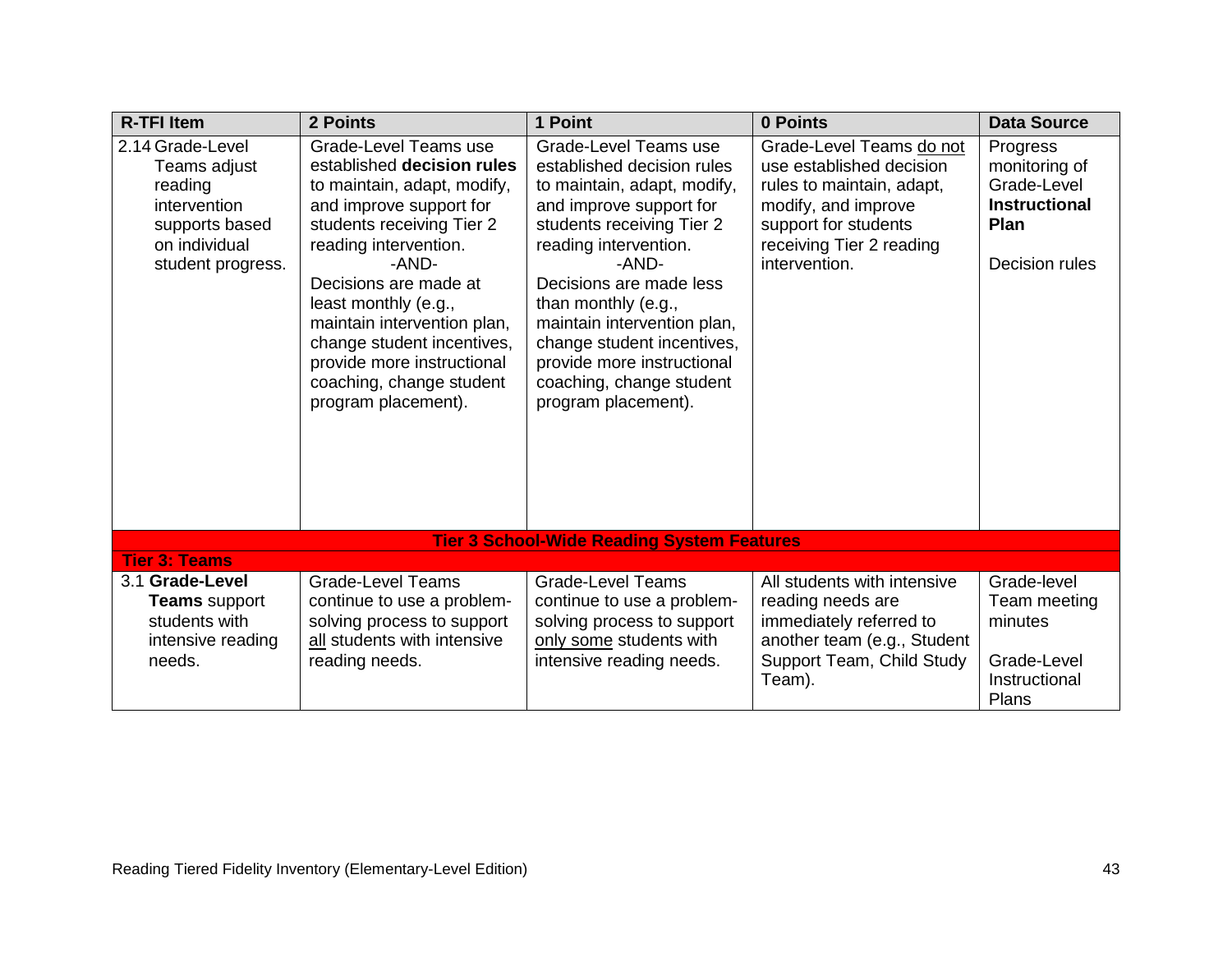| <b>R-TFI Item</b>                                                                                  | 2 Points                                                                                                                                                                                                                                                                                                                                                                                                                                                                               | 1 Point                                                                                                                                                                                                                                                                                                            | 0 Points                                                                                                                 | <b>Data Source</b>                                                                            |
|----------------------------------------------------------------------------------------------------|----------------------------------------------------------------------------------------------------------------------------------------------------------------------------------------------------------------------------------------------------------------------------------------------------------------------------------------------------------------------------------------------------------------------------------------------------------------------------------------|--------------------------------------------------------------------------------------------------------------------------------------------------------------------------------------------------------------------------------------------------------------------------------------------------------------------|--------------------------------------------------------------------------------------------------------------------------|-----------------------------------------------------------------------------------------------|
| 3.2 Student Support<br>Teams are<br>established to<br>improve students'<br>reading<br>performance. | A team is established for<br>each student who has not<br>responded to previous<br>intensive intervention and<br>includes:<br>Consistent team<br>$\bullet$<br>members with reading<br>and behavioral<br>expertise.<br>Classroom teacher.<br>Parent.<br>$\bullet$<br>Staff providing intensive<br>$\bullet$<br>intervention support.<br>-AND-<br>There is a feedback loop<br>established with the school<br>principal to communicate<br>decisions from Student<br>Support Team meetings. | A team is established for<br>each student who has not<br>responded to previous<br>intensive intervention and<br>includes:<br><b>Consistent team</b><br>$\bullet$<br>members with reading<br>and behavioral<br>expertise.<br>Classroom teacher.<br>Parent.<br>$\bullet$                                             | A Student Support Team<br>exists but team<br>composition does not<br>fluctuate based on unique<br>needs of each student. | List of team<br>members, roles,<br>and job titles                                             |
| 3.3 Teachers access<br>the assistance of<br><b>Student Support</b><br>Teams.                       | The school has a formal<br>process initiated by a<br>student's lack of response<br>to previous intervention, for<br>requesting assistance from<br>the Student Support Team<br>-AND-<br>Teachers use the process<br>for all students who have<br>not responded to previous<br>intensive interventions.                                                                                                                                                                                  | The school has an informal<br>process initiated by a<br>student's lack of response<br>to previous intervention, for<br>requesting assistance from<br>the Student Support Team<br>$-OR-$<br>Teachers use the process<br>for only some students who<br>have not responded to<br>previous intensive<br>interventions. | There is no process for<br>requesting assistance from<br>the Student Support Team.                                       | <b>Request for</b><br>assistance form<br><b>Grade-Level</b><br><b>Team</b> meeting<br>agendas |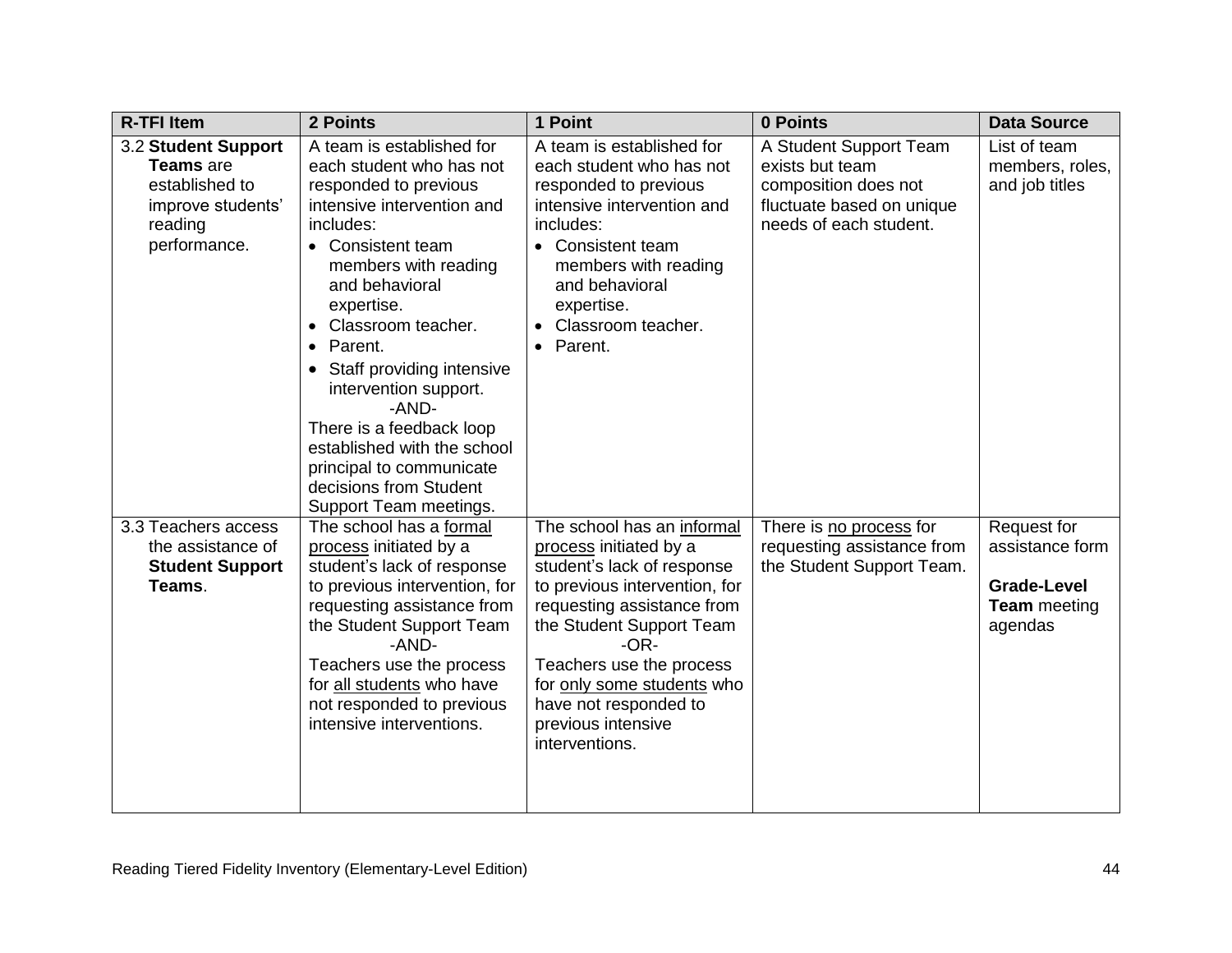| <b>R-TFI Item</b>                                                         | 2 Points                                                                                                                                                                                                                                                                                                                                                                                                                                                                   | 1 Point                                                                                                                                                                     | 0 Points                                                                                             | <b>Data Source</b>                                                                                                                           |
|---------------------------------------------------------------------------|----------------------------------------------------------------------------------------------------------------------------------------------------------------------------------------------------------------------------------------------------------------------------------------------------------------------------------------------------------------------------------------------------------------------------------------------------------------------------|-----------------------------------------------------------------------------------------------------------------------------------------------------------------------------|------------------------------------------------------------------------------------------------------|----------------------------------------------------------------------------------------------------------------------------------------------|
| 3.4 Student Support<br>Teams use an<br>effective team<br>meeting process. | All of the following team<br>meeting procedures are in<br>place and used<br>consistently:<br>Team meets in person<br>weekly.<br>Meeting roles are<br>assigned and used<br>(e.g., facilitator,<br>recorder, data analyst,<br>time keeper).<br>Absent team members<br>receive updates<br>promptly following the<br>meeting (within 48<br>hours).<br>Team completes<br>assignments and<br>documents progress<br>outlined on an action<br>plan within designated<br>timelines. | Two or three of the criteria<br>from the 2-point response<br>are in place.<br>-OR-<br>All criteria from the 2-point<br>response are present but<br>are used inconsistently. | There is no team.<br>$-OR-$<br>Only one of the criteria<br>from the 2-point response<br>is in place. | Meeting<br>schedule<br>Meeting<br>Agendas,<br>Minutes, and<br>Attendance<br>Written process<br>for how absent<br>team members<br>are updated |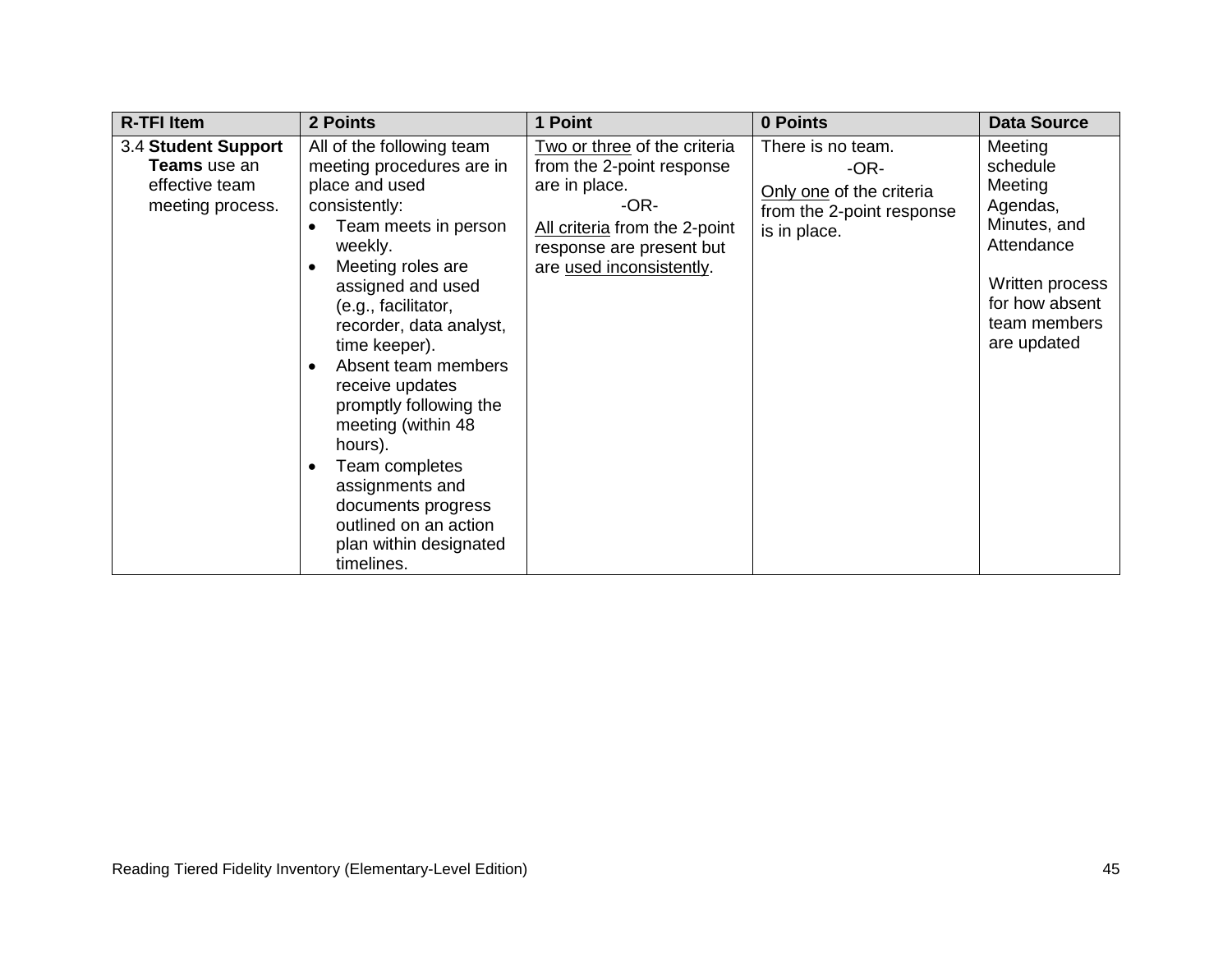| <b>R-TFI Item</b>                                                                                               | 2 Points                                                                                                                                                                                                                                                                                                                                                                                    | 1 Point                                                                                                                                                                                           | 0 Points                                                                                               | <b>Data Source</b>                          |
|-----------------------------------------------------------------------------------------------------------------|---------------------------------------------------------------------------------------------------------------------------------------------------------------------------------------------------------------------------------------------------------------------------------------------------------------------------------------------------------------------------------------------|---------------------------------------------------------------------------------------------------------------------------------------------------------------------------------------------------|--------------------------------------------------------------------------------------------------------|---------------------------------------------|
| <b>Tier 3: Intervention Implementation</b>                                                                      |                                                                                                                                                                                                                                                                                                                                                                                             |                                                                                                                                                                                                   |                                                                                                        |                                             |
| 3.5 The school uses a<br>variety of data<br>sources to design<br>Intensive<br>Reading<br>Intervention<br>Plans. | The following types of data<br>are reviewed to inform<br>intervention plans:<br>• Student progress with<br>previous intervention(s).<br>• Data on previous<br>intervention fidelity.<br>Reading diagnostic<br>assessment(s).<br><b>Behavior assessment</b><br>data (e.g., attendance,<br>discipline referrals,<br><b>Student Risk Screening</b><br>Scale).                                  | The following types of data<br>are reviewed to inform<br>intervention plans:<br>Student progress with<br>previous.<br>intervention(s).<br>Data on previous<br>$\bullet$<br>intervention fidelity. | The school does not use a<br>data-based process to<br>match student needs to<br>reading interventions. | Meeting<br>minutes<br>Intervention<br>plans |
| 3.6 The school alters<br>intervention<br>variables to<br>intensify reading<br>intervention<br>supports.         | The potential impact of<br>each of the following<br>variables is addressed<br>when intensifying reading<br>intervention supports:<br>• Increased instructional<br>time.<br>• Smaller group size.<br>• Increased explicitness of<br>instruction.<br>• Increased opportunities<br>to respond with feedback.<br>• Changing intervention<br>program.<br>• Changing intervention<br>skill focus. | The potential impact of at<br>least two of the variables<br>outlined in the 2-point<br>response are addressed<br>when intensifying reading<br>intervention supports.                              | Intervention plans do not<br>reflect an increase in the<br>intensity of supports<br>provided.          | Meeting<br>minutes<br>Intervention<br>plans |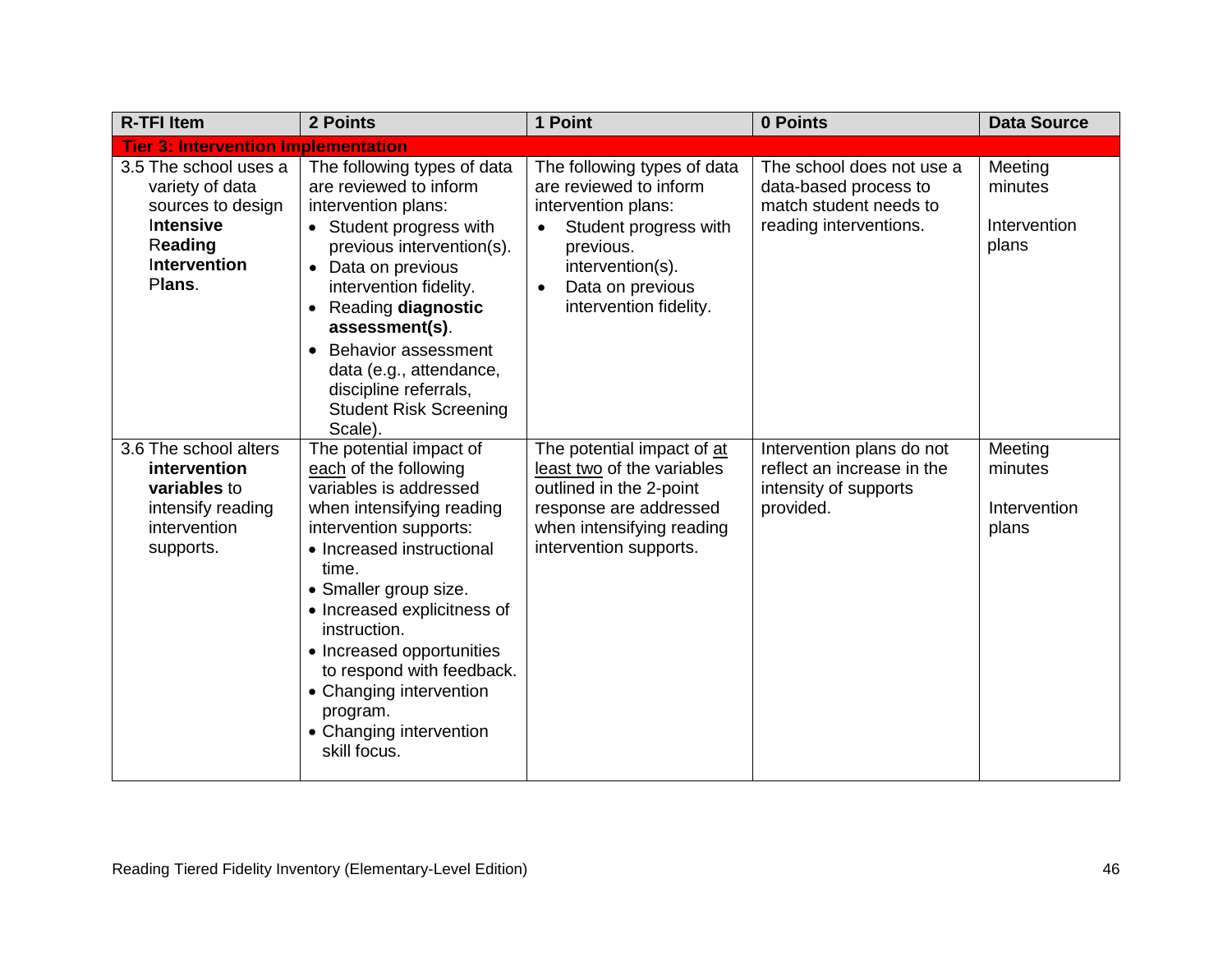| <b>R-TFI Item</b>                           | 2 Points                                       | 1 Point                                             | 0 Points                                             | <b>Data Source</b>    |
|---------------------------------------------|------------------------------------------------|-----------------------------------------------------|------------------------------------------------------|-----------------------|
| 3.7 The school invites<br>parents/guardians | The school provides all of<br>the following to | The school only provides<br>written notification to | The school's collaboration<br>with parents/guardians | <b>Parent letters</b> |
| to collaborate on                           | parents/guardians:                             | parents/guardians of                                | does not meet the                                    | Sample                |
| intervention plans                          | Opportunities for active                       | student intervention plan.                          | conditions of the 2 or 1-                            | progress              |
| for their child.                            | input/approval of the                          | -OR-                                                | point response.                                      | reports               |
|                                             | intervention plan at least                     | The conditions of the 2-                            |                                                      |                       |
|                                             | 2-3 times per year.                            | point response are                                  |                                                      |                       |
|                                             | Written notification of                        | provided inconsistently.                            |                                                      |                       |
|                                             | student intervention                           |                                                     |                                                      |                       |
|                                             | plan.<br>Updates on the                        |                                                     |                                                      |                       |
|                                             | student's progress and                         |                                                     |                                                      |                       |
|                                             | changes to the                                 |                                                     |                                                      |                       |
|                                             | intervention at least                          |                                                     |                                                      |                       |
|                                             | monthly.                                       |                                                     |                                                      |                       |
|                                             | -AND-                                          |                                                     |                                                      |                       |
|                                             | The above is provided                          |                                                     |                                                      |                       |
|                                             | consistently for all students                  |                                                     |                                                      |                       |
|                                             | with intensive reading                         |                                                     |                                                      |                       |
|                                             | needs.                                         |                                                     |                                                      |                       |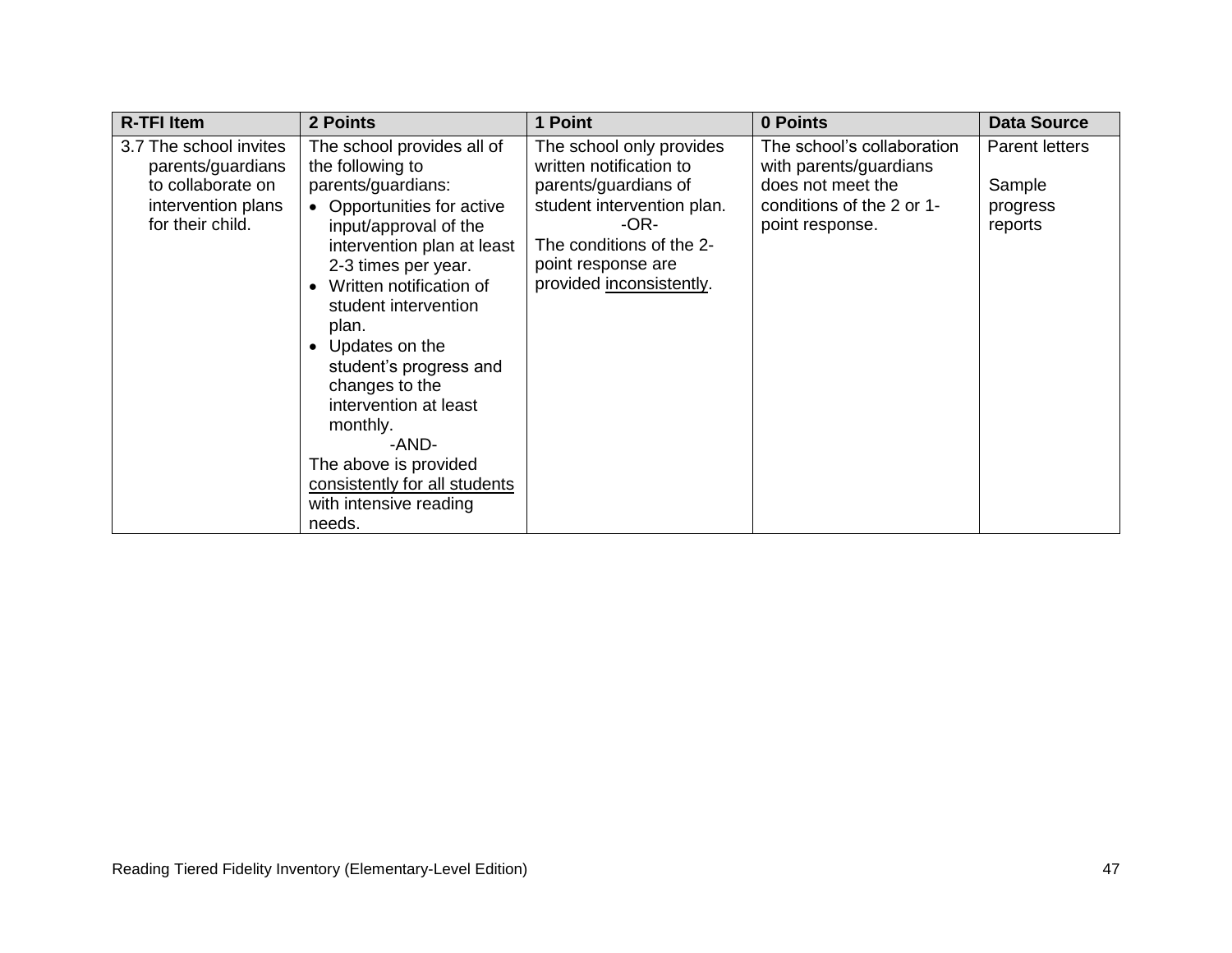| <b>R-TFI Item</b>                                                                                                                | 2 Points                                                                                                                                                                                                                                                                                                                                                                                                                                                                                                                                                                                   | 1 Point                                                                                                                                                                                                                                                                                                                                 | 0 Points                                                                                                                                                                                            | <b>Data Source</b>                                                                                                                                            |
|----------------------------------------------------------------------------------------------------------------------------------|--------------------------------------------------------------------------------------------------------------------------------------------------------------------------------------------------------------------------------------------------------------------------------------------------------------------------------------------------------------------------------------------------------------------------------------------------------------------------------------------------------------------------------------------------------------------------------------------|-----------------------------------------------------------------------------------------------------------------------------------------------------------------------------------------------------------------------------------------------------------------------------------------------------------------------------------------|-----------------------------------------------------------------------------------------------------------------------------------------------------------------------------------------------------|---------------------------------------------------------------------------------------------------------------------------------------------------------------|
| <b>Tier 3: Resources</b>                                                                                                         |                                                                                                                                                                                                                                                                                                                                                                                                                                                                                                                                                                                            |                                                                                                                                                                                                                                                                                                                                         |                                                                                                                                                                                                     |                                                                                                                                                               |
| 3.8 All staff supporting<br>students with an<br>intensive reading<br>intervention plan<br>receive<br>implementation<br>supports. | Personnel implementing<br>intensive reading<br>intervention plans receive<br>the following:<br>• Training in the use of the<br>intensive reading<br>intervention plan by an<br>individual(s) who has<br>expertise and<br>demonstrated<br>implementation success.<br>Access to a written<br>protocol for<br>implementation.<br>Coaching support for<br>implementation through<br>observation, modeling,<br>co-teaching and<br>feedback over time to<br>ensure the reading<br>intervention is<br>implemented accurately<br>and independently<br>before implementation<br>supports are faded. | Personnel implementing<br>intensive reading<br>intervention plans receive<br>the following:<br>• Training in the use of the<br>intensive reading<br>intervention plan by an<br>individual(s) who has<br>expertise and<br>demonstrated<br>implementation success.<br>Access to a written<br>$\bullet$<br>protocol for<br>implementation. | Personnel implementing<br>intensive reading<br>intervention plans have not<br>been trained by individuals<br>who have expertise and<br>demonstrated success with<br>the intervention<br>components. | Training<br>outlines or<br>agenda<br>Trainer<br>qualifications<br>Intervention<br>plans<br>Coaching<br>schedule and/or<br>written<br>feedback<br>Coaching log |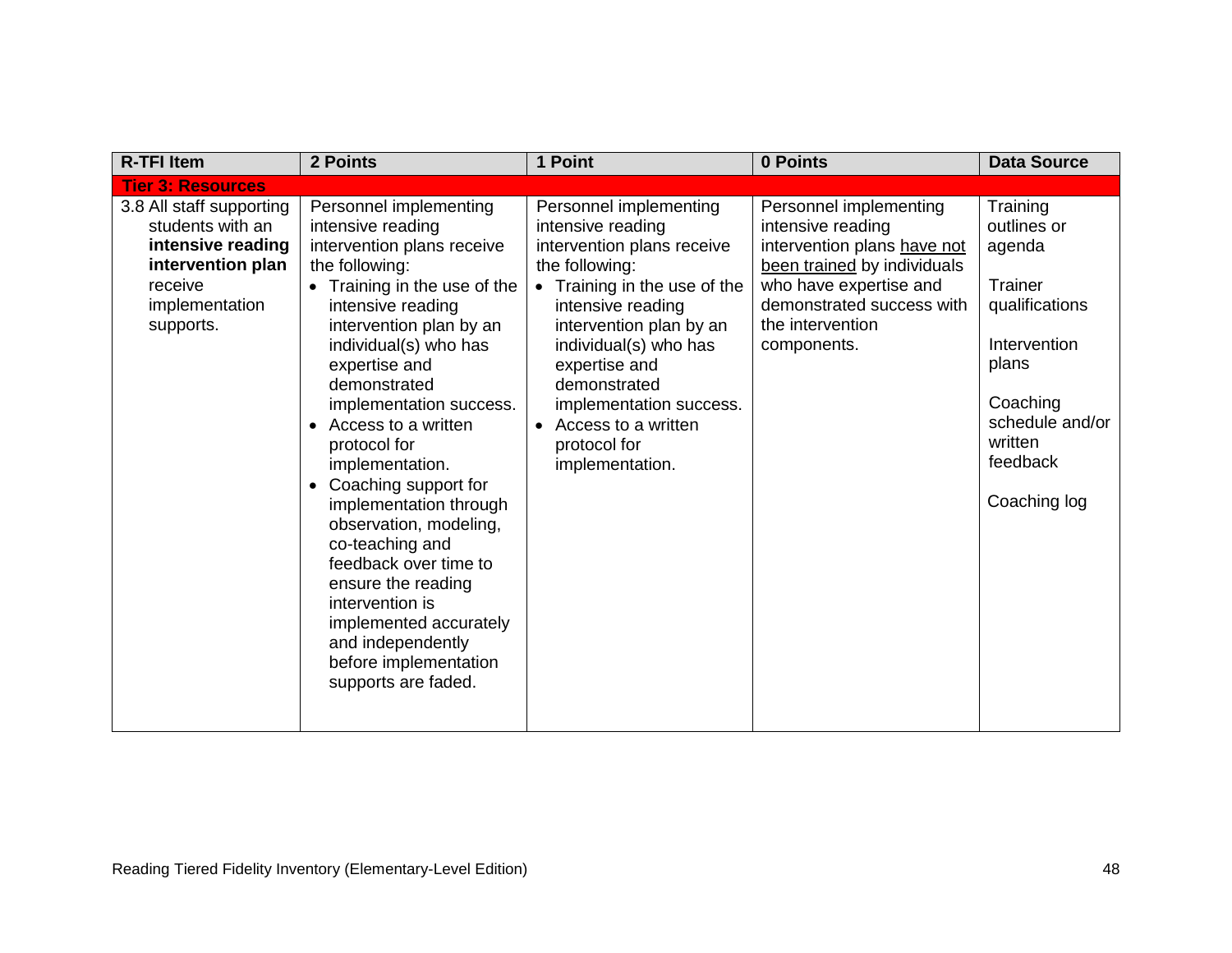|     | <b>R-TFI Item</b>                                                                                      | 2 Points                                                                                                                                                                                                                                                                                                                                                                                                                                                  | 1 Point                                                                                                                                                                                                                               | 0 Points                                                                                                                                                                                                                                                                                                                                                                                 | <b>Data Source</b>                                               |
|-----|--------------------------------------------------------------------------------------------------------|-----------------------------------------------------------------------------------------------------------------------------------------------------------------------------------------------------------------------------------------------------------------------------------------------------------------------------------------------------------------------------------------------------------------------------------------------------------|---------------------------------------------------------------------------------------------------------------------------------------------------------------------------------------------------------------------------------------|------------------------------------------------------------------------------------------------------------------------------------------------------------------------------------------------------------------------------------------------------------------------------------------------------------------------------------------------------------------------------------------|------------------------------------------------------------------|
|     | <b>Tier 3: Evaluation</b>                                                                              |                                                                                                                                                                                                                                                                                                                                                                                                                                                           |                                                                                                                                                                                                                                       |                                                                                                                                                                                                                                                                                                                                                                                          |                                                                  |
| 3.9 | Staff collect<br>diagnostic data<br>with fidelity.                                                     | Diagnostic data (e.g.,<br>R.I.O.T.-record reviews,<br>interviews, observations,<br>tests) are gathered when<br>more in-depth information<br>is needed to inform<br>intensive intervention<br>plans.<br>-AND-<br>Staff adhere to standard<br>test administration and<br>data collection protocols<br>(e.g. R.I.O.T.).                                                                                                                                      | A standard battery of<br>diagnostic assessments<br>are used regardless of<br>specific needs for more<br>information.<br>-AND-<br>Staff adhere to standard<br>test administration and<br>data collection protocols<br>(e.g. R.I.O.T.). | The school does not gather<br>a variety of diagnostic data<br>$(e.g., R.I.O.T.)$ to inform<br>intensive intervention<br>plans.                                                                                                                                                                                                                                                           | Samples of<br>diagnostic data<br>collection plans<br>and reports |
|     | 3.10 The school<br>monitors the<br>percent of<br>students who are<br>responding to<br>Tier 3 supports. | The appropriate school<br>team (e.g. Grade-Level<br><b>Team, Student Support</b><br>Team) monitors the<br>percent of students who<br>are responding to Tier 3<br>reading intervention<br>supports using all of the<br>following:<br>Pre-identified decision<br>rules to evaluate<br>response to reading<br>intervention supports<br>(e.g., meeting progress<br>monitoring goals).<br><b>Progress monitoring</b><br>data or in-program<br>assessment data. |                                                                                                                                                                                                                                       | The appropriate school<br>team (e.g. Grade-Level<br>Team, Student Support<br>Team) does not monitor<br>the percent of students<br>responding to Tier 3<br>reading intervention<br>supports.<br>$-OR-$<br>The appropriate school<br>team (e.g. Grade-Level<br>Team, Student Support<br>Team) analyzes progress<br>monitoring data without the<br>use of pre-identified<br>decision rules. | Team meeting<br>minutes<br>Decision rules                        |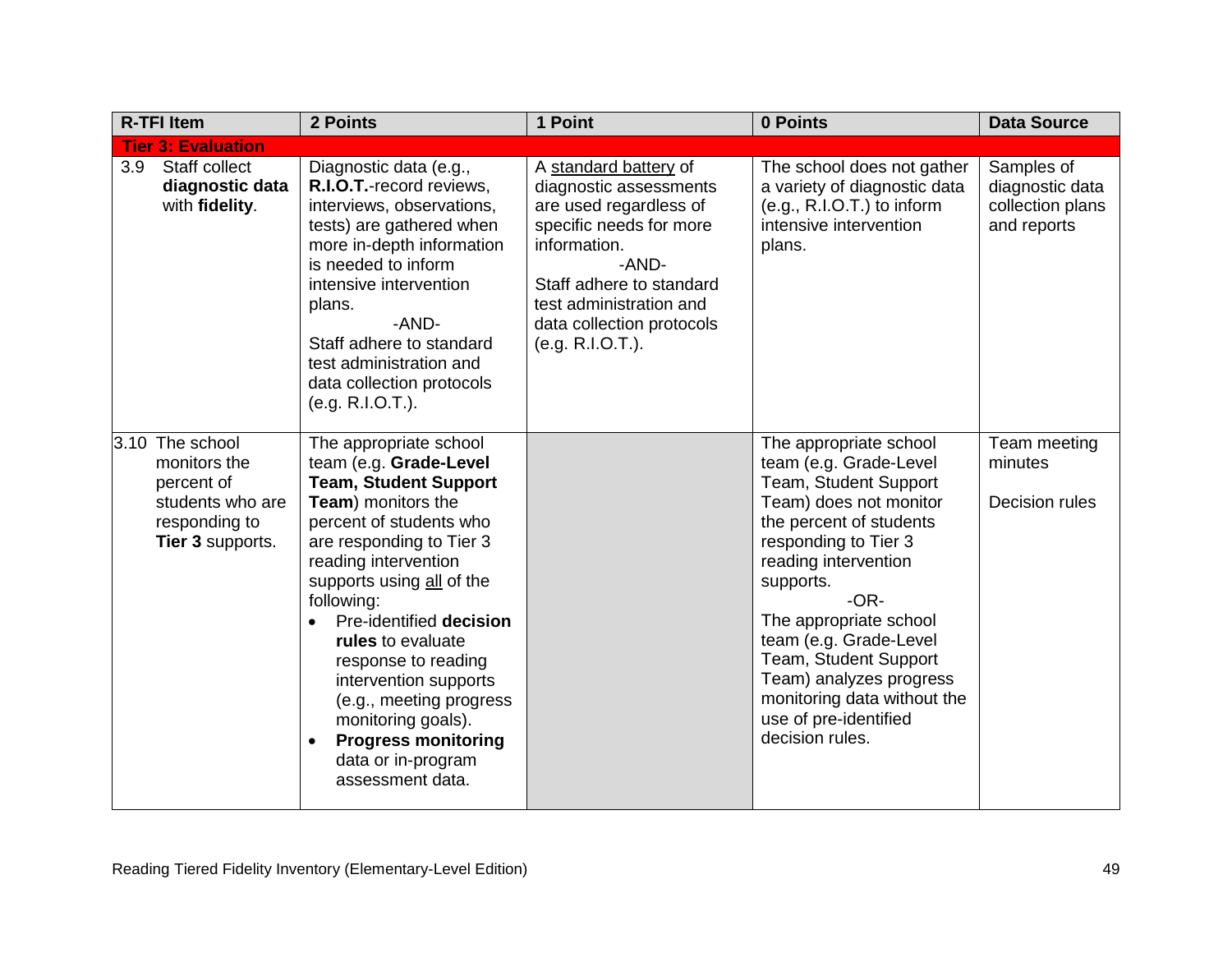| <b>R-TFI Item</b>                                                                           | 2 Points                                                                                                                                                                                                                                                                                                                                                                                                                                                                            | 1 Point                                                                                                                                                                                                                                  | 0 Points                                                                                                                                                                                                                                         | <b>Data Source</b>                                                                 |
|---------------------------------------------------------------------------------------------|-------------------------------------------------------------------------------------------------------------------------------------------------------------------------------------------------------------------------------------------------------------------------------------------------------------------------------------------------------------------------------------------------------------------------------------------------------------------------------------|------------------------------------------------------------------------------------------------------------------------------------------------------------------------------------------------------------------------------------------|--------------------------------------------------------------------------------------------------------------------------------------------------------------------------------------------------------------------------------------------------|------------------------------------------------------------------------------------|
| 3.11 There is a<br>protocol to<br>monitor the<br>fidelity of Tier 3<br>interventions.       | For each intensive reading<br>intervention group, the<br>school gathers data on all<br>of the following:<br>• Student attendance.<br>• Actual intervention<br>duration.<br>• Actual intervention<br>frequency.<br>Implementation quality<br>(e.g., direct observation<br>by a qualified individual,<br>self-report).                                                                                                                                                                | For each intensive reading<br>intervention group, the<br>school gathers data on all<br>of the following:<br>Student attendance.<br><b>Actual intervention</b><br>duration.<br><b>Actual intervention</b><br>$\bullet$<br>frequency.      | The school does not collect<br>fidelity data for any Tier 3<br>intervention.<br>$-OR-$<br>For each intensive reading<br>intervention group, the<br>school gathers only one or<br>two of the data sources<br>outlined in the 2-point<br>response. | Intervention Log<br>that documents<br>items outlined<br>in the 2-point<br>criteria |
| 3.12 Intensive reading<br>intervention plans<br>are adjusted<br>based on<br>decision rules. | The appropriate school<br>team (e.g. Grade-Level<br>Team, Student Support<br>Team) uses established<br>decision rules to maintain,<br>adapt, modify, and improve<br>support for students<br>receiving intensive reading<br>intervention.<br>-AND-<br>Decisions are made as<br>soon as data indicate an<br>adjustment is needed (e.g.,<br>maintain intervention plan,<br>change student incentives,<br>provide more instructional<br>coaching, change student<br>program placement). | The appropriate school<br>team (e.g. Grade-Level<br>Team, Student Support<br>Team) uses established<br>decision rules to maintain,<br>adapt, modify, and improve<br>support for students<br>receiving intensive reading<br>intervention. | The appropriate school<br>team (e.g. Grade-Level<br>Team, Student Support<br>Team) does not use<br>established decision rules<br>to adapt, modify, and<br>improve support for<br>students receiving<br>intensive reading<br>intervention.        | Progress<br>monitoring of<br>intensive<br>intervention<br>plans<br>Decision rules  |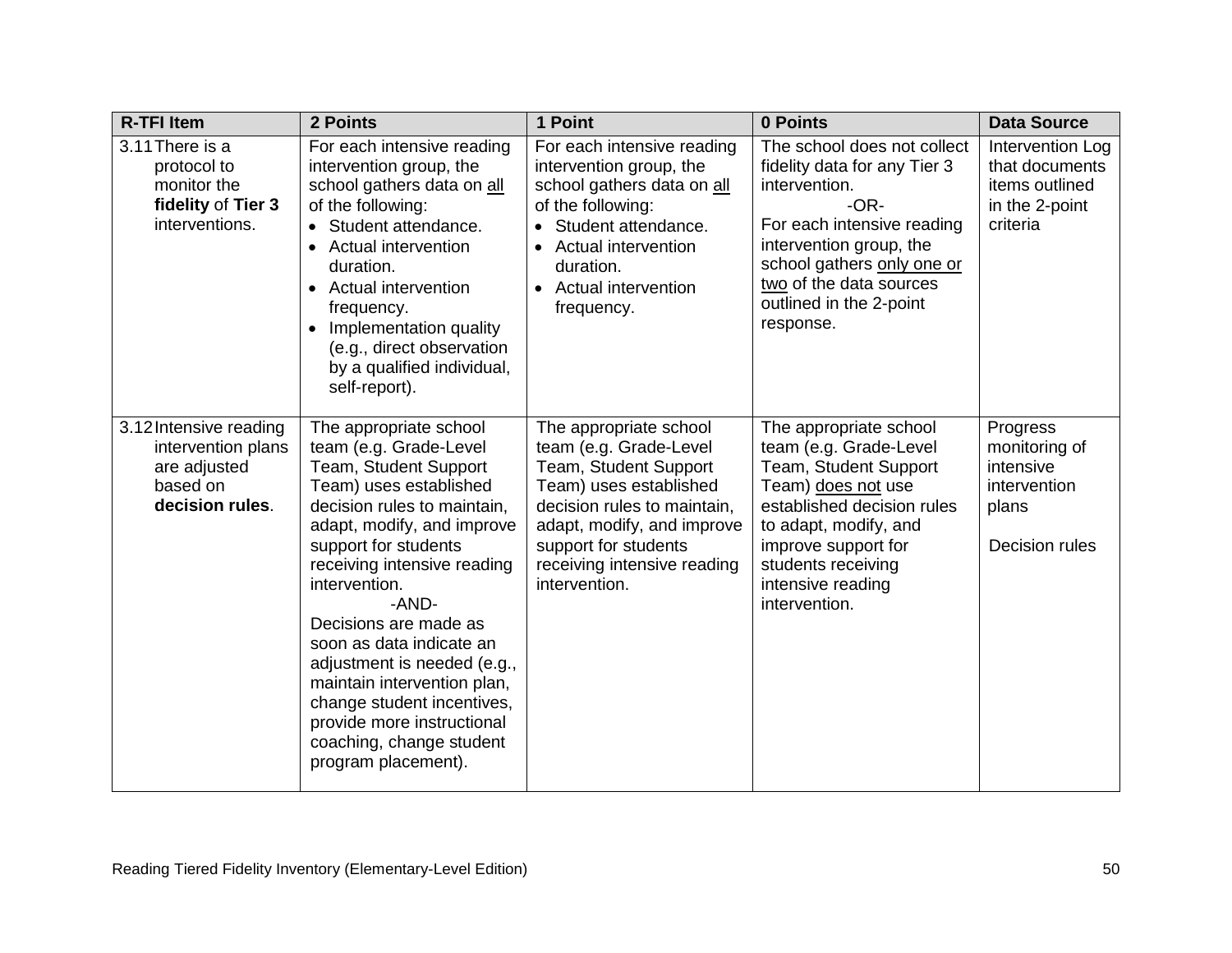### **Glossary of Terms**

**Adequate Time.** Suggested time allocation to effectively teach the critical reading skills using a combination of whole-group and small-group differentiated reading instruction. Although other content areas (e.g., writing) may be integrated with reading, if done so during the 90-minute block, it should be for the purpose of supporting reading instruction. An example would be writing a summary in response to reading a story for the purpose of supporting the comprehension of the text read. A non-example would be teaching the process of writing a summary, which should occur during the designated time for writing instruction. Integration of the other content areas should not take away from the instructional minutes devoted specifically to developing successful readers.

**Big Ideas of Reading.** Research validated skills of phonemic awareness, alphabetic principle, fluency, vocabulary and comprehension that are necessary for students to be successful readers (commonly referred to as the "Five Big Ideas" and the "Five Essential Components of Reading").

**Class-Wide Expectations.** A list of positively stated behaviors that are desired of all students in classroom settings.

**Consensus.** A decision in which everyone participates and with which everyone can live with and support.

**Core Reading Program.** Program(s) and materials *all* students have access to during Tier 1 reading instruction.

**Curriculum Programs and Materials.** Lessons and additional academic content used to teach reading instruction at each grade level.

**Data-Based Decision-Making.** An on-going process of analyzing and evaluating information to inform important instructional decisions.

**Decision Rules.** Pre-determined set of guidelines that produce answers that can be applied at a single point in time.

**Diagnostic Assessment.** Assessment and other data collected, as needed, for additional information on student reading performance on specific reading skills to assist in problem solving when student performance is less than desired.

**Differentiated Supports.** Varying instructional delivery and scaffolds based on student needs in order to support accuracy of student responding in the acquisition of new skills and review of existing skills.

**Evidence-based.** A program, strategy or activity-set that has been documented in peerreviewed journals as effective for a specific population through research methodology.

**Fidelity.** Information that describes how well a practice, program or strategy is implemented (e.g., fidelity, implementation stage).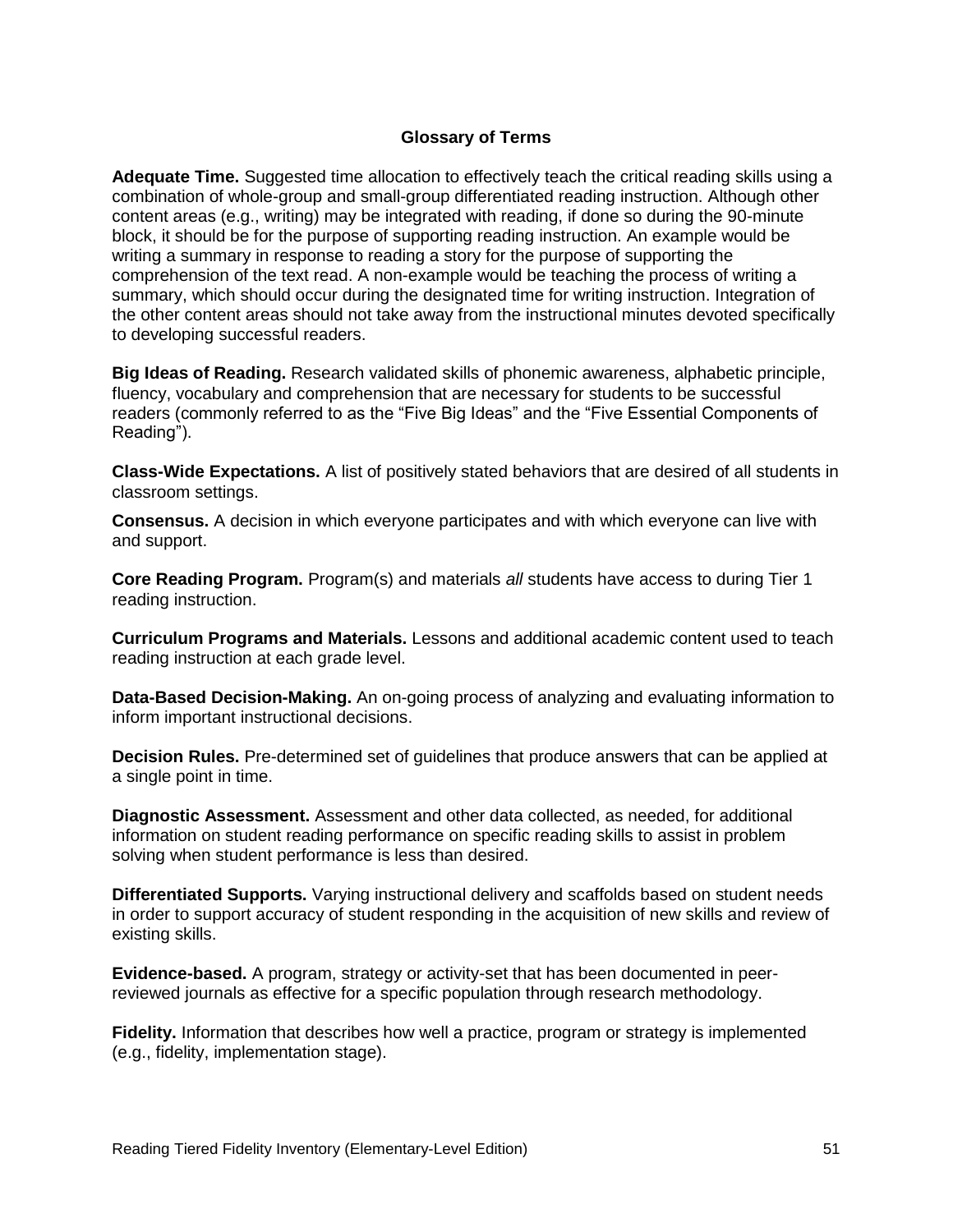**Grade-Level Teams.** Teams comprised of all teachers from the same grade level along with any additional instructional staff responsible for delivering grade-level core reading and supplemental reading instruction. The team may include an individual(s) with specific reading expertise not assigned to the grade level (e.g., reading specialist).

**Hypotheses.** An idea that has been suggested as an explanation for something but has not been proven to be true.

**Instructional Coaching.** Includes a combination of consultation, direct observation, feedback, and modeling to teachers and para-educators to improve technical skills as they work to effectively implement a particular practice, program or strategy in the classroom setting.

**Instructional Plan.** A document developed during a grade-level meeting that matches students within the grade level to the right intensity and type of instruction using universal screening data as a starting point. The plan addresses the students' present level of performance and outlines the critical reading skill that will be the initial focus for each group of students with similar needs, program(s) and materials that will be used for each group, frequency of the use of the program(s) and materials, progress monitoring expectations, and the person responsible for monitoring the implementation of the plan.

**Intensive Reading Intervention Plan.** A document developed during Student Support Team meetings that identifies the specific components of an intervention plan developed for an individual student based on the specific needs identified for the student. The plan addresses the student's present level of performance, outlines S.M.A.R.T. goal(s) that the intervention will target, the program(s) and materials that will be used to support the student, the frequency of the intervention, progress monitoring expectations, how fidelity will be assessed and the person responsible for the implementation of the plan. The plan also includes specific decision rules for determining the effectiveness of the intervention as well as a timeline for reviewing progress.

**Intervention Variables.** Specific components of an intervention plan that can be modified in order to increase the intensity of the intervention plan. Variables include time for intervention, group size, frequency of intervention, opportunities to learn, materials, and coordination of instruction.

**Precise Problem Statements.** Include specific information to outline what the problem is, where it occurred, when it occurred, who was involved, and why might it have happened.

**Procedures.** A set of expected behaviors taught to students for common classroom tasks and activities. For example, students may be taught the procedure for gaining the teacher's attention during independent work time (e.g., place a book upright on your desk and keep working on your task) or what they should do when the bell rings at the end of a class period (e.g., quietly place materials away and stay seated until you are dismissed). Examples of common tasks and activities include: transitions, gaining student attention, collecting homework, passing out/collecting materials, signaling for choral or partner responses, asking for assistance, submitting assignment.

**Professional Learning.** Deliberate approach to increasing teachers', school staffs' and administrators' effectiveness in improving outcomes for students.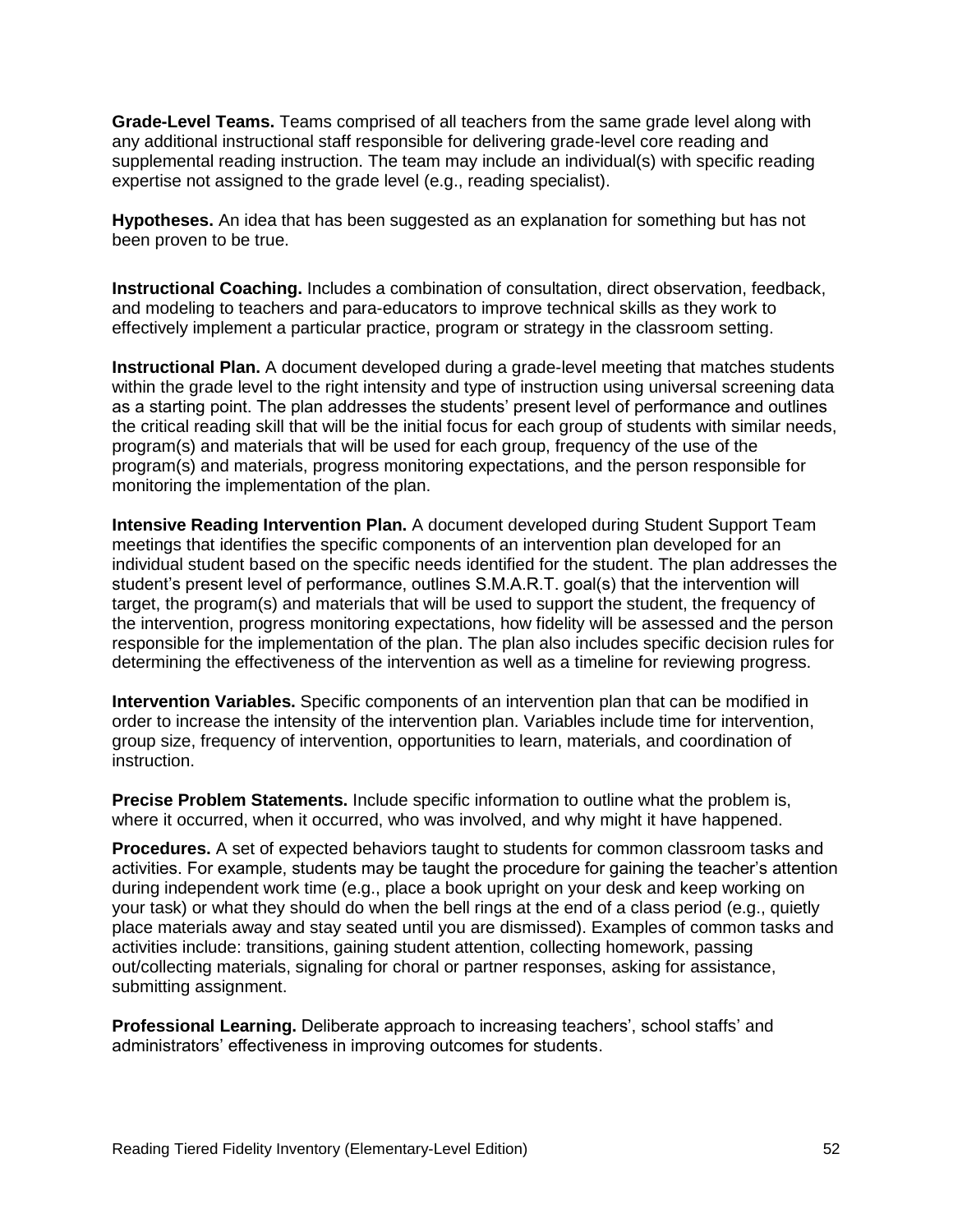**Progress Monitoring.** Frequent assessment to examine a student's rate of progress on specific skills in order to guide decisions regarding the effectiveness of reading intervention programs, as well as assisting in moving students within reading instructional groups.

**Quality Evidence.** Independent randomized controlled studies that demonstrate improvements in targeted skills the intervention claims to improve and studies that were conducted using a similar student demographic as the district who is seeking to adopt the intervention.

**R.I.O.T. (Review, Interview, Observe, and Test).** Procedures for gathering information necessary to explain student academic or behavioral problems.

**S.M.A.R.T. Goal.** A general statement of an intended outcome that aligns with the critical reading skills that are a high priority for the school, a specific grade level and/or students who are functioning below grade level. The goal is SMART: specific, measureable, attainable, realistic and timely.

**School Leadership Team.** The function of the School Reading Leadership Team is to ensure sustainable systems and structures are in place to facilitate effective and efficient reading instruction for all levels of learners. This includes achievement and fidelity assessments, allocated time for instruction, materials and resources, targeted professional development, coaching, feedback and support systems, and data-based problem solving processes at all levels. Additionally, the leadership team coordinates these efforts with other priorities.

**School-Wide Reading Assessments.** Reading assessments that include universal screening, diagnostic, and progress monitoring measures.

**School-Wide Reading Model.** Multi-tiered structures encompassing: (1) data use and analysis; (2) systems to address the continuum of reading needs across the student body; and (3) evidence-based practices focused on the Big Ideas of Reading designed to improve reading outcomes for all students.

**School-Wide Reading Plan.** A document created annually that details the administrative and teaching staff activities needed to provide adequate instructional supports to all of the students in the school. Activities may involve actions such as aligning reading objectives to state standards, professional learning, purchasing new evidence-based materials, creating grade level teams, establishing/changing reading schedules, etc. The plan should be based on the results of student assessment results, fidelity results, discussions of the school's implementation capacity and, if available, system-level coaching feedback. It should also be monitored at least three times a year by the School Leadership Team and be aligned with the School Improvement Plan.

**School-wide Universal Screening Assessment Schedule.** A document that outlines a schedule for collecting universal screening data, entering data, and generating reports for each measure included in the School-wide Assessment Audit.

**Scientifically-Vetted/Peer Reviewed.** A term related to quality control that refers to having research that is closely examined by a panel of reviewers who are experts in the topic. The review includes an examination of the quality of the research methods and the contribution to the existing literature base.